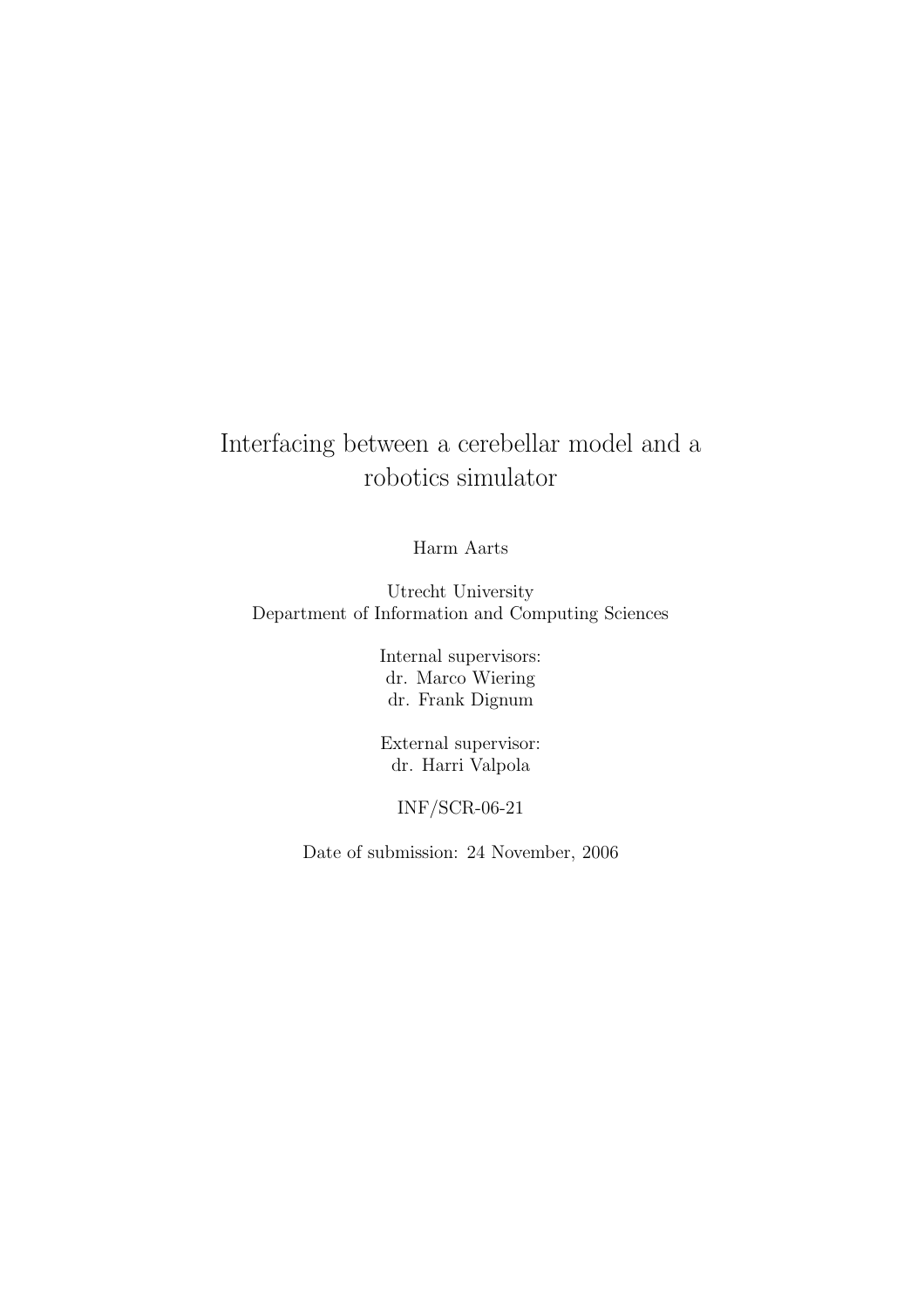#### Abstract

In this master's thesis a software library will be presented to be used in conjunction with a robotic simulation platform. This library enables roboticists to conduct research without the usual constraints imposed by a simulator. It enables fast-prototyping of models with Matlab and the use of distributed models.

A model of the cerebellum is used to showcase this library. First a simple demonstration will be given showing the general working of the model and its stability when faced with noise. A second demonstration will be given showing the ability of the model to cope with and use complicated inputs. These inputs are obtained through the processing of camera images gathered from the simulation.

The theory behind the cerebellar model and the visual processing techniques will be discussed in-depth as well as the design decisions leading to the software library. Doing so will facilitate future extensions to both the cerebellar model and the software library.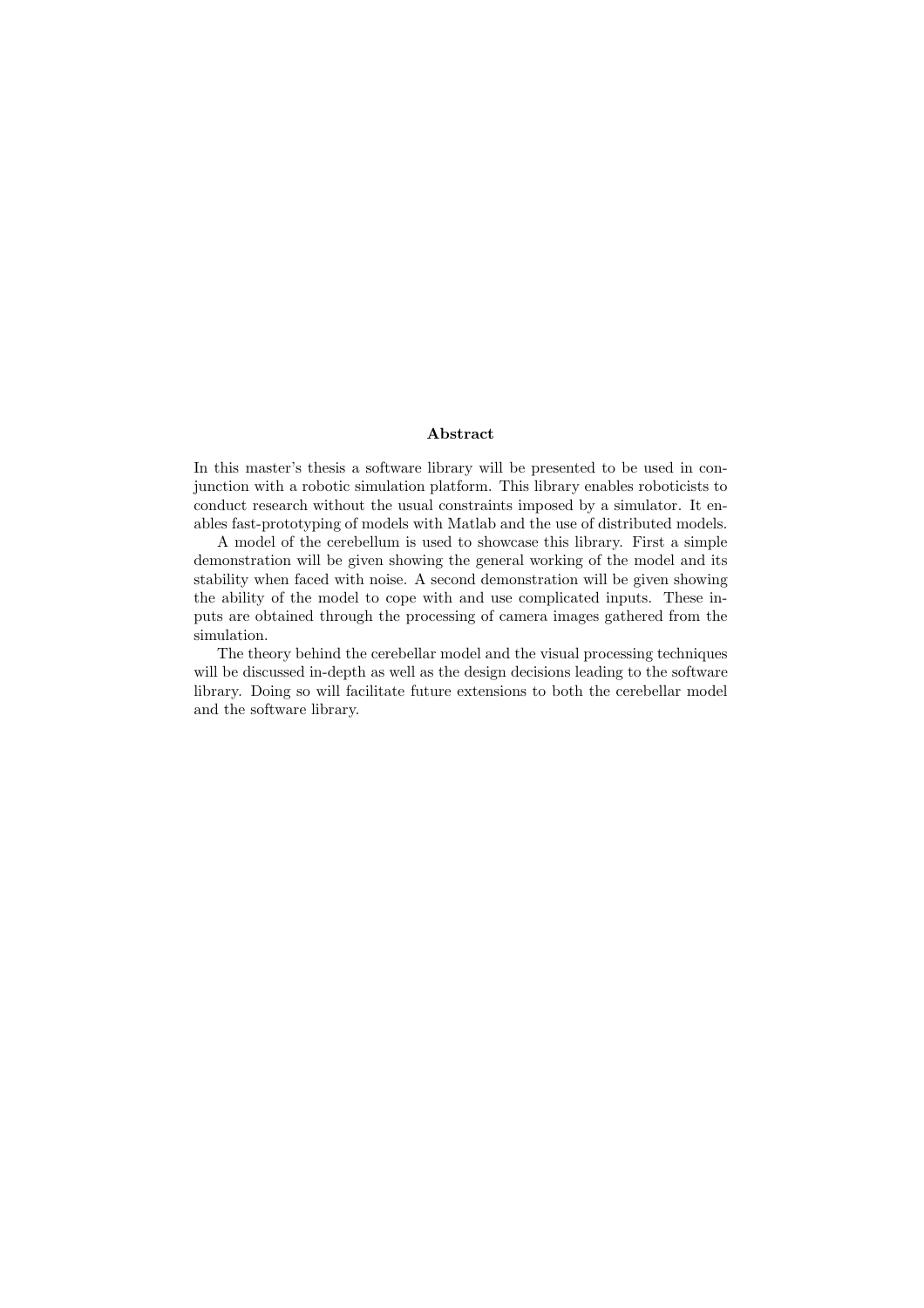## Acknowledgements

This thesis resulted from a nine month stay in Finland at the Helsinki University of Technology. First of all I would like to express my gratitude to Harri Valpola my supervisor at location in Finland. Not only was his guidance during the project invaluable but his relentless optimism kept me going.

Further I would like to thank dr. Marco Wiering who not only during my thesis supported me as first supervisor but also during my years at the Utrecht University. It was he who got me interested in the Artificial Intelligence research field. Another word of gratitude for dr. Frank Dignum. During the years in which I did my master it was he who always managed to find the spare time to supervise the extra curricular projects I (with fellow students) would come up with. Even now he found the patience to go over my work one more time. Many thanks to both of you.

I would also like to thank my colleagues Janne Hukkinen, Heikki Joensuu, Ville Mannari and Antti Yli-Krekola. Whether it was for the shared frustrations, the great rewrite of the model or just the great discussions and drinks I loved working with you!

What would I have done without your continuous support Hagar? Whenever I needed it you would patiently listen to me. The last stretch your support was invaluable. Your love and understanding made this thesis happen.

Last but by no means least I would like to thank my family for their support even when great distance separated us.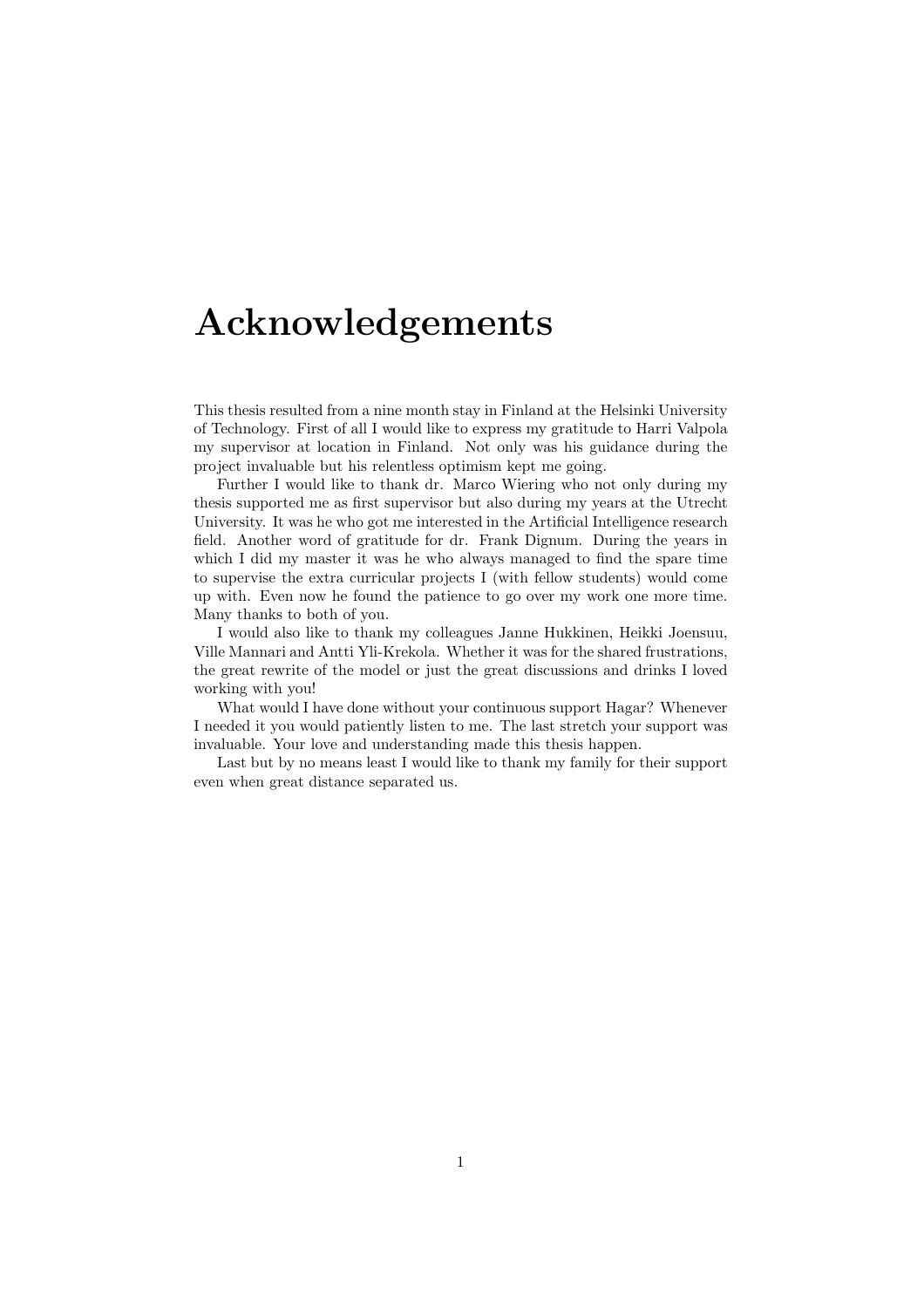# **Contents**

| 1        |             | Introduction<br>4                                                                                   |
|----------|-------------|-----------------------------------------------------------------------------------------------------|
|          | 1.1         | Motivation<br>$\overline{4}$                                                                        |
|          |             | $\overline{5}$<br>Coping with reality $\dots \dots \dots \dots \dots \dots \dots \dots$<br>1.1.1    |
|          |             | $\overline{5}$<br>1.1.2<br>Sharing the load $\ldots \ldots \ldots \ldots \ldots \ldots \ldots$      |
|          |             | $\overline{5}$<br>Type of research $\dots \dots \dots \dots \dots \dots \dots \dots \dots$<br>1.1.3 |
|          | 1.2         | $\overline{5}$                                                                                      |
| $\bf{2}$ |             | The cerebellum<br>8                                                                                 |
|          | 2.1         | Why look at the cerebellum? $\ldots \ldots \ldots \ldots \ldots \ldots$<br>8                        |
|          | 2.2         | Inner workings of the cerebellum $\dots \dots \dots \dots \dots \dots$<br>9                         |
|          | 2.3         | 10                                                                                                  |
| 3        |             | Preprocessing techniques<br>14                                                                      |
|          | 3.1         | 14                                                                                                  |
|          | 3.2         | 15                                                                                                  |
|          |             | 19<br>3.2.1                                                                                         |
|          | 3.3         | 19                                                                                                  |
| 4        |             | Proofs of principle<br>26                                                                           |
|          | 4.1         | 26<br>General inputs, reflex and robotic shape                                                      |
|          |             | 26<br>4.1.1                                                                                         |
|          |             | 27<br>4.1.2                                                                                         |
|          |             | 27<br>4.1.3                                                                                         |
|          | 4.2         | 29<br>Irrelevant inputs $\dots \dots \dots \dots \dots \dots \dots \dots \dots \dots \dots$         |
|          |             | 29<br>4.2.1<br>The disruptive inputs $\dots \dots \dots \dots \dots \dots \dots$                    |
|          |             | 4.2.2<br><b>Results</b><br>30                                                                       |
|          | 4.3         | 33                                                                                                  |
|          |             | 4.3.1<br>Adaptations to the world and robot $\ldots \ldots \ldots \ldots$<br>33                     |
|          |             | 4.3.2<br>Changes in the reflex $\dots \dots \dots \dots \dots \dots \dots \dots$<br>35              |
|          |             | 35<br>4.3.3                                                                                         |
|          |             | 37<br>4.3.4                                                                                         |
|          |             | Experimental parameters and setup $\ldots \ldots \ldots$<br>39<br>4.3.5                             |
|          |             | 40<br>4.3.6<br><b>Results</b>                                                                       |
|          |             |                                                                                                     |
| 5        | <b>GATE</b> | 42                                                                                                  |
|          | 5.1         | Requirements and fulfilments $\dots \dots \dots \dots \dots \dots \dots \dots$<br>42                |
|          | 5.2         | 43                                                                                                  |
|          | 5.3         | 44                                                                                                  |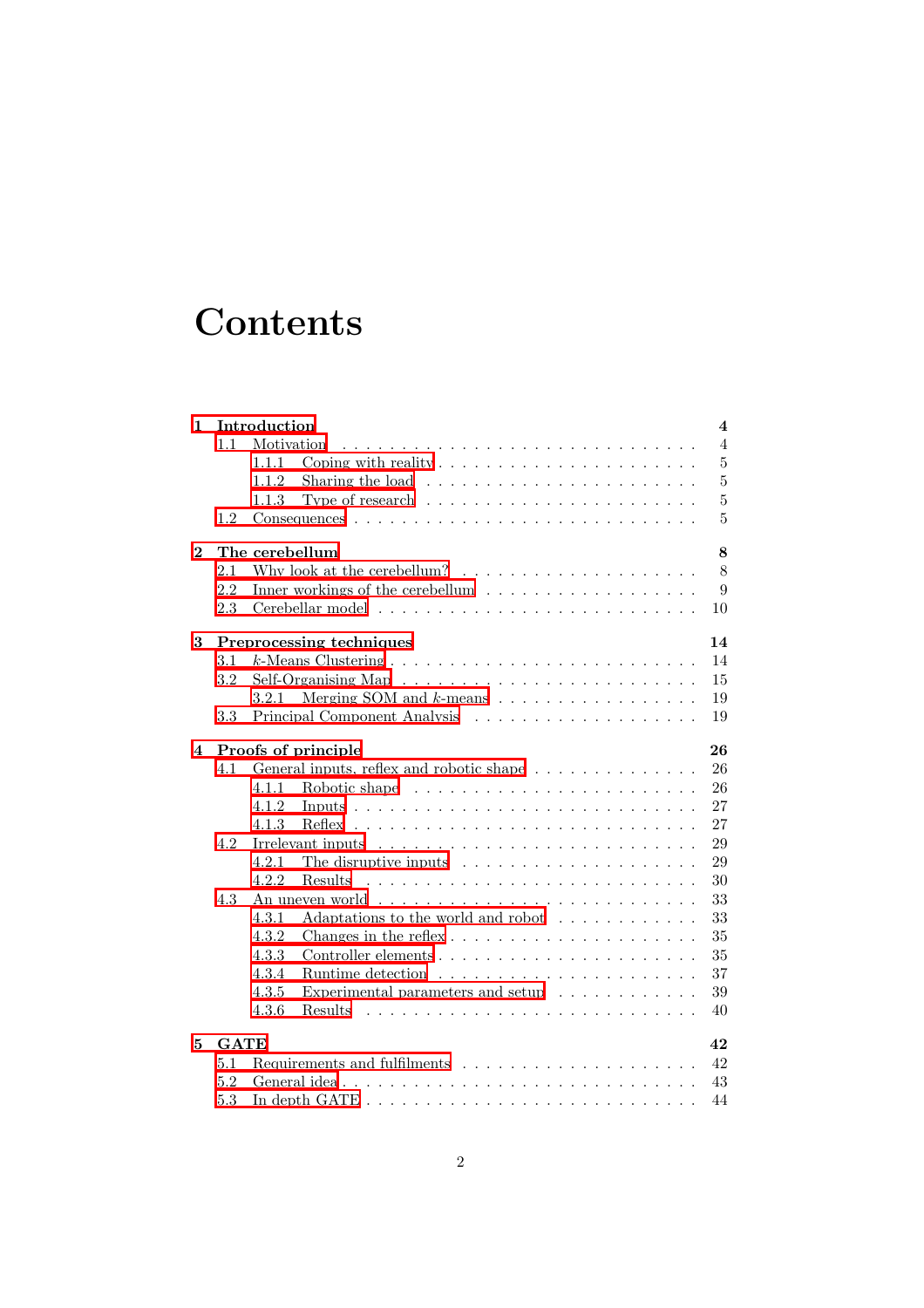| 6 |            | <b>Discussion</b><br>48                                                                    |  |  |  |  |  |
|---|------------|--------------------------------------------------------------------------------------------|--|--|--|--|--|
|   | 6.1        | 48                                                                                         |  |  |  |  |  |
|   |            | 48<br>6.1.1<br>Missing byte parsing $\dots \dots \dots \dots \dots \dots \dots$            |  |  |  |  |  |
|   |            | 48<br>Reversion with threads<br>6.1.2                                                      |  |  |  |  |  |
|   |            | 49<br>6.1.3<br>Automatic reconnection attempts                                             |  |  |  |  |  |
|   |            | 49<br>6.1.4                                                                                |  |  |  |  |  |
|   | 6.2        | 49                                                                                         |  |  |  |  |  |
|   |            | 49<br>6.2.1<br>Reflex construction $\ldots \ldots \ldots \ldots \ldots \ldots \ldots$      |  |  |  |  |  |
|   |            | 6.2.2<br>50<br>Nonlinearity                                                                |  |  |  |  |  |
|   |            | 50<br>6.2.3                                                                                |  |  |  |  |  |
|   |            | 6.2.4<br>Convergence proof and future experiments<br>50                                    |  |  |  |  |  |
| 7 |            | Conclusion<br>51                                                                           |  |  |  |  |  |
|   | 7.1        | 51                                                                                         |  |  |  |  |  |
|   | 7.2        | 51                                                                                         |  |  |  |  |  |
|   |            | 55<br>A Using GATE                                                                         |  |  |  |  |  |
|   | A.1        | 55<br>Creating a GATE enabled Java controller                                              |  |  |  |  |  |
|   | A.2        | Creating a GATE enabled Matlab script<br>56                                                |  |  |  |  |  |
|   | A.3        | 57<br>Special commands $\ldots \ldots \ldots \ldots \ldots \ldots \ldots \ldots \ldots$    |  |  |  |  |  |
| B |            | 59<br>Problems and solutions when building GATE                                            |  |  |  |  |  |
|   | B.1        | 59                                                                                         |  |  |  |  |  |
|   | B.2        | 60                                                                                         |  |  |  |  |  |
|   | B.3        | 60                                                                                         |  |  |  |  |  |
|   | B.4        | 61<br>Java support $\ldots \ldots \ldots \ldots \ldots \ldots \ldots \ldots \ldots \ldots$ |  |  |  |  |  |
|   | <b>B.5</b> | 61                                                                                         |  |  |  |  |  |
|   | <b>B.6</b> | 62                                                                                         |  |  |  |  |  |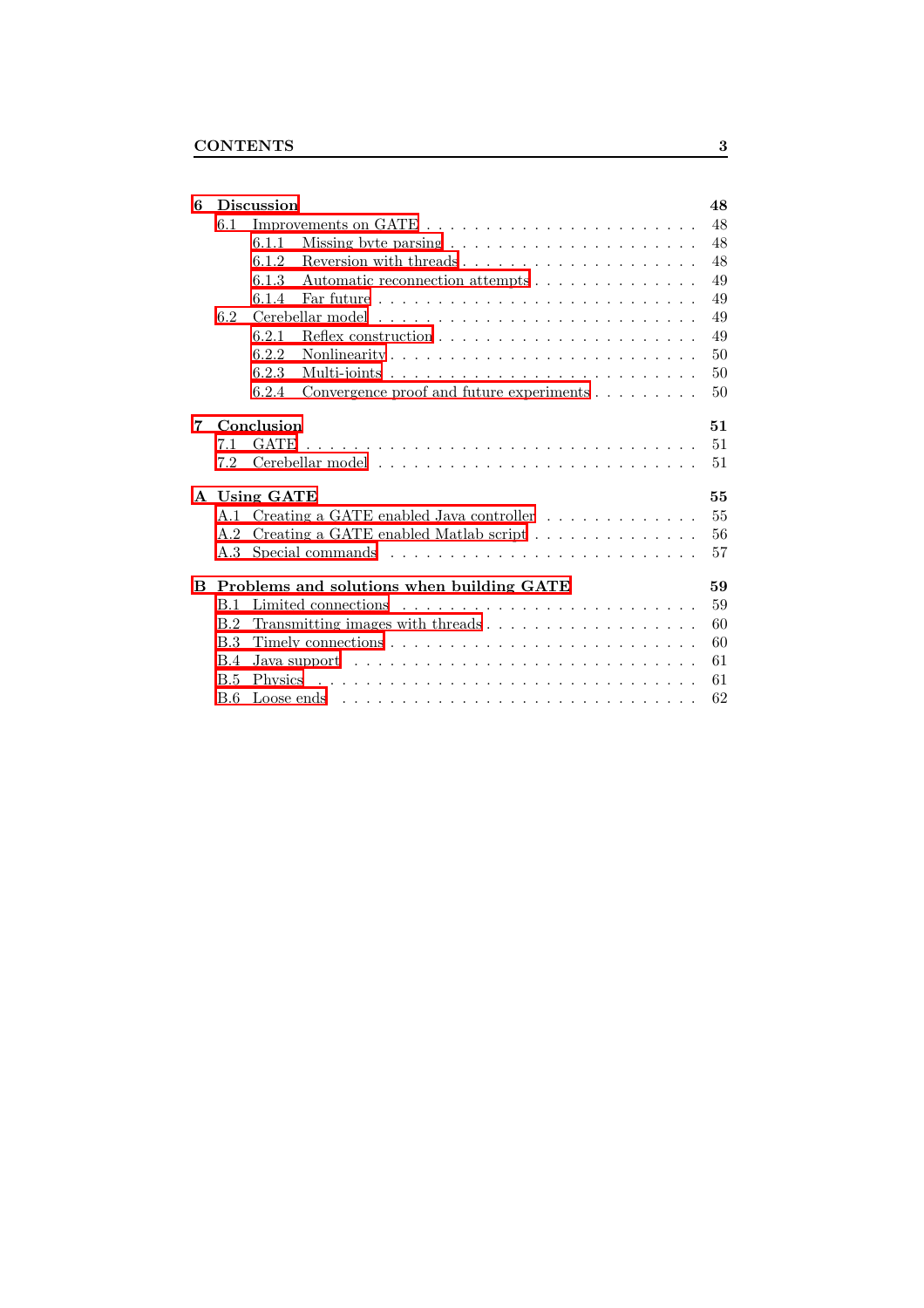## <span id="page-5-0"></span>Chapter 1

# Introduction

Our world is filled with challenges, we decide what to have for lunch and we evade onrushing cars. Beside these obvious examples we need to navigate innumerable challenges we are not even conscious of. We walk without a moments thought, we recognise a friend in a crowded bar in an instant. On closer inspection these seemingly trivial problems are tremendously difficult. Robots have barely began walking [\[Geng et al., 2006\]](#page-54-0) and the recognition of your friend in real time is still some time away.

The brain, with which we solve these problems, is an excellent generic problem solver. It is therefore no surprise that the brain has been subject to intense study through most of the modern time. In past research a lot of questions have been answered but even more have been raised. Many different brain areas have been identified, categorised and described. But the function or the behavioural consequences of these regions are not always entirely clear. The basal ganglia [\[Prescott et al., 2006\]](#page-55-0), for example, are speculated to play a role in action selection but how this is done remains unclear. Researchers have identified many different neurotransmitters but the role of each has not been conclusively determined. The fact that our visual system is able to abstract from simple features is clear, how exactly this is done remains largely a question.

All the questions we currently entertain might not be solvable by looking at just the one brain region involved. A broader approach is called for. In this approach a holistic view on the brain is taken. Instead of looking at the individual components, one takes a look a certain functional properties of the brain and tries to determine which system or subsystem in the brain is involved. Through modelling of these systems and by putting them to the test we learn both to understand the brain and how to construct one. The functional direction of this approach would be a leading aspect. We know how neurons respond and what they are supposed to compute, there is no reason to model the neuron in every single detail. As long as the neuron operates on a biologically functional level we can abstract from the actual biological implementation.

### <span id="page-5-1"></span>1.1 Motivation

This thesis will strive to facilitate research in this functional but biologically inspired brain research. There are several constraints which need to be met if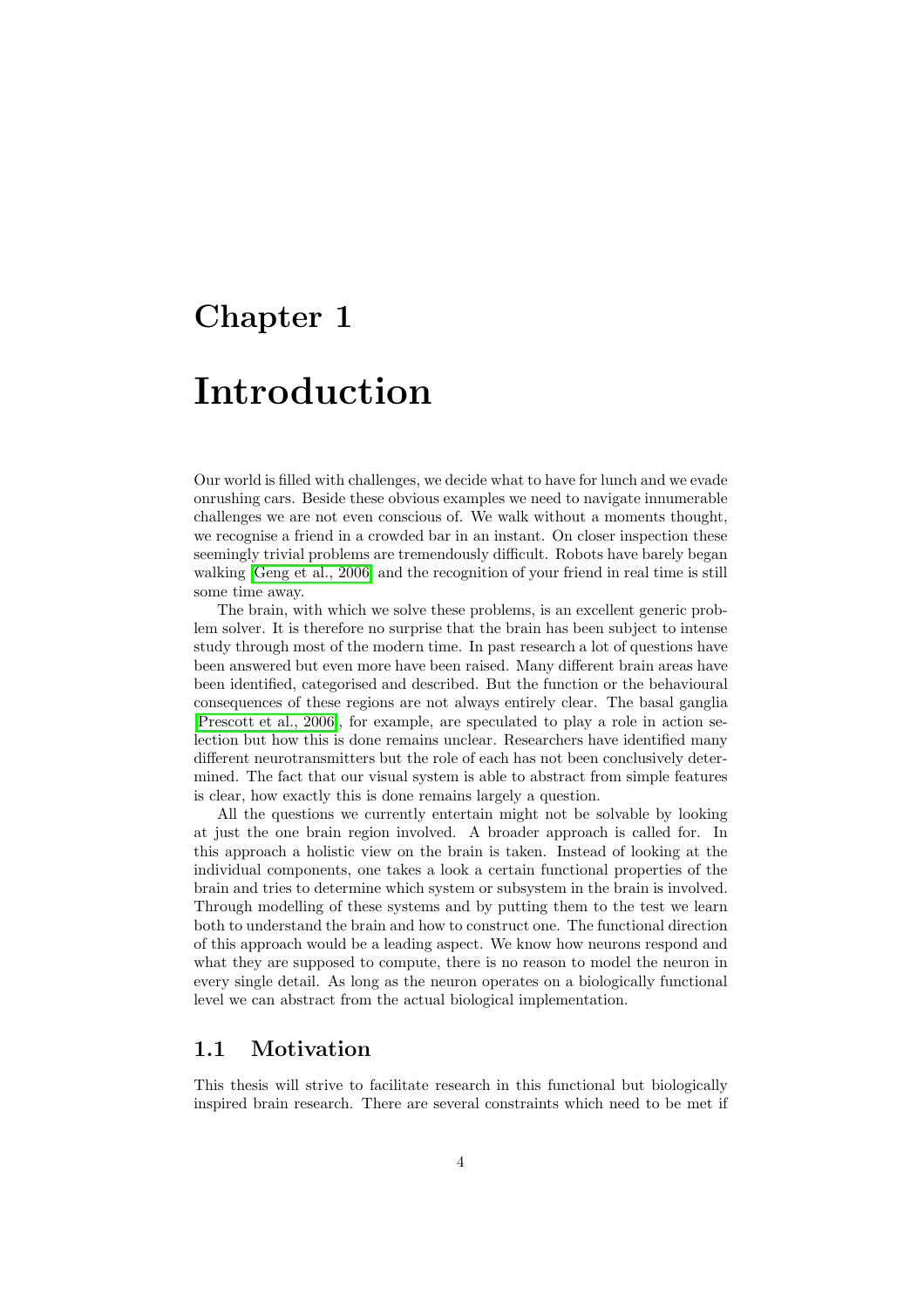<span id="page-6-0"></span>this is to succeed.

#### 1.1.1 Coping with reality

The brain is this wonderful structure not because it is just that, wonderful. There needs to be a reason for it to be like this. The world in which we live as humans is incredibly complex. For all the tasks we perform in order to keep alive we need a brain as complex as it is was called for. Evolutionary pressure made sure of that. That means if we are to study the brain it needs to be set in a challenging enough environment. The real world would of course be ideally suited with regard to complexity was it not for the fact that even the most sophisticated systems nowadays have huge problems coping with the real world. Most systems are set in a laboratory environment to alleviate the strain of the real world. And while this laboratory environment is a simplification of the real world it, in our case, should still be rich enough to provide the challenge necessary to develop meaningful systems.

#### <span id="page-6-1"></span>1.1.2 Sharing the load

The brain is an incredibly complex system which no computer available now or in the near future can beat in terms of computational power. Vast amounts of data from a multitude of sensory systems is processed in parallel. And while many of the systems in the brain interact there are also a good many number of systems that hardly interact at all. Think for example about the system responsible for walking and the one responsible for talking. These have nothing to do with each other and can be logically separated. This property can be exploited in a sense that it would now be possible to run parts of the final model on different computing units thus distributing the work load.

#### <span id="page-6-2"></span>1.1.3 Type of research

The very nature of this type of research calls for a flexible environment in which to do this research. The environment should be as free from distracting tasks as possible and should support the needs of the researcher active in this field. Modelling is an essential part of brain research and as such should be as easy as possible.

### <span id="page-6-3"></span>1.2 Consequences

These requirements call for either a lab environment in which a physical robot can be situated, or a simulated robot in a sufficiently complex simulated world. The sensors and actuators of this robot need to be accessible by more than one process for it needs to be usable in a distributed environment.

The simulator option is preferred because this has three distinct advantages over a physical robot. A simulator could be instantiated by multiple people at the same time and as more people are working on the project of building an actual brain this is clearly desirable. A simulator would also remove the need for a dedicated 'playing' field for the robot to live in. Clearly this eliminates the required space and besides that the simulated environment is easier controlled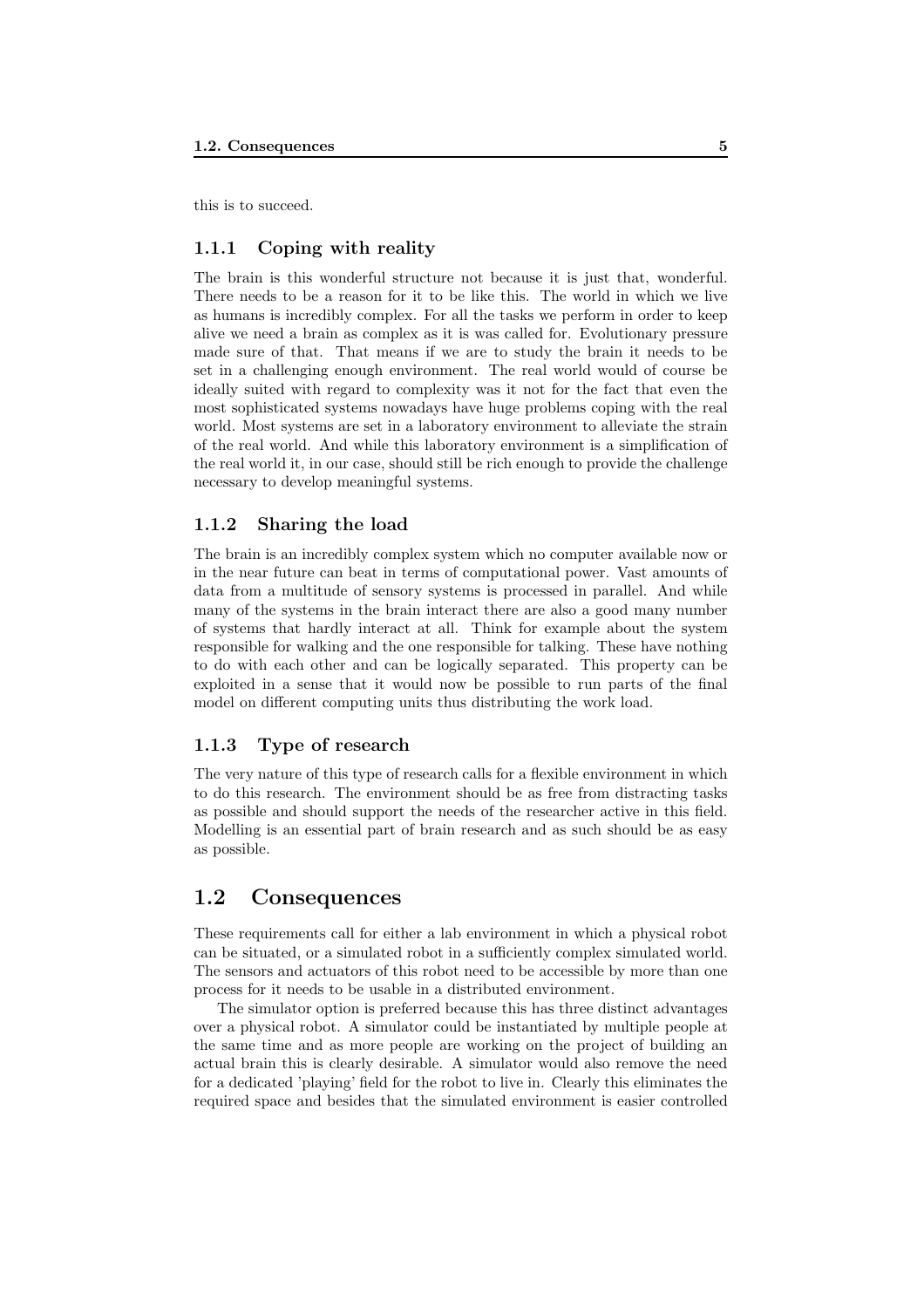

Figure 1.1: The environment and the modelled robot.

<span id="page-7-0"></span>to provide a complex enough world but not too complex to overwhelm the system. Last, choosing a simulated environment reduces the need for maintenance allowing people to concentrate on the things that actually matter.

For these reasons we choose Webots [\[Michel, 2004\]](#page-55-1) as our simulator because is supports both Java and C++ programming language and it sports a realistic physics environment. Moreover robots and the worlds in which they operate can be easily designed. An additional advantage is the wide spread use of Webots throughout the roboticists community, this ensures a broad support for the product and a potentially exchange possibilities.

This thesis will present a mean to facilitate the requirements given above. This will take form as a library written in Java which allows communication between Webots and Matlab over a TCP/IP connection. The choice for Matlab was obvious given the computational requirements, Matlab is masterfully optimised for the mathematical computations predicted to be required for this work. Moreover Matlab is well suited for the fast prototyping this kind of research calls for. This library will be put to the test in a couple of different situations. These situations are meant to demonstrate the usefulness of the library and to provide a future stepping stone to continue research in building a brain.

More specifically a robot is modelled in Webots, see Figure [1.1,](#page-7-0) which is inherently unstable. It's task is to learn to balance itself in various situations. For this a model of the cerebellum is used which is implemented in Matlab.

The remainder of the text is organised in six chapters. First a set of theoretically inclined chapters is presented, introducing the cerebellar model followed by a detailed description of several preprocessing techniques which the cerebellar model needs. The self-organising map and  $k$ -means clustering will be discussed and closing that chapter the theory of principal component analysis is explained. The fourth chapter demonstrates the cerebellar model and preprocessing techniques with a set of experiments. Chapter five shows the work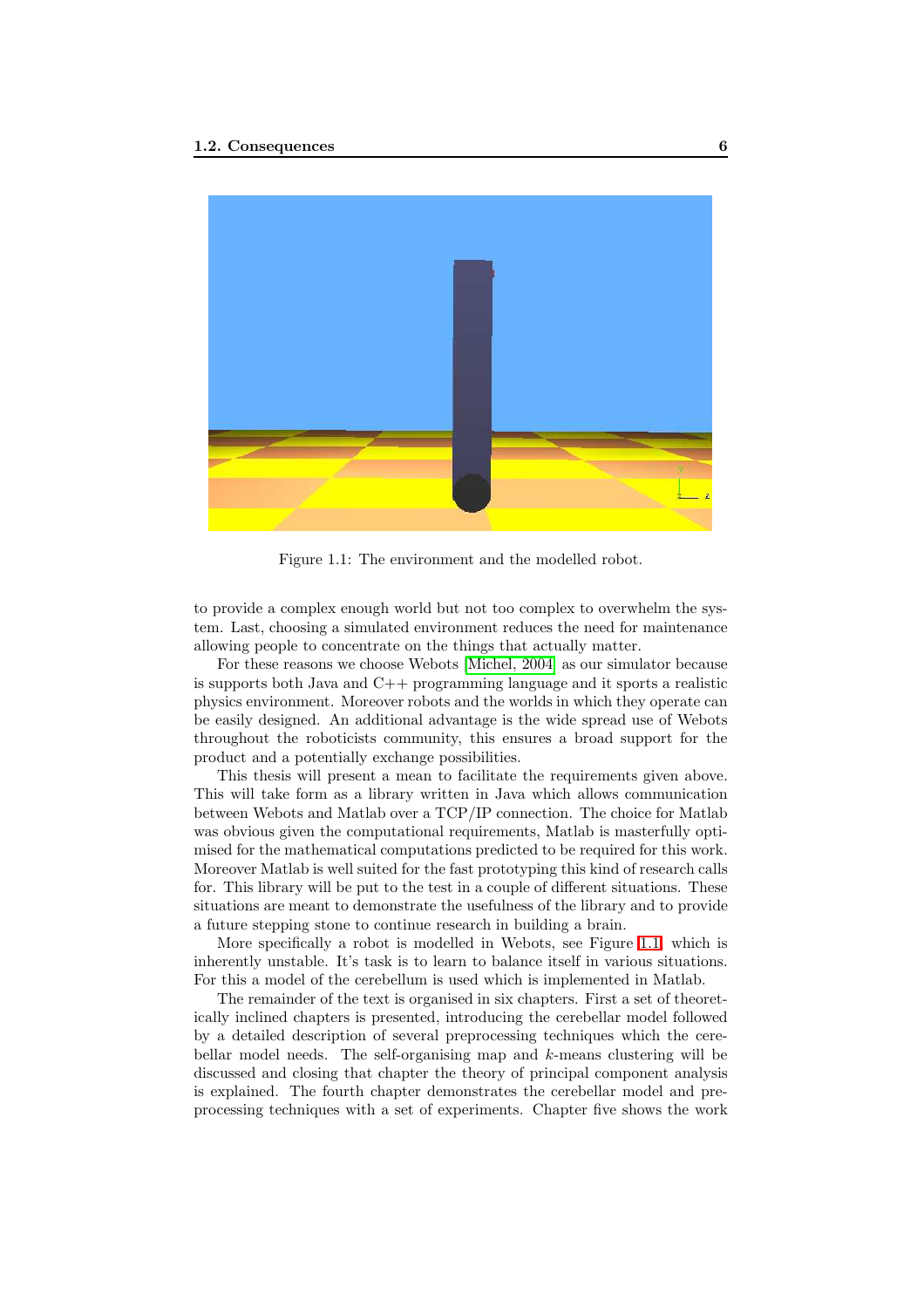done on the communications library, this is where the design decisions and programming techniques are explained. The last two chapters contain the usual discussion and conclusion.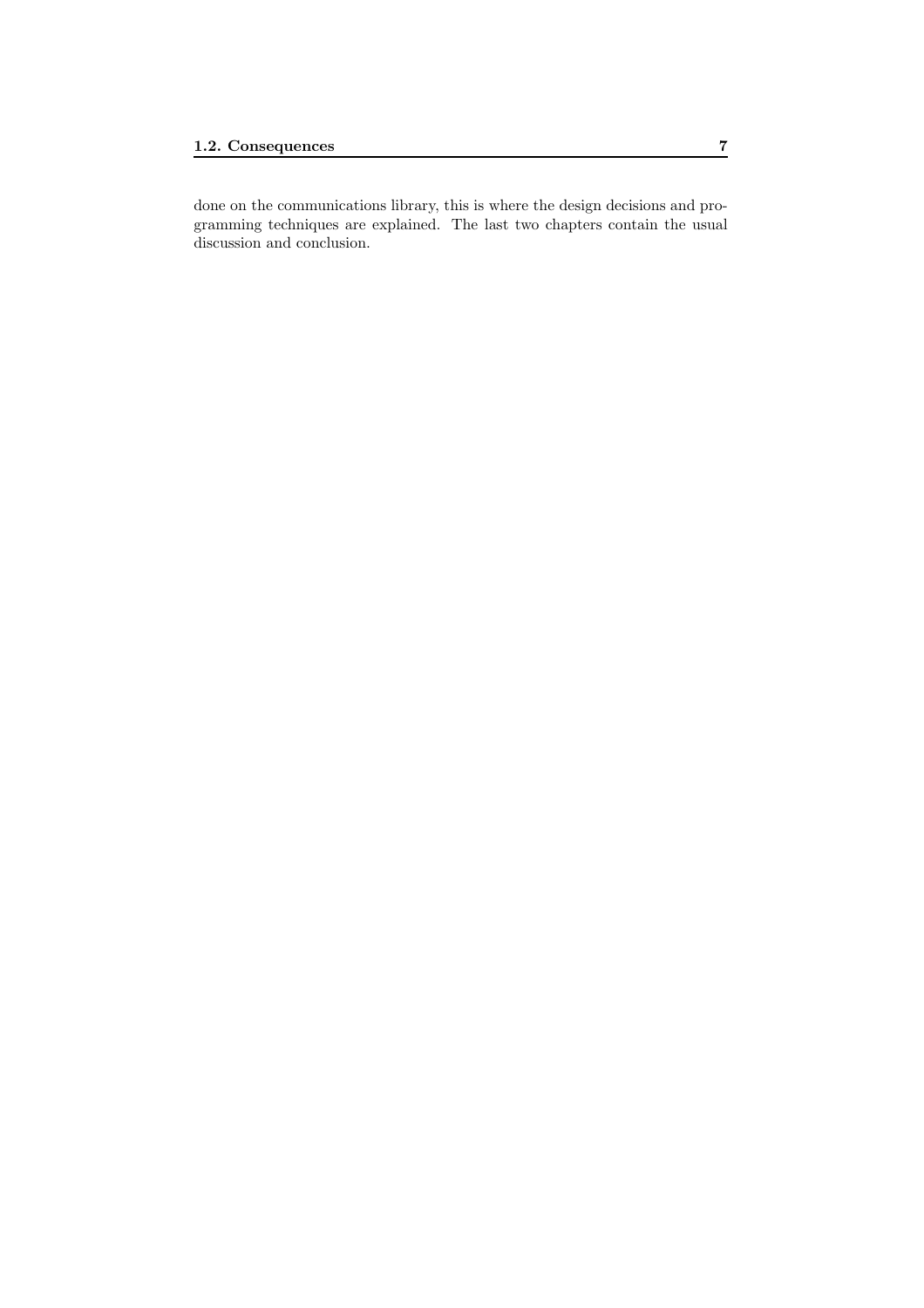## <span id="page-9-0"></span>Chapter 2

# The cerebellum

First and foremost in these experiments was the use of a model of the cerebellum. Below first an elaboration on the supposed functions of the cerebellum and next on the derived model.

## <span id="page-9-1"></span>2.1 Why look at the cerebellum?

When looking to build an artificial system which has the same properties as exhibited by the brain, smooth motor control is one of the most basic tasks. Without it not many other functions can practically be implemented or conceived. For a system to have smooth motor control it is easy to see that some form of prediction should be incorporated. It is generally impossible to act in a smooth fashion without some knowledge of things to come. For example if walking down a staircase would be based only on information currently available every minute movement would require intensive processing of, for example, touch sensory information. Am I already at the bottom of the steps? Is there another step or am I already on ground level? Having additional visual information providing us with the ability to anticipate enables us to just run down the stairs without a seconds thought. And even when we would lack the ability to predict from the current information and it *would* be possible to use some kind of intense sensory processing on the instantaneous data, the information required usually is available only after an inherent delay. Our neurons just are not instantaneous. A limp takes time to execute a movement due to inertia. A feedback loop of action, result, measurements, decision and action again takes time in all steps. It is therefore imperative to predict the outcome of certain actions and incorporate this knowledge into the action being taken.

The cerebellum is generally supposed to play an important role in predictive motor control [\[Smith, 1998\]](#page-55-2), [\[Albus, 1971\]](#page-54-1). This predictive control exercised by the cerebellum is very important in everyday tasks. While learning to ride a unicycle or to juggle one first has to concentrate hard on the task at hand. But after a while one can perform these tasks without conscious concentration. The cerebellum learnt to perform these tasks. Given a certain input, in the case of juggling the position of the hands and the visual input concerning the ball, the cerebellum is able to 'automatically' execute the correct movements. This has the great advantage that you can now focus on other tasks, leaving the seem-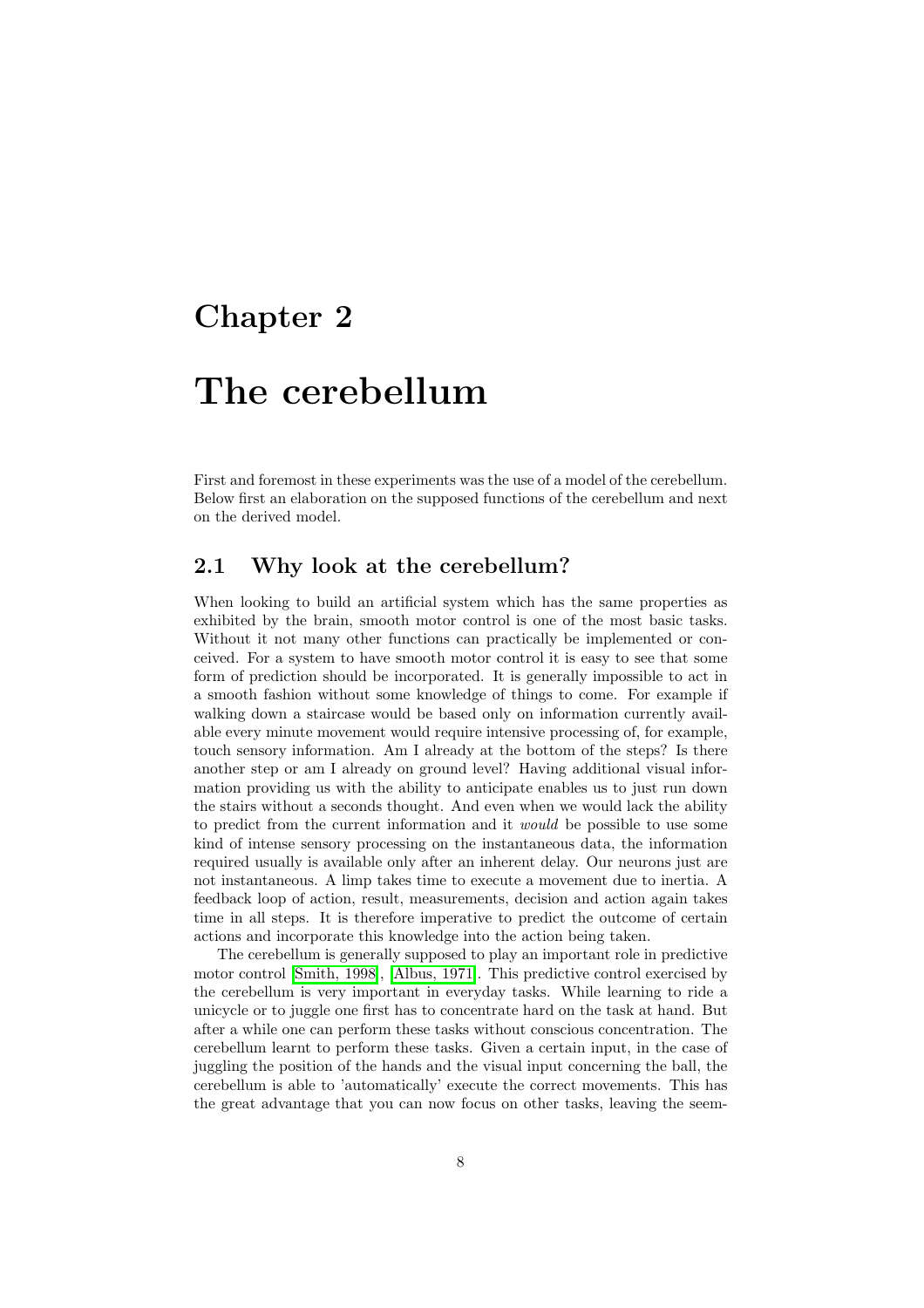ingly trivial ones to the cerebellum. In relation to an artificial system this has the advantage that you can forfeit the difficulty of selecting relevant inputs. An artificial system with these properties would pick up the correct and relevant inputs to perform a certain task without predetermining the relevant inputs. More important the cerebellum now understands the system which it is controlling, in a way learning an internal model of the system, see [\[Kawato, 1999\]](#page-54-2). Using this internal model it is now able to anticipate the reaction of the system and thus exert smooth motor control.

### <span id="page-10-0"></span>2.2 Inner workings of the cerebellum

As mentioned in the previous section the most important function of the cerebellum is predictive control. Given a certain set of inputs it predicts a future reflexive response and based on this determines the appropriate response to avoid this. As the observant reader might have noticed in the examples the cerebellum is (amongst others) provided with processed data. It is explicitly not the task of the cerebellum to recognise a ball or to tell whether or not this sound is made by a gunshot or a jar falling. It is supposed to process these signals and determine their relevance to the tasks at hand. Seeing a ball is not important for balancing on your bike but it is important when juggling them. When we will be using the cerebellum we will provide it with different 'fingerprints' of textures but we will not classify them for it. It is up to the cerebellum to determine what is important.

So the cerebellum should obviously learn the model of the system (or plant as it is called in control theory) it is controlling. Various studies have shown that the cerebellum is learning through reflexes, see [Grethe and [Thompson, 2003\]](#page-54-3) and [\[Anastasio, 2003\]](#page-54-4). A reflex can be seen as an error signal, whenever a reflex occurs something clearly went wrong, you might have been falling or you might have touched something hot. Using these reflexes provides the cerebellum with a teaching signal. Depending on pure reflexes to control the system would amount to designing exact reflexes for the situation, taking into account the inherent delays and inertia in the system and its complex dynamics. This task is daunting at best and very labour intensive. Most of the time it is not even possible to design these reflexes because of the fact that reflexes are supposed to be hard-wired and in the case of our body the mechanical properties of it change radically during our life time. So the best a reflex can do is give a rough estimate of the correct action. The task of the cerebellum is now to predict when a reflex is going to happen and take action to prevent it. Thus learning to control the plant.

We can identify four different components from which we can build a model (of the cerebellum) which is able to generate smooth motor control. We have the plant or the system which needs to be controlled, the environment the plant is situated in, the adaptive controller and the teaching signal in the form of a reflex. Next we will formalise these four components thus arriving at a working model of the cerebellum.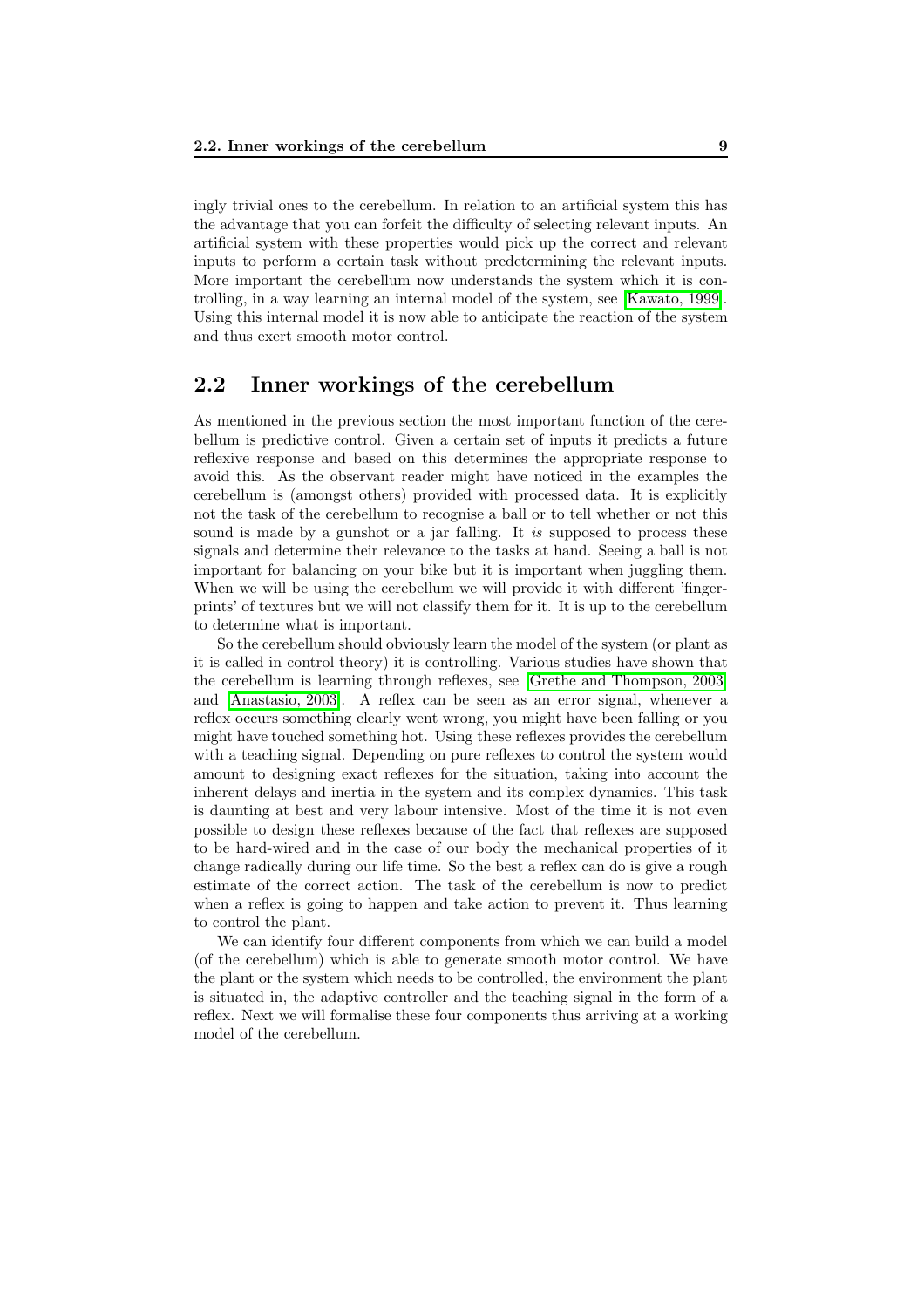## <span id="page-11-0"></span>2.3 Cerebellar model

The model of the cerebellum is a derivative of the Feedback Error Learning Model(FELM) first suggested by [\[Kawato and Gomi, 1992\]](#page-54-5). This suggestion has been put forward in several of their studies to biologically inspired motor control solutions. In a study by [\[Barto et al., 1999\]](#page-54-6) the model was used to approximate the functionality of the cerebellar cortex further strengthening the biological plausibility of the model. Last in [\[Joensuu, 2006\]](#page-54-7) the model was used for a pole balancing task and the model presented here is almost identical to that one. Figure [2.1](#page-11-1) depicts the schematic overview of the model as we will use it.



<span id="page-11-1"></span>Figure 2.1: Schematic view of the cerebellar model. e denotes the error signal, dn the possible points of delay and In the inputs to the controller with  $n \in \mathbb{N}^+$ , y represents the output of the system. Figure adapted from [\[Joensuu, 2006\]](#page-54-7)

Strictly speaking the plant and the environment are not part of the model of the cerebellum, however it is useful to include them in our discussion of the model in light of their explanatory properties and to provide a useful context in which the reader should place the theory. The plant, as previously explained, is the dynamic system which needs to be controlled. It accepts input from the controller and is influenced by and influences the surrounding environment. Furthermore it outputs information to the teacher and to the adaptive controller. This can be seen as proprioceptive feedback. Based on this information the teacher initiates a reflex and the controller incorporates knowledge in future actions.

The teacher is a relatively easy part of the model. It only receives input from the plant and according to some hardwired rules it initiates a reflex. Depending on the desired complexity this reflex can be very simple, for example move to the left, or more complex as the situation requires. The reflex signal acts both on the plant and the controller. Acting on the plant provides the adaptive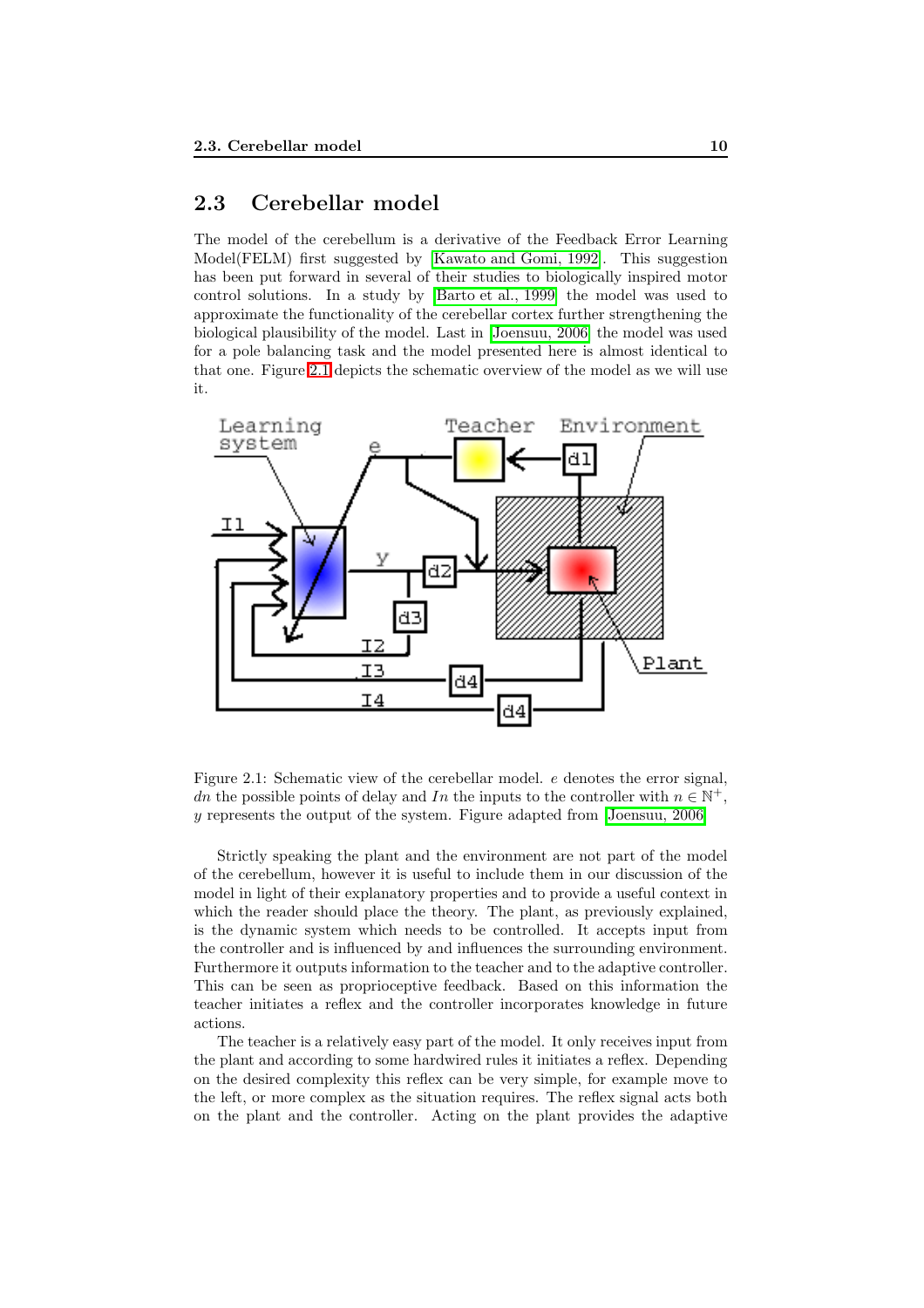controller with useful contextual information through the sensors of the plant and environment. The reflex arriving at the controller functions as the error signal and provides the basis of learning.

The last part, the adaptive controller, would be the actual model of the cerebellum in combination with the teacher. The adaptive controller accepts a multitude of inputs and generates an output signal in an arbitrary range. The output signal would, in cerebellar endowed creatures, be analogous to motor commands. The inputs to the controller are fed to a single logistic neuron after being weighted, it is these weights which are changed by the learning rule which makes the controller adaptive.

The adaptive controller receives four distinctly different inputs. As mentioned earlier it also takes the reflex as an input, this serves as the teaching signal. This is a very rough signal which more or less does the right thing. The reflex is explicitly not involved in the generation of the output of the controller in any direct sense of the word though it does act on the plant. It only serves to support learning in the model.

Beside the reflex it takes the output it generated earlier, thus creating a direct feedback loop. However this is not strictly necessary when there are no transmission delays, see [\[Joensuu, 2006\]](#page-54-7). Next it takes information from the environment, this could be anything. And last it takes 'proprioceptional' input from the to be controlled plant, think in this case of tactile or visual information from the plant itself. The last three inputs can be delayed, artificially or not, any number of milliseconds. This is not necessary for the correct operation but proves to show that the cerebellar model is able to handle these kind of delays. The fact that the reflex is not delayed stems from the fact that in the real cerebellum the generation of the reflex happens in the cerebellum alongside the controller thus imposing a negligible delay. Hence forth we will refer to inputs when meaning all inputs except the reflex.

The output  $o_k$  of the cerebellar model is generated using a simple hyperbolic tangent

$$
o_k(t) = f_k(\sum i_k(t)w_{jk})
$$
\n(2.1)

where  $i_k(t)$  is the input to the cerebellum at time step t and  $f_k(x)$  is defined as

$$
f_k(x) = \frac{1}{1 + e^{-ax}}\tag{2.2}
$$

<span id="page-12-0"></span>where  $a$  defines the slope of the function. The learning rule used by the cerebellum is a variant of the common *Delta rule*.

$$
\Delta w_{jk}(t) = \eta r_k(t) l_j \tag{2.3}
$$

In this  $\eta$  stands for a small positive number representing the learning rate,  $l_i$ stands for the leaky integrator on which will be returned shortly, k stands for the neuron,  $r_k(t)$  stands for the reflex acting on the model. The reflex r replaces the expression giving the difference between actual and desired output which is usually found in the Delta rule.

In order to handle transmission delays and inertia so called 'eligibility traces' are introduced, see [\[Raymond and Lisberger, 1998\]](#page-55-3) for a more detailed description along with a biological motivation. These traces try to tackle the problem of delayed transmissions and inertia. They do so by spreading inputs to the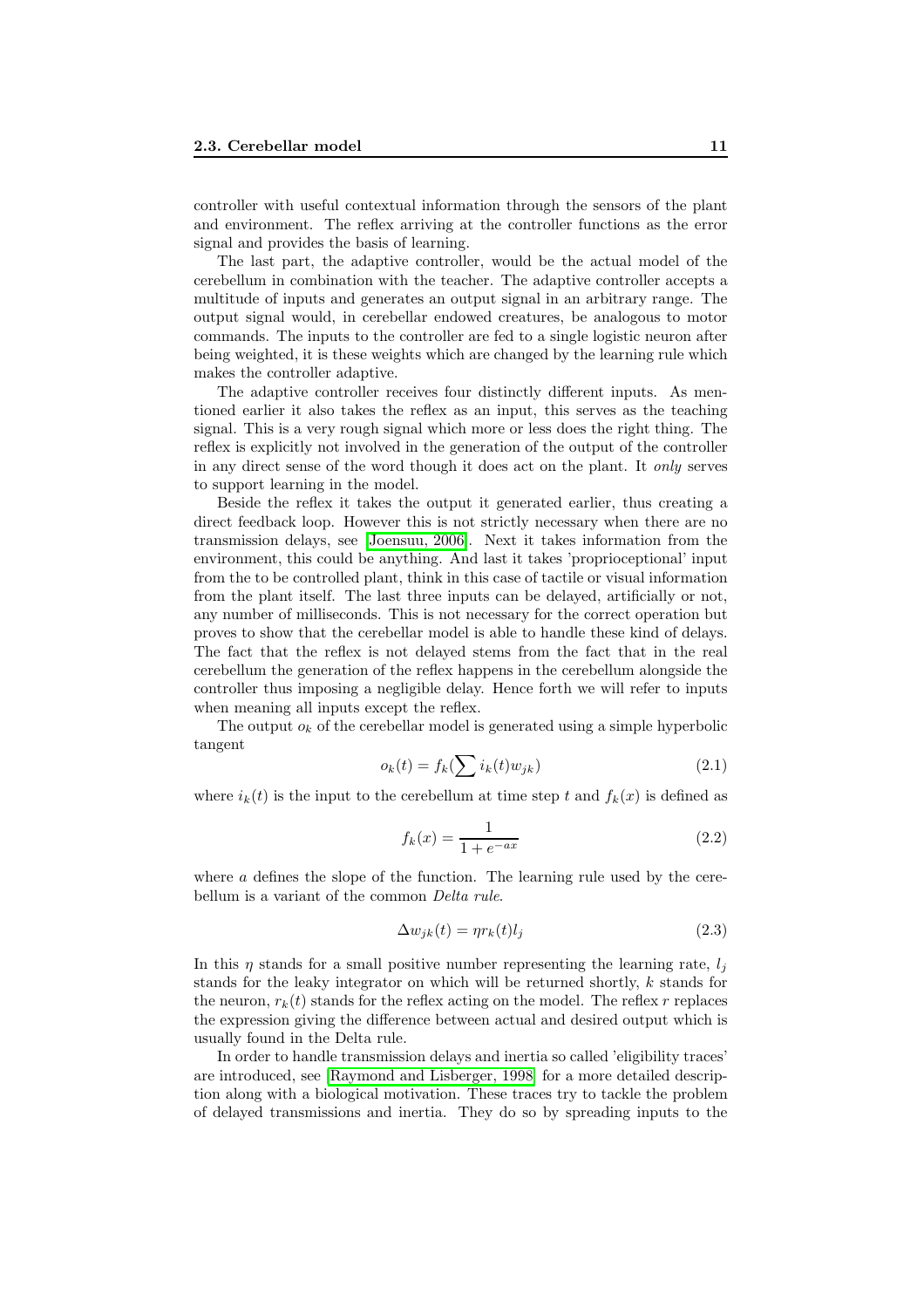

<span id="page-13-0"></span>Figure 2.2: The effects of leaky integrators after a single pulsed input. The highest and steepest declining (in blue) a single integrator, second highest (in green) two integrators in series, lowest (in red) three in series. Adapted from [\[Joensuu, 2006\]](#page-54-7).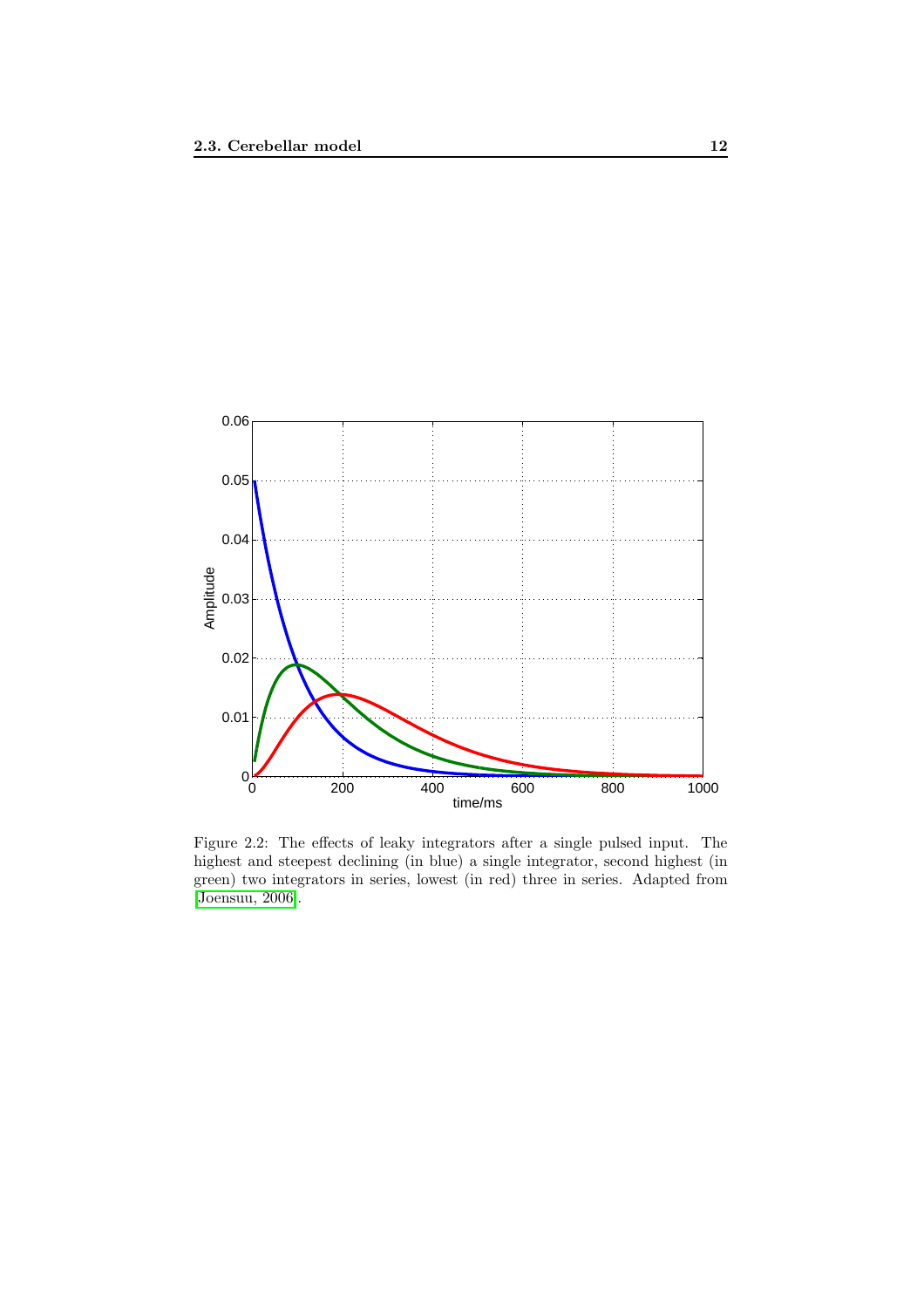cerebellum of time. These traces are implemented as, possibly cascaded, leaky integrators with the equation:

$$
l_k(t+1) = (1 - \alpha)x_k(t) + \alpha l_k(t)
$$
\n(2.4)

in which  $l_k(t)$  stands for the value of the leaky integrator k at time step t,  $x_k(t)$ stands for the activation arriving at the integrator k at time step n and  $\alpha$  is a constant governing the behaviour of the integrator. The higher this constant the more the integrator's activity is defined by past activations. In Figure [2.2](#page-13-0) one can see the effect of one, two and three leaky integrators in cascade. For learning to converge there must still be some activation left in the relevant leaky integrators at the time the error signal arrives. To see this it is important to note that the learning rule is designed to enhance correlations between the error signal and the inputs relevant to it. This ensures that when there is still some activation left in the integrators the learning rule will make sure that if there is a correlation it will be found. When the signals are severely out of sync with the reflex conversion can take a long time.

Summarising the section the procedural calls involved in the model are shown. The following pseudo code shows how the model operates during runtime. For the teacher:

```
Data: Proprioceptive inputs
Result: Determined reflex
initialisation;
while true do
   receive inputs;
   generate reflex r_k(t);
   apply reflex to plant;
   sent reflex to controller;
end
```
#### Algorithm 1: Algorithm for the teacher.

```
And for the controller:
Data: Proprioceptive inputs, reflex
Result: Converged controller
initialisation;
while true do
   receive inputs;
   receive reflex r_k(t);
   if reflex != null then
    update weights w_k;
   end
   calculate force o_k(x);
   apply force to plant;
```
#### end

Algorithm 2: Algorithm for the controller.

As can be seen the whole process is simple and easy to understand. This model has been shown in [\[Joensuu, 2006\]](#page-54-7) to learn to balance a simple robot quite fast.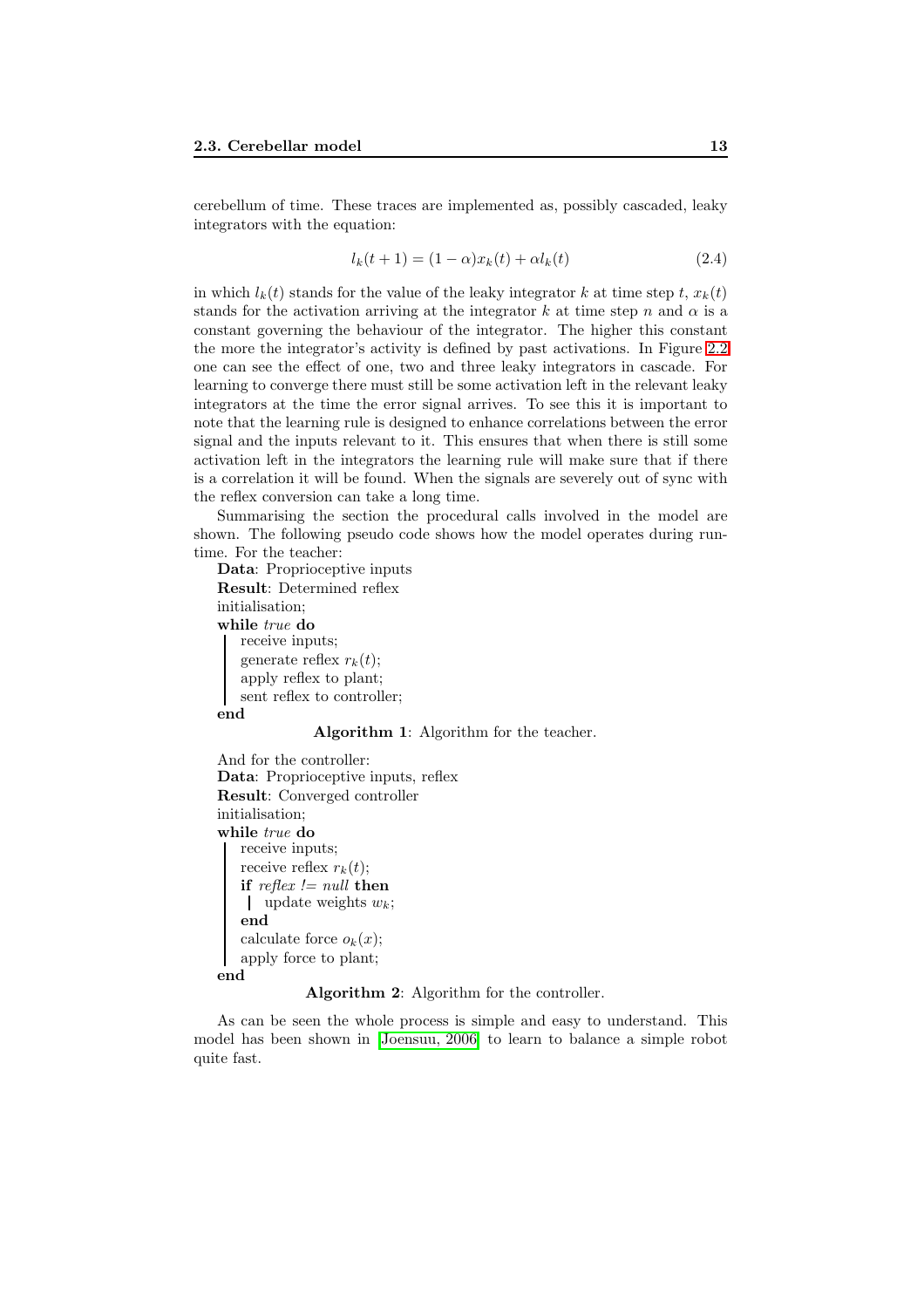## <span id="page-15-0"></span>Chapter 3

# Preprocessing techniques

This chapter is dedicated to several techniques which are used to process some of the input data which the cerebellar model uses.

### <span id="page-15-1"></span>3.1 k-Means Clustering

Often it is necessary or desirable to categorise data in discrete groups. The cerebellum is an excellent example as it needs processed inputs. k-means clustering does exactly that. It creates  $k$  non overlapping groups or clusters from the elements in an arbitrary data set. Intuitively one can say that the algorithm tries to minimise the distance of the elements inside the cluster and tries to maximise the distance to the other clusters. It does so in an iterative way.

What follows is a batch version of the k-means algorithm. First the algorithm constructs k random clusters by random division of the data samples. From these clusters the centroids are calculated. A centroid is the mean of a cluster's elements. Usually for cluster  $k$  a simple mean is used like

<span id="page-15-2"></span>
$$
c_k = \frac{1}{N} \sum_{i=1}^{N} x_i
$$
\n(3.1)

where N stands for the number of elements in the cluster. For multi dimensional vectors an element-wise mean can be used. There are, however, many different methods to calculate a centroid of a data set and it depends on the data which type of mean is most useful.

The next step entails the calculation of the distance of each element in the data collection with each centroid. The distance is simply the difference between the centroid and the data element. If an element is not in the cluster which minimises the distance the element is reassigned to the cluster which does.

Then update the centroids of the clusters by recalculating the mean. Repeat this process until convergence or till an arbitrary stopping condition is reached, for example, after *n* runs or a minimal distance is obtained.

The end result is a situation in which each element in the data set is categorised in one of the k clusters, each cluster contains data elements which are in some way more similar to each other than to every other element not in that particular cluster. Categorisations for a new data sample can be obtained by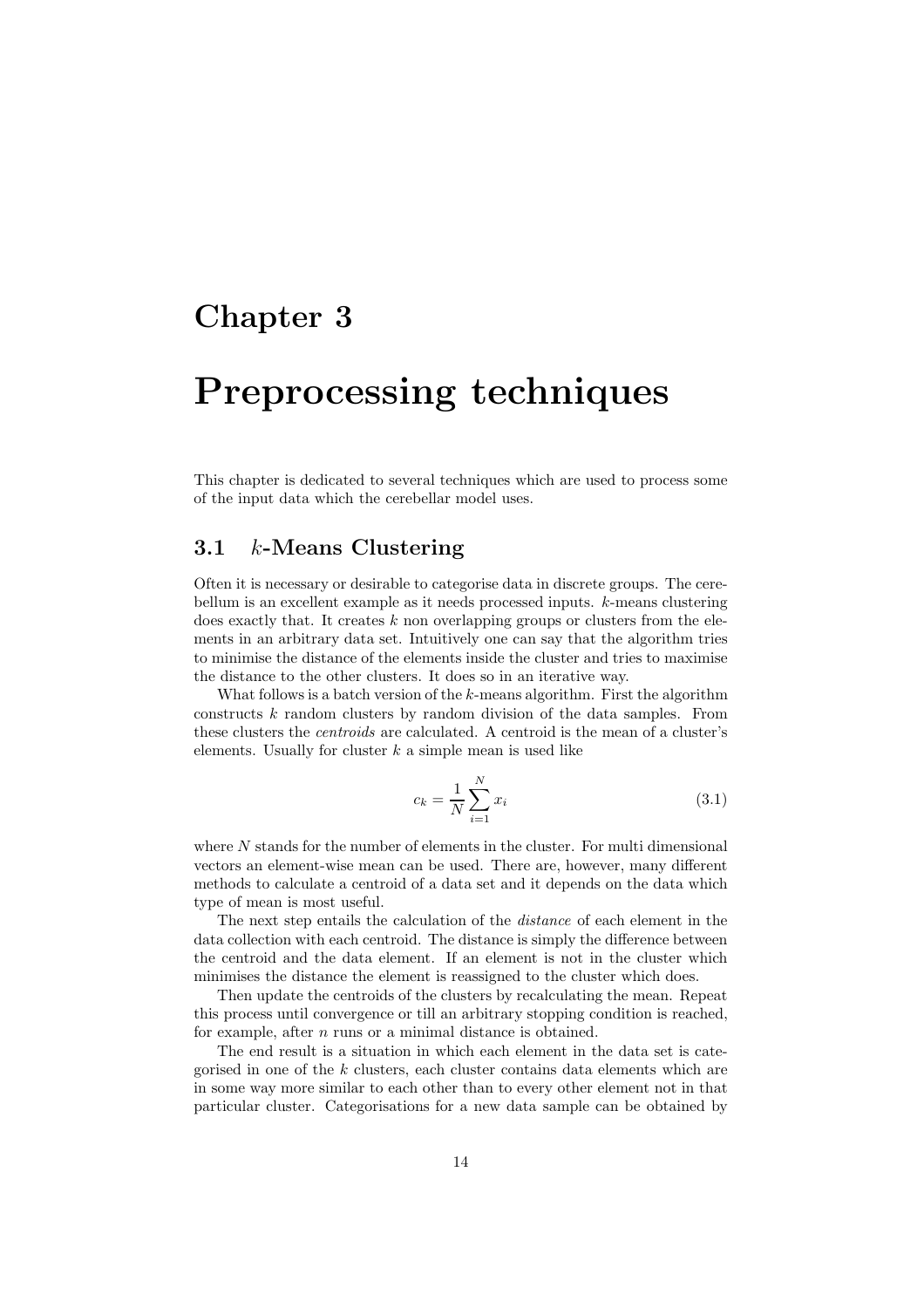comparing the new data sample with the  $k$  different centroids and categorising the new sample to the category with which the distance to the relevant centroid is smallest. From this it is easy to imagine an online version of  $k$ -means clustering. After classifying the new sample to a certain class and thus a certain cluster, the relevant centroid of that cluster can be updated based on the old cluster elements and the newly added sample.

One of the great disadvantages of the k-means algorithm is its sensitivity to outliers in the data. The resulting centroids with an simple averaging calculation can differ vastly if only one outlier is present. To better explain this consider the following two dimensional data set, Table [3.1.](#page-16-1) This data is shown in Figure

| n              | X              |    |
|----------------|----------------|----|
| 1              | 1              | 1  |
| $\overline{2}$ | 5              | 5  |
| 3              | 5              | 7  |
| 4              | 6              | 7  |
| 5              | 7              | 6  |
| 6              | $\overline{2}$ | 9  |
| 7              | $\overline{2}$ | 11 |
| 8              | 3              | 10 |

<span id="page-16-1"></span>Table 3.1: Example data

[3.1.](#page-17-0) As one can see element 1 is obviously a statistical anomaly but the resulting clusters shown as convex shapes in the figure do radically alter shape. The best categorisation, or description if you will, of the data is not achieved. We will address this problem in the following section.

## <span id="page-16-0"></span>3.2 Self-Organising Map

A common problem with learning or the representation of data is its dimensionality. More often than not this is too high to properly deal with. Take for example a power plant. At any given time there are innumerable sensor readings. You can capture this data at a given moment ending up with a vector the size of all sensors and parameters combined. If you take measurements at regular intervals(and why would you not do so if you are to use it?) the amount of data collected is potentially huge. Huge data collections is something we, in principle, can handle, think of large databases. But this particular data has a problem. It is unstructured to the naked eye and thus makes it very hard to perform basic operations on this data. For example picking the most relevant(important) element, discerning relations between values or determine whether or not an entry is a statistical anomaly or outlier, is difficult.

In unstructured data there is no easy way for either human or algorithm to determine which entry is relevant or related, to either the problem at hand or other entries. Self-organising maps(SOMs) [\[Kohonen, 1998\]](#page-55-4) help to solve the problem of high dimensionality by assigning a lower dimensional mapping to a high dimensional data sample and revealing relevant data. The self-organising map is also known as a *self-organising feature map(SOFM)*.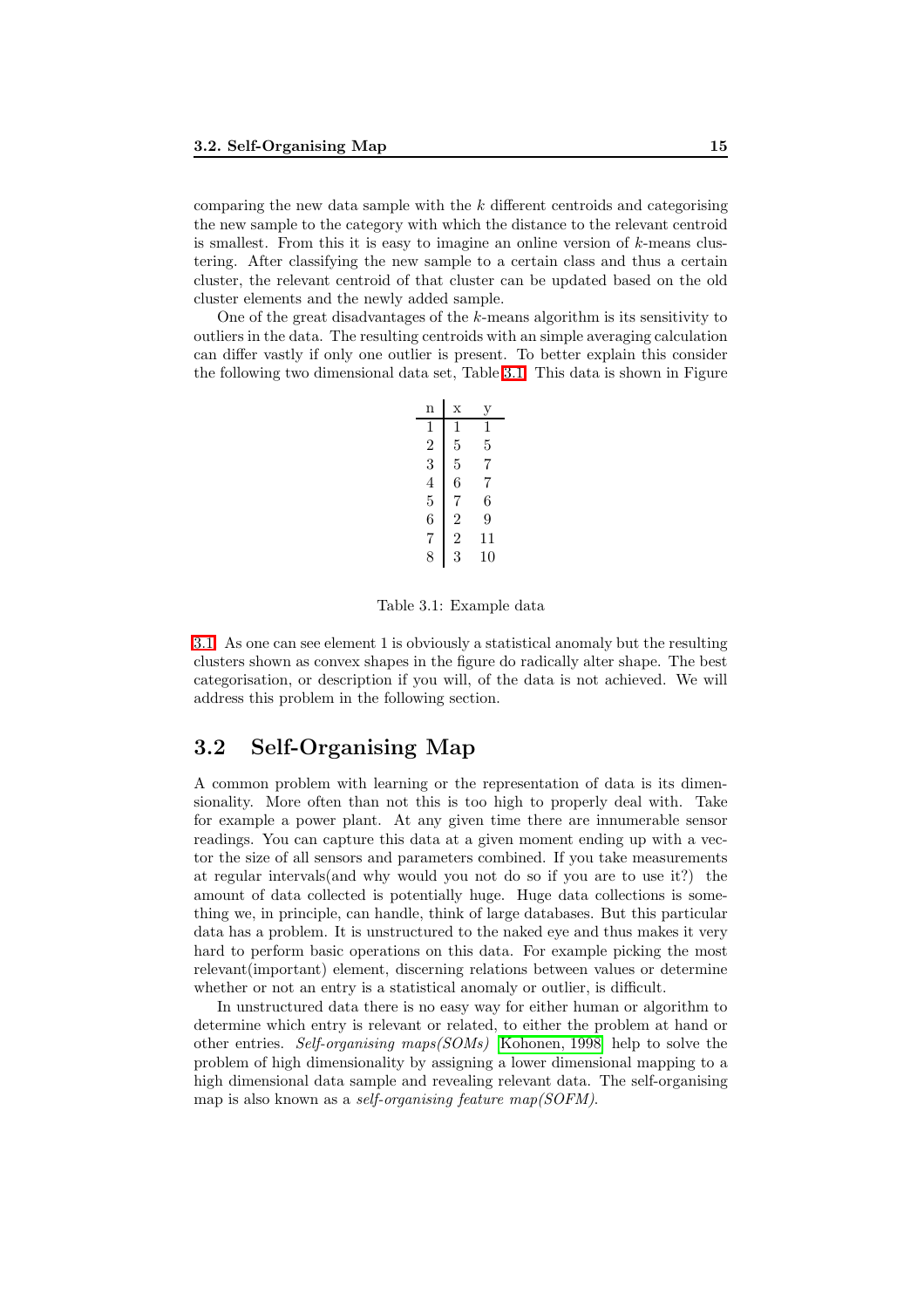

<span id="page-17-0"></span>Figure 3.1: Data plotted from Table [3.1](#page-16-1) plus centroids. The cluster which results from the inclusion of the outlier is obviously a bad representation of the data.

A SOM is a collection of neurons organised in an ordered topological fashion. The number of neurons can range from a few dozen to thousands. Because of the topological ordering each neuron has a fixed 'distance' to each other neuron. This becomes important in the learning and visualisation process which will be described in a moment. Every neuron has a weight vector (also known as prototype vector, model or codebook vector) equal in length as the input(training) vectors denoted  $m_i = [m_{i1}, \ldots, m_{id}]$  where d is the length of the input vector. These are initialised randomly, in the more sophisticated SOM implementations the weight vectors are initialised as a regular array of vectorial values that lie in the subspace spanned by the two largest principal components of the training data, see [\[Kohonen, 2001\]](#page-55-5). This makes the computations far faster since an ordering is already imposed on the map and a smaller neighbourhood function and learning rate can be chosen. In essence each neuron performs a mapping from a high dimensional input to a low dimensional output without losing any relevant information.

The most common topological ordering of the output vectors is in a grid-like manner, if this is the case this specific variant is called a Kohonen Map after its Finnish inventor Teuvo Kohonen. Figure [3.2](#page-18-0) shows a square and hexagonal example. Three dimensional cubes or other shapes can also be used but are less common. Because of this topological ordering it is possible to define a neighbourhood for each neuron. The neighbourhood influences which weight vectors are changed during learning.

During training a winner-takes-all approach is followed. Each iteration a random training sample is selected from all available data. The selected sample is compared to each weight vector of each neuron on the SOM. The comparison can be, and is often, as simple as calculating an Eucledian distance. Other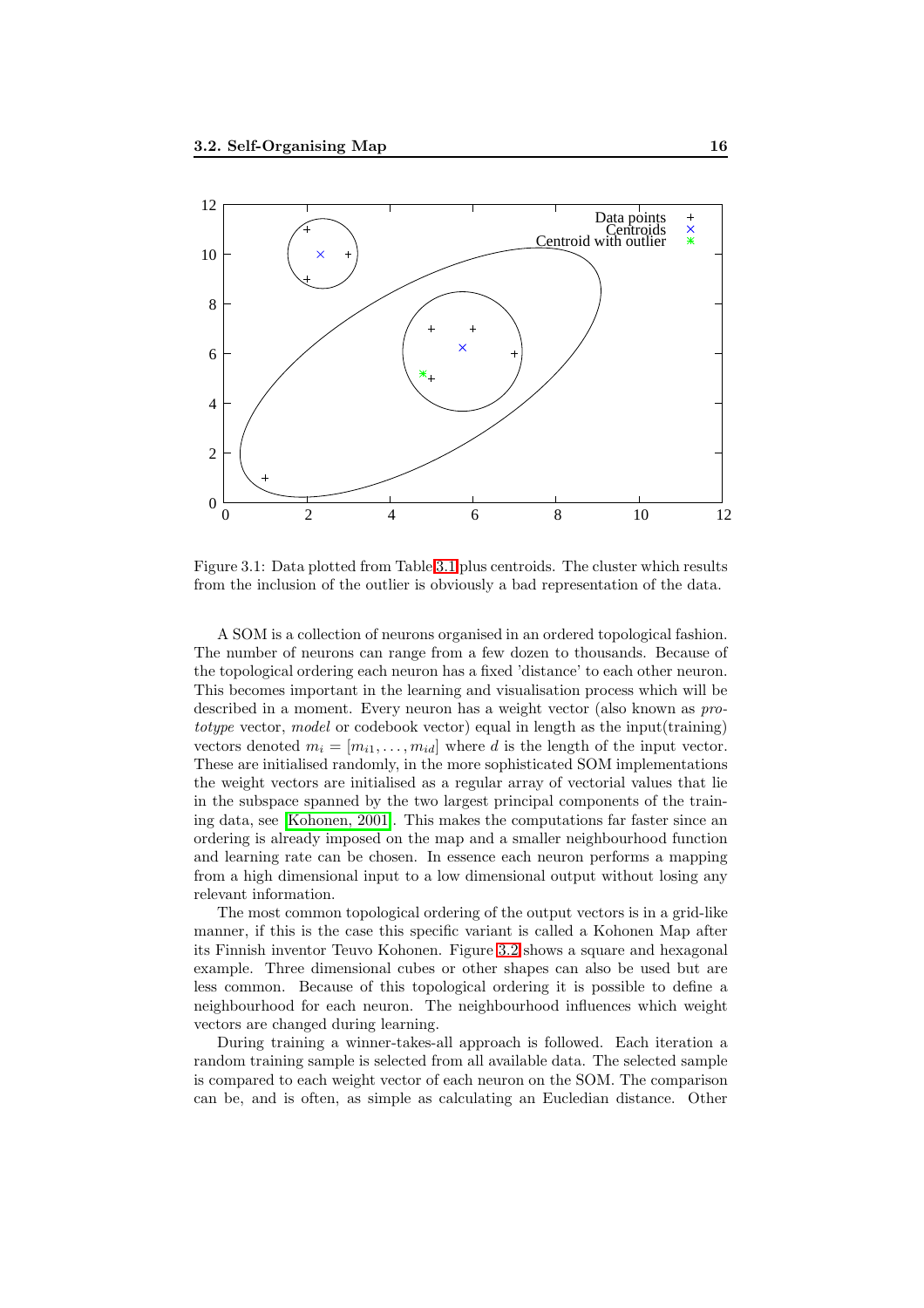

<span id="page-18-0"></span>Figure 3.2: A square and hexoganal map together with a discrete neighbourhood. The numbering denotes the distance to the centre node.

distance measures can also be used depending on the data. From these comparisons the closest match is selected, called the Best Matching Unit(BMU). Determining the BMU using Euclidean distance is expressed in the following equation in which the BMU is denoted as weight vector  $m$  with the subscript  $c$ .

$$
||x - m_c|| = \min_i \{ ||x - m_i|| \}
$$

<span id="page-18-1"></span>Here i stands for the number of neurons and  $x$  is the selected sample. In the remainder of the equations of this section the following notation will be used to lighten the reading

$$
c(x) = \arg\min_{i} \{ \|x - m_i\| \}
$$
 (3.2)

<span id="page-18-2"></span>The weights of the BMU and its neighbourhood are then adjusted to better match the input vector according to

$$
m_i(t+1) = m_i(t) + \alpha(t)h_{c(x)i}(t)(x(t) - m_i(t))
$$
\n(3.3)

Here an important aspect of the SOM is introduced, note the function  $h_{c(x)i}(t)$ which stands for the *neighbourhood* function of neuron  $i$  with respect to the BMU c of sample x and which takes time t as argument to implement a possible decrease in the width of the function  $h$ . This decrease in width has been shown to obtain better convergence results [\[Kohonen, 2001\]](#page-55-5). This function defines the topological neighbourhood of the BMU. It ensures that similar vectors are grouped together thus making visualisations and discovering of relationships in data easier by structuring the output data. The neighbourhood function can come in many shapes, although the most common function is a Gaussian.

$$
h_{c(x)i}(t) = e^{\left(-\frac{\|\boldsymbol{r}_i - \boldsymbol{r}_c\|^2}{2\sigma(t)^2}\right)}\tag{3.4}
$$

<span id="page-18-3"></span>In which  $\sigma(t)$  decreases monotonically in time and  $r_i-r_c$  is the distance between the current neuron and the BMU on the topological map. Figure [3.3](#page-19-0) shows several other neighbourhood functions commonly used.

After training the resulting map can be used to visually inspect the data to infer relations between the data. The map can also be used to cast an input to a lower dimension and be used to classify new inputs by presenting them to the map and see where they are placed on in the output space.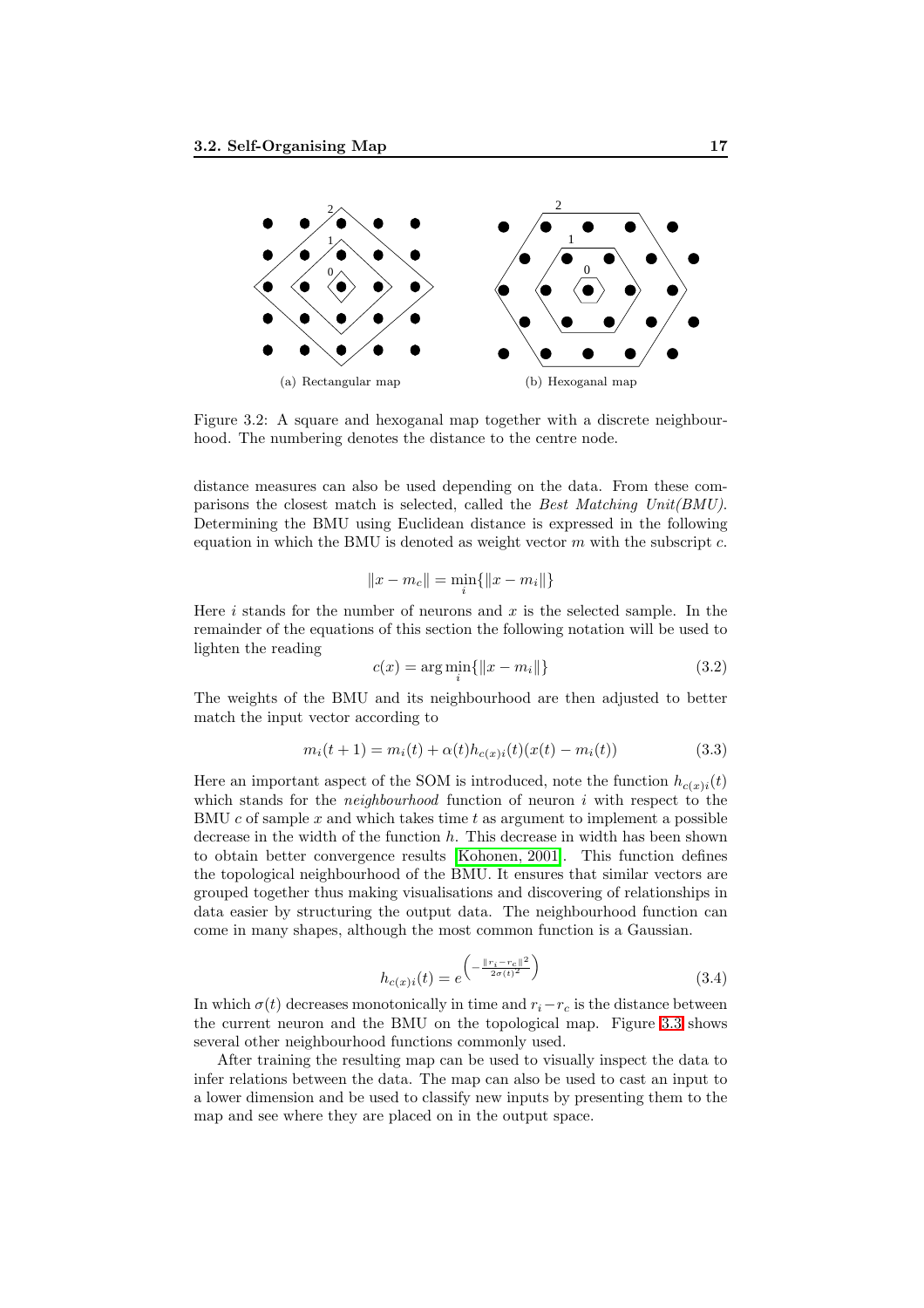

<span id="page-19-0"></span>Figure 3.3: Four different neighbourhood functions.

It is important to note that the SOM algorithm presented above is online. Each time a new element is presented to the SOM which results in a slight change in the weights of the BMU and its neighbours. A SOM can also be implemented as a batch algorithm [\[Kohonen, 1992\]](#page-54-8). In this case the prototype vectors are initialised in the usual way, either randomly or based on the eigenvectors. Then for each and every sample the neighbourhood function and thus the BMU is determined as before in [3.2.](#page-18-1) This yields for each neuron  $i$  on the map a distance  $h_{c(i)}$  to the BMU of each sample. After that instead of using [3.3](#page-18-2) the following is used for each sample  $x_j$  where j is the number of samples available

$$
m_i = \frac{\sum_j h_{c(j)i}(t)x_j}{\sum_j h_{c(j)i}(t)}
$$
\n(3.5)

<span id="page-19-1"></span>In words, each prototype or weight vector has associated with it a collection distances. In fact it has  $j$  of these values, one for each data sample as defined in [3.4.](#page-18-3) Multiplying these values with the associated sample  $x_i$  and summing this yields the total 'strength' of the weight vector. This now only needs to be normalised by dividing it by the total value of the neighbourhood function. Normalising each vector this way makes sure that the relative strengths between weight vectors are equal. This way of looking at it departs *from* each weight vector instead of working from a presented data sample to each weight vector. This process can be repeated until convergence or until a preset condition. This definition will prove useful in the next section.

In summary the SOM is most commonly used for visual inspection of data sets and to provide the necessary dimensionality reduction. An additional advantage is the property that the SOM constructs prototype vectors of the input data. This averaging mechanism is useful to filter out noise in the original data and to again reduce the number of elements to describe the data set.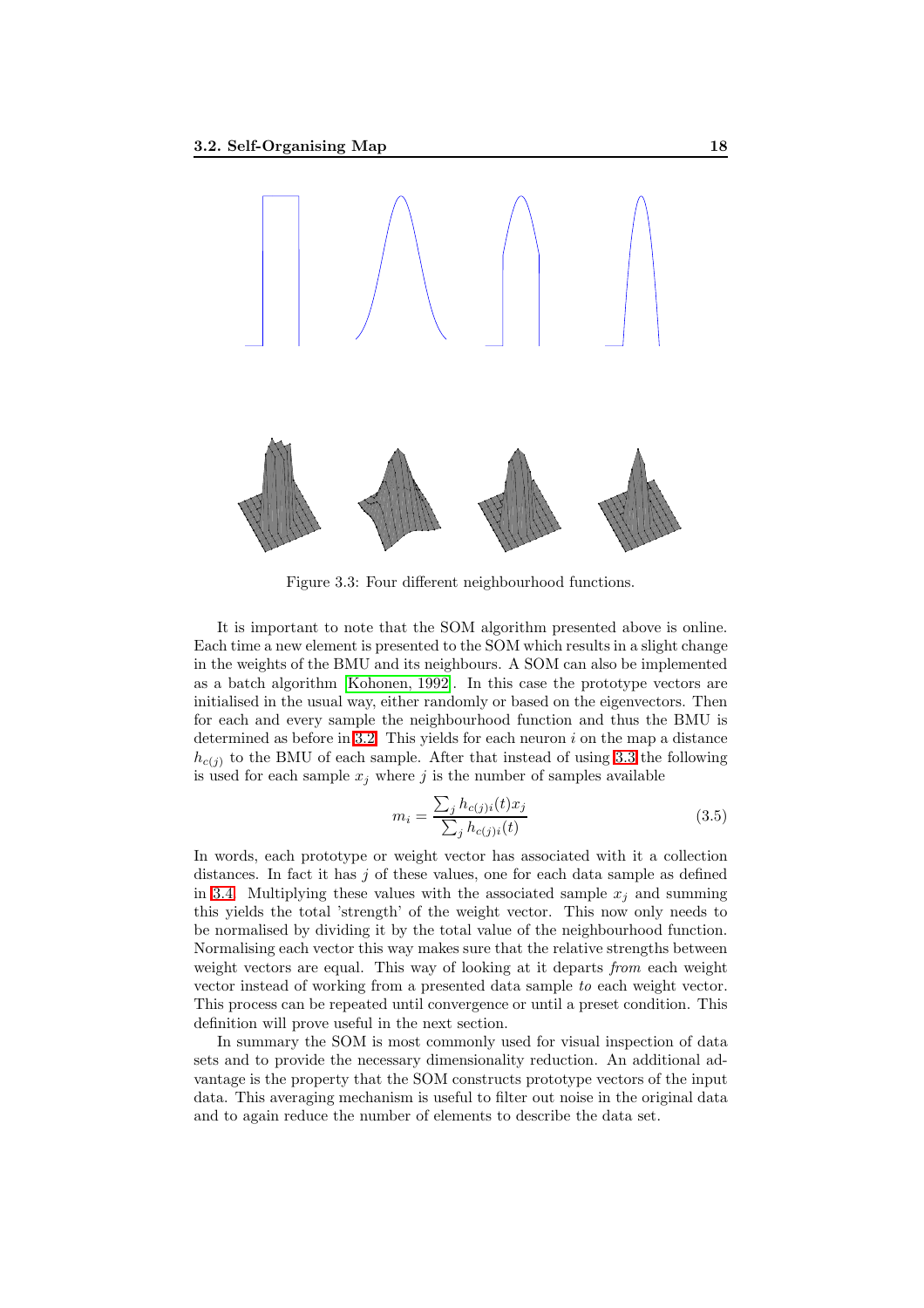

<span id="page-20-2"></span>Figure 3.4: A schematic overview of the merger between a SOM and  $k$ -means

#### <span id="page-20-0"></span>3.2.1 Merging SOM and k-means

One can imagine using a  $k$ -means algorithm on a raw data set. And in fact a SOM is a  $k$ -means clustering with  $k$  equal to the number of neurons on the map and a neighbourhood function which is one on the BMU and zero elsewhere. This can easily be seen when showing the centroid update rule of the batch version of  $k$ -means [3.1](#page-15-2) next to the weight update rule of the batch version of the SOM [3.5.](#page-19-1)

$$
m_i = \frac{\sum_j h_{c(j)i}(t)x_j}{\sum_j h_{c(j)i}(t)}
$$

$$
c_k = \frac{1}{N} \sum_{i=1}^N x_i
$$

When obeying the previously stated restrictions on the neighbourhood function and number of neurons, these two functions amount to the same thing.

Clustering on an already converged SOM has several advantages. Most important is noise reduction. The SOM's neurons act like local averages. Using these averages makes the clustering less sensitive to random variances in the original data. In Section [3.1](#page-15-1) we saw the great adverse effect of outliers on the performance of the clustering. Moreover the computational load is shown to be significantly reduced by the use of a two-layered approach. A clustering algorithm needs only to cluster the prototype vectors instead of the raw data points, see[\[Vesanto and Alhoniemi, 2000\]](#page-55-6) and [\[Lampinen, 1992\]](#page-55-7).

In Figure [3.4](#page-20-2) the two-layered system is schematically shown which utilises the converged SOM for clustering.

## <span id="page-20-1"></span>3.3 Principal Component Analysis

This section describes principal component analysis(PCA) [\[Smith, 2002\]](#page-55-8),

[Hyvärinen et al., 2001], [\[Jackson, 1991\]](#page-54-10). Also known as Karhunen-Loève transform or Hotelling transform [\[Hotelling, 1933\]](#page-54-11). PCA is a statistical technique often used for analysing high dimensional data, pattern analysis or data compression. It identifies patterns in data in a way which highlights the differences and similarities. Strictly speaking PCA is a linear transformation to a new coordinate system where the axis are perpendicular to each other and ordered in such a way that the greatest variance in the data set is projected on the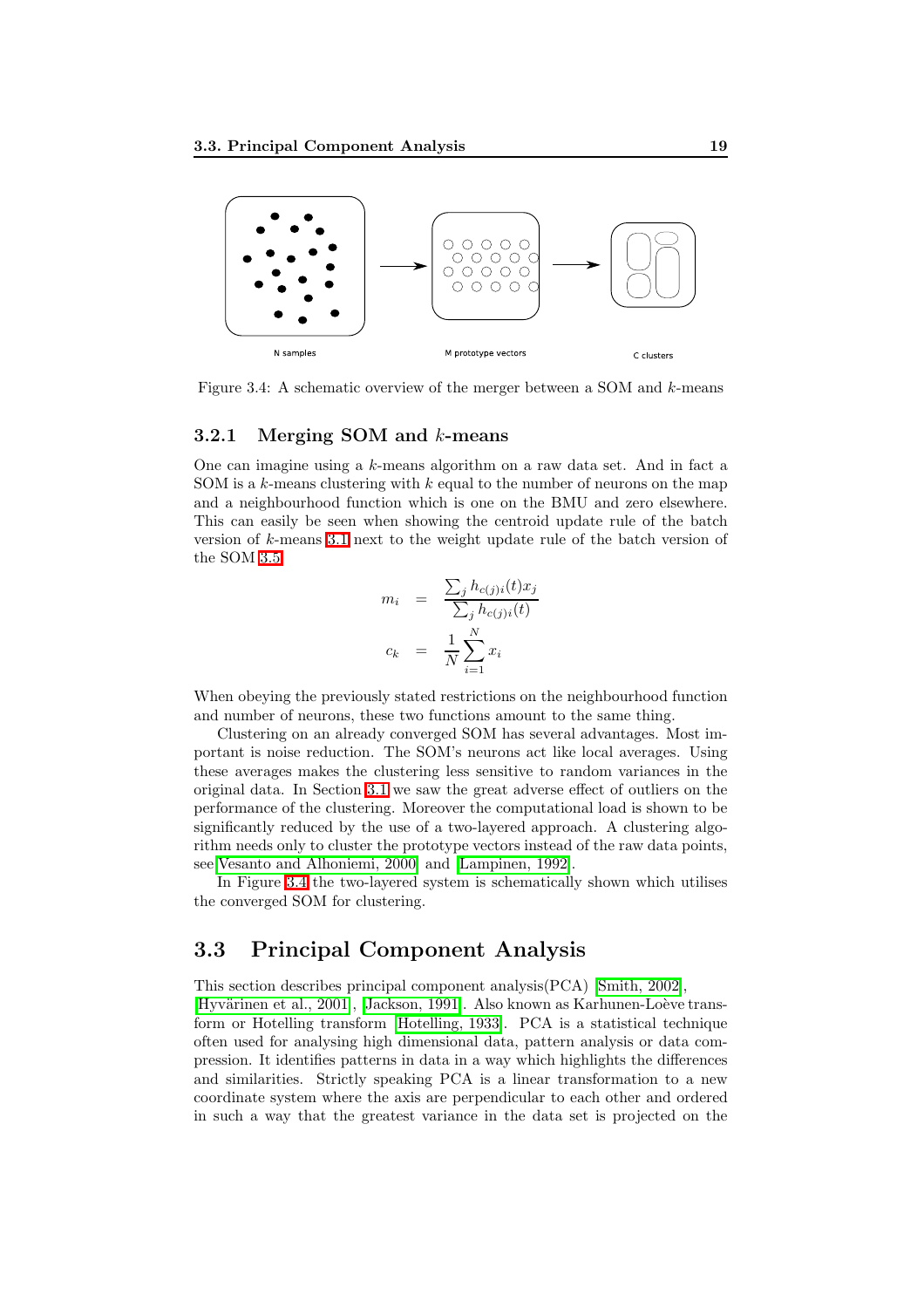first axis, the second greatest variance on the second axis and so on. In other words it decomposes the original random variables in a set variables which are uncorrelated, this maximises variance per variable.

The procedure is divided in several steps and will be describe here. The last couple of steps are not required but serve to complete the picture as PCA describes it. Accompanying the following steps is an example which will demonstrate the procedures in order to make the explanation more concrete and insightful.

Data collection This is a straightforward step and serves more to bootstrap our example. In principle data can be  $n$  dimensional. For the example, however, is chosen for two dimensional data to facilitate its easy display, see Table [3.2.](#page-21-0) In this table the generated data is shown along side the same data with the means removed. Why this is important is shown in the next step.

| $\mathbf x$ | У      | X         | у         | X      | у      |
|-------------|--------|-----------|-----------|--------|--------|
| 0.2853      | 0.2089 | $-0.7728$ | $-0.3002$ | 0.3018 | 0.1718 |
| 0.4314      | 0.1756 | $-0.6267$ | $-0.3335$ | 0.4113 | 0.2207 |
| 0.5271      | 0.2479 | $-0.531$  | $-0.2612$ | 0.518  | 0.2683 |
| 0.7727      | 0.2661 | $-0.2854$ | $-0.243$  | 0.7296 | 0.3626 |
| 0.5234      | 0.4493 | $-0.5346$ | $-0.0598$ | 0.5899 | 0.3003 |
| 0.9154      | 0.4674 | $-0.1427$ | $-0.0418$ | 0.9235 | 0.4491 |
| 1.0253      | 0.4966 | $-0.0328$ | $-0.0125$ | 1.0261 | 0.4948 |
| 0.9714      | 0.4996 | $-0.0866$ | $-0.0096$ | 0.9822 | 0.4753 |
| 1.0989      | 0.4517 | 0.0408    | $-0.0574$ | 1.0708 | 0.5148 |
| 1.385       | 0.515  | 0.3269    | 0.0059    | 1.3329 | 0.6317 |
| 1.3844      | 0.7252 | 0.3264    | 0.2161    | 1.4107 | 0.6664 |
| 1.5299      | 0.7454 | 0.4719    | 0.2363    | 1.5395 | 0.7238 |
| 1.6059      | 0.6575 | 0.5479    | 0.1484    | 1.5702 | 0.7375 |
| 1.5432      | 0.7984 | 0.4852    | 0.2893    | 1.5704 | 0.7376 |
| 1.8715      | 0.9319 | 0.8135    | 0.4228    | 1.8939 | 0.8819 |

<span id="page-21-0"></span>Table 3.2: Left random generated data, in the middle the same data with the mean subtracted and on the right the reconstructed data leaving out the least significant variable.

Calculate the covariance matrix *Variance* defines the amount of spread in the data. It is a measure telling something about the average deviation from the mean of the data and is closely related to the standard deviation. Variance is defined as

$$
var(X) = \frac{\sum_{i=1}^{n} (X_i - \hat{X})^2}{(n-1)}
$$
\n(3.6)

In which  $n$  is the number of data samples,  $X$  the random variable in question and  $\widehat{X}$  the mean of that variable. And although this measure proves to be very useful in PCA we are more interested in how variables vary (linearly) with respect to each other. So the natural extension of variance is the covariance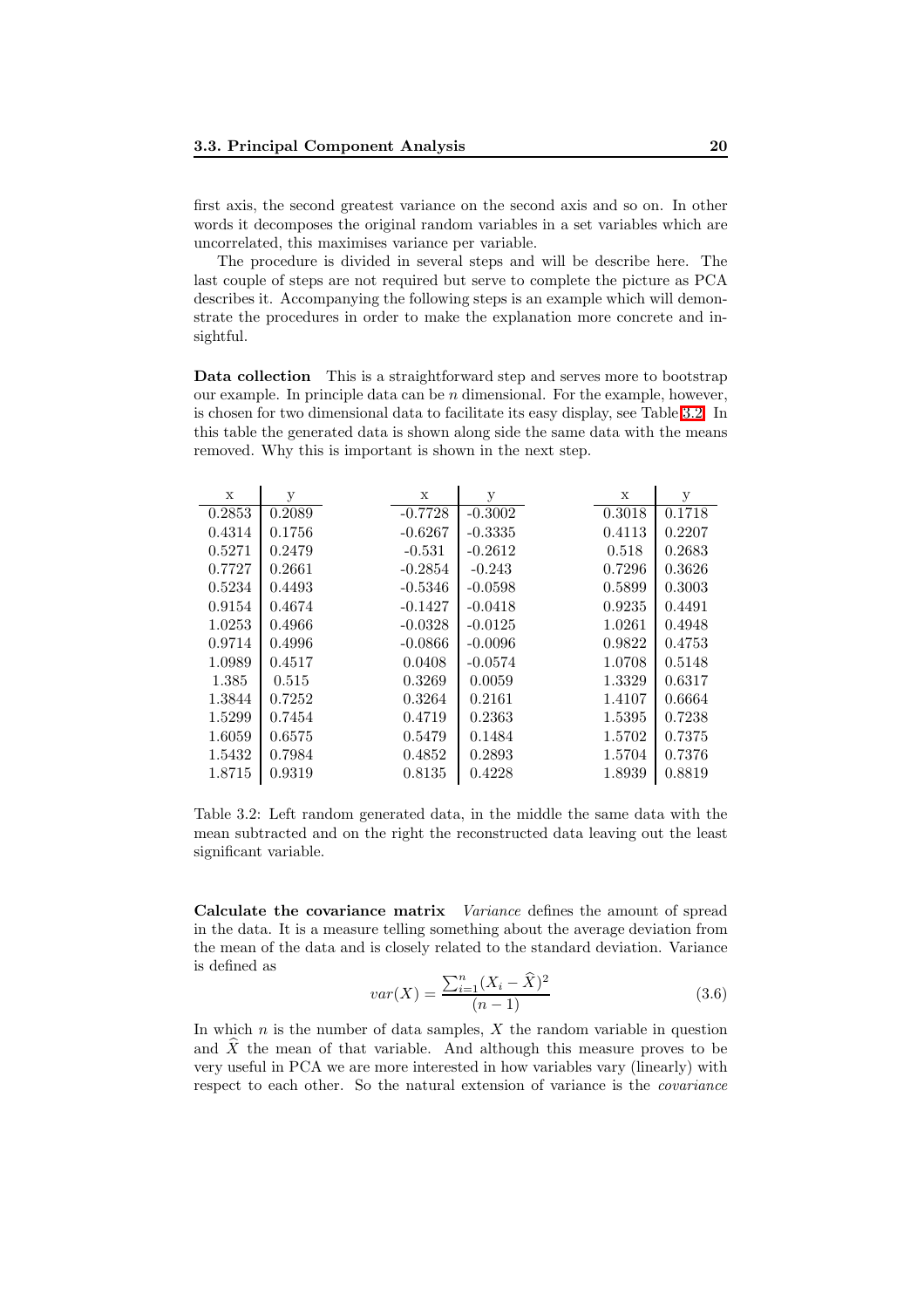

Figure 3.5: The generated data plotted

<span id="page-22-0"></span>which looks how two different variables behave together.

$$
cov(X,Y) = \frac{\sum_{i=1}^{n} (X_i - \hat{X})(Y_i - \hat{Y})}{(n-1)}
$$
\n(3.7)

As can easily be seen  $cov(X, X)$  equals  $var(X)$ . The sign of the covariance tells us something about how the variables behave. If the covariance is positive then if one variable increases the other does so too. And the other way around is true as well. If the covariance is negative then when one variable decreases the other increases. In other words whenever there is covariance between two variables there is a linear relationship between the two. The size of the covariance tells how strong this relation is. When the covariance is zero between two variables they exert no influence on each other and thus there exists no linear relation between the two. This is exactly the situation for which PCA works. Linear dependant variables contain information about each other, when one moves the other does. There is an inherent redundancy between those variables which could be removed in order to discern 'true' patterns in the data and not the ones induced by a linear relationship. Moreover, whenever this is the case variables can be omitted without influencing the remaining variables.

It is often the case that while inspecting data it is not immediately clear what to look for. Inspecting the *covariance matrix* gives in a glance all covariances(and thus variances) of all variables in the data set. A covariance matrix of  $n$  variables is constructed as follows:

$$
\Sigma = \begin{pmatrix} cov(X_1, X_1) & cov(X_1, X_2) & \dots & cov(X_1, X_n) \\ cov(X_2, X_1) & cov(X_2, X_2) & \dots & cov(X_2, X_n) \\ \vdots & \vdots & \ddots & \vdots \\ cov(X_n, X_1) & cov(X_n, X_2) & \dots & cov(X_n, X_n) \end{pmatrix}
$$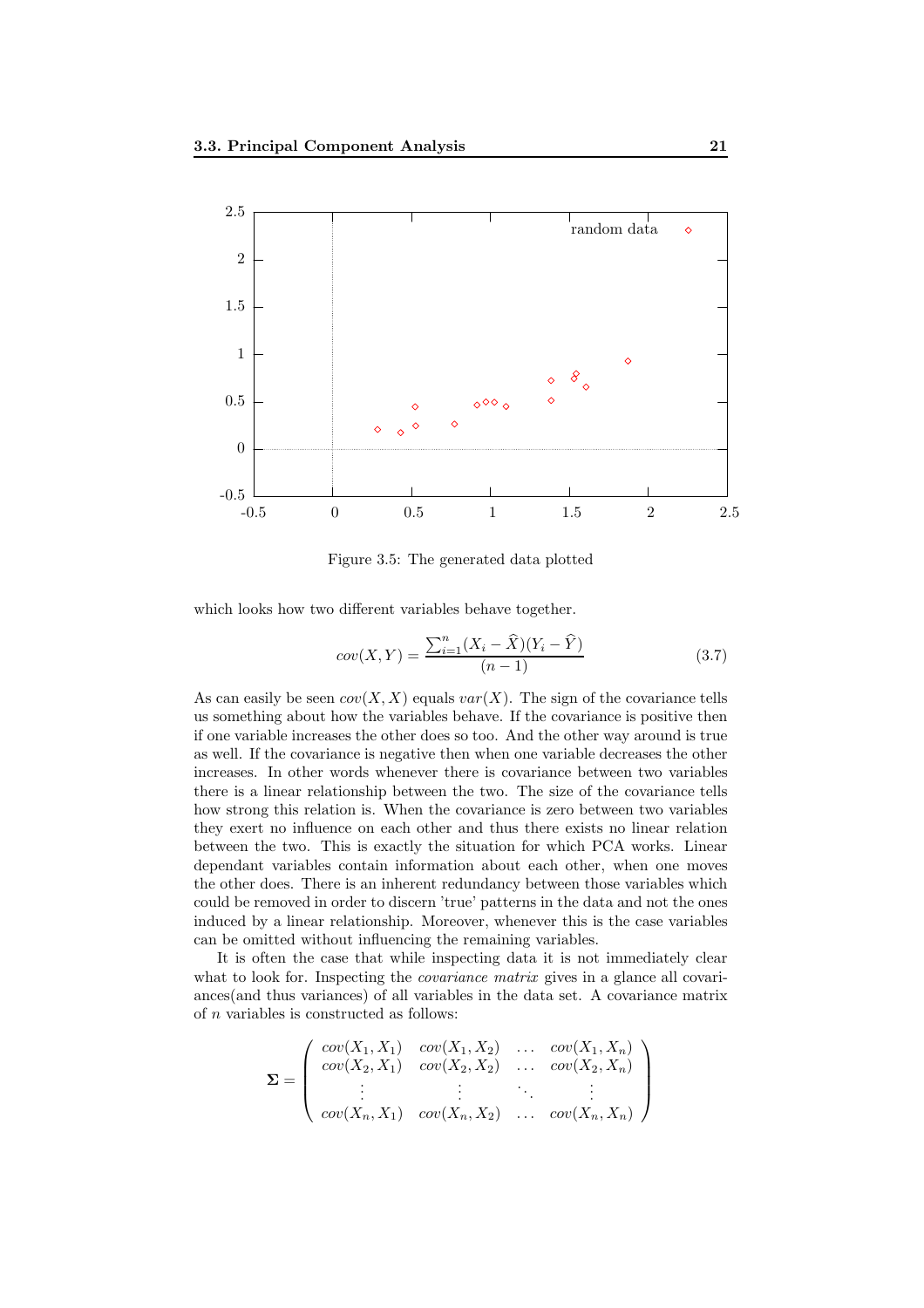The matrix  $\Sigma$  is symmetric in the diagonal and on this diagonal are the variances of individual variables.

<span id="page-23-3"></span>Going back to the example the covariance matrix looks like:

$$
\Sigma = \left(\begin{array}{cc} 0.2359 & 0.1025 \\ 0.1025 & 0.0518 \end{array}\right) \tag{3.8}
$$

A note of caution, while reading PCA literature [\[Smith, 2002\]](#page-55-8) one often runs in to another step preceding the computation of the covariance matrix. In this additional step the empirical mean is removed from the data and only then the covariance matrix is computed. However in [3.7](#page-22-0) the means are already subtracted from the data set. The confusion is caused by an alternative definition of covariance matrix.

<span id="page-23-6"></span>
$$
\Sigma = \frac{\mathbf{X}\mathbf{X}^T}{n-1} \tag{3.9}
$$

This does yield the same result obtained by [3.7](#page-22-0) but only if the empirical means is subtracted.

Calculate the Eigenvectors and Eigenvalues The next step in the determination of the principal components is the calculation of the eigenvector and eigenvalue pairs of the covariance matrix. The covariance matrix is then used as a transformation matrix. Eigenvector and eigenvalue pairs tell something about the dynamics of a given matrix transformation. Almost all vectors change direction when that given transformation is applied on them. Eigenvectors do not change direction. The corresponding eigenvalue gives the change in scale the eigenvector undergoes given the transformation.

In short the eigenvectors define the principal directions of variation and the corresponding eigenvalues tell something on how strong the variance is in each new dimension. The higher the eigenvalue the more variance of the data is explained with the corresponding eigenvector. These eigenvectors are then taken to be the new axes. The remainder of this paragraph will explain why these results hold and how to obtain them.

<span id="page-23-0"></span>Finding eigenvalues and eigenvectors is done by solving

$$
\mathbf{A}\mathbf{v}_{\lambda} = \lambda \mathbf{v}_{\lambda} \tag{3.10}
$$

In which **A** is the transformation matrix,  $v_{\lambda}$  the eigenvector and  $\lambda$  the corresponding eigenvalue. Solving this equation analytically is relatively easy for a small, and most notably square singular matrix. In this case dimensionality should not be larger than three. Solving this involves finding the determinant of the transformation matrix **A** minus the eigenvalues  $\lambda$  times the identity matrix and equating this to zero.

$$
\det(\mathbf{A} - \lambda \mathbf{I}) = 0 \tag{3.11}
$$

<span id="page-23-5"></span><span id="page-23-4"></span>These eigenvalues  $\lambda$  can then be used to find the eigenvectors by solving

$$
(\mathbf{A} - \lambda \mathbf{I}) \mathbf{v}_{\lambda} = 0 \tag{3.12}
$$

which is equal to [3.10,](#page-23-0) see [\[Strang, 1998\]](#page-55-9). If the dimensionality of the matrix is larger or nonsingular, then an iterative approach can be taken which will not be described here. Mathematical environments like Matlab<sup>[1](#page-23-1)</sup>, Octave<sup>[2](#page-23-2)</sup>

 $1$ <http://www.mathworks.com>

<span id="page-23-2"></span><span id="page-23-1"></span><sup>2</sup><http://www.octave.org>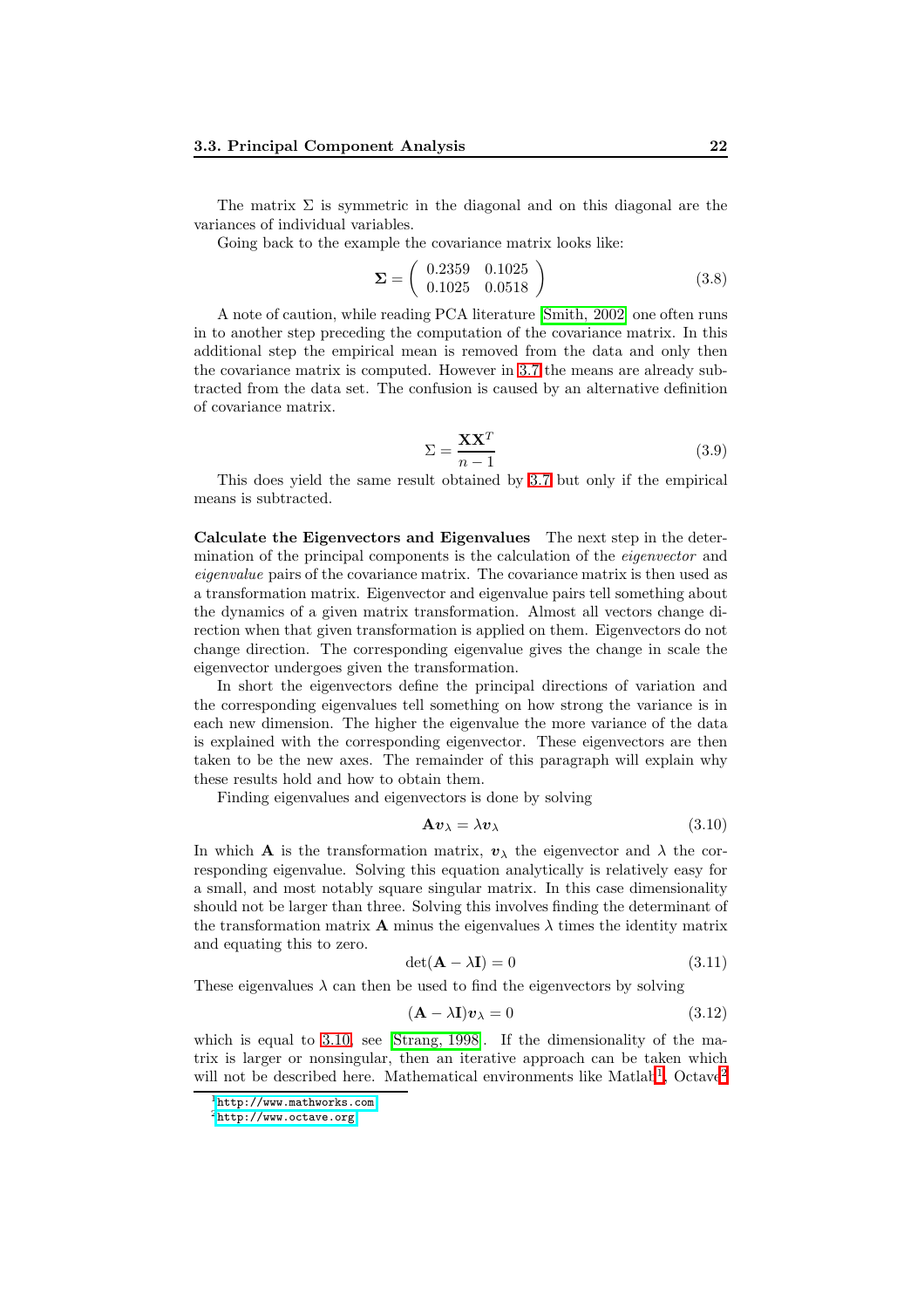and Mathematica[3](#page-24-0) all include functions to iteratively calculate eigenvectors and eigenvalues.

This process of finding the eigenvalues and eigenvectors will be demonstrated through the example presented earlier. Using the covariance matrix [3.8](#page-23-3) as calculated in the previous section as transformation matrix and equation [3.11,](#page-23-4) first subtract the eigenvalues times the identity matrix

$$
\mathbf{A} - \lambda \mathbf{I} = \begin{pmatrix} 0.2359 - \lambda & 0.1025 \\ 0.1025 & 0.0518 - \lambda \end{pmatrix}
$$
 (3.13)

then take the determinant of this matrix with  $ad - bc$ .

$$
\begin{pmatrix}\n0.2359 - \lambda & 0.1025 \\
0.1025 & 0.0518 - \lambda\n\end{pmatrix} = (0.2359 - \lambda)(0.0518 - \lambda) - (0.1025)(0.1025)
$$
\n
$$
= 0.0017 - 0.2877\lambda + \lambda^2
$$

<span id="page-24-2"></span>solving this equation yields two eigenvalues  $\lambda_1 = 0.2817$  and  $\lambda_2 = 0.006$ . Then, using Equation [3.12,](#page-23-5) we obtain the eigenvectors  $\mathbf{v}_{\lambda_n}$  for each of the *n* eigenvalues. These eigenvectors are congregated in matrix  $V$  containing all eigenvectors as columns

$$
\mathbf{V} = \begin{pmatrix} -0.9133 & 0.4073 \\ -0.4073 & -0.9133 \end{pmatrix}
$$
 (3.14)

here  $\lambda_1$  is associated with the first column and  $\lambda_2$  with the second. This can be demonstrated as follows. A matrix can be composed from a multiplication of its eigenvectors and eigenvalues

$$
\mathbf{A} = \mathbf{V} \Lambda \mathbf{V}^{-1}
$$

Because  $V$  is an orthonormal matrix this equation can be rewritten as

<span id="page-24-1"></span>
$$
\mathbf{A} = \mathbf{V}\Lambda\mathbf{V}^T \tag{3.15}
$$

in which  $\Lambda$  stands for the diagonal matrix containing the eigenvalues. This notation is convention when considering eigenvalues and eigenvectors and this thesis will follow that convention. Equation [3.15](#page-24-1) comes from the following. From [3.10](#page-23-0)

$$
\mathbf{A}\mathbf{V} = \mathbf{A}\left(\begin{array}{cccc} \boldsymbol{v}_{\lambda_1} & \cdots & \boldsymbol{v}_{\lambda_n} \end{array}\right) = \left(\begin{array}{cccc} \lambda_1 \boldsymbol{v}_{\lambda_1} & \cdots & \lambda_n \boldsymbol{v}_{\lambda_n} \end{array}\right) \tag{3.16}
$$

The trick is to split the matrix  $AV$  into V times  $\Lambda$ 

$$
\left(\begin{array}{ccc} \lambda_1 v_{\lambda_1} & \cdots & \lambda_n v_{\lambda_n} \end{array}\right) = \left(\begin{array}{ccc} v_{\lambda_1} & \cdots & v_{\lambda_n} \end{array}\right) \left(\begin{array}{ccc} \lambda_1 & & \\ & \ddots & \\ & & \lambda_n \end{array}\right) = \mathbf{V}\Lambda
$$
\n(3.17)

Now  $\mathbf{A}\mathbf{V} = \mathbf{V}\mathbf{\Lambda}$  holds which can be rewritten as shown in [3.15.](#page-24-1) This shows the relation between the eigenvalues and eigenvectors.

To see what the calculation of the eigenvectors actually means Figure [3.6](#page-25-0) shows the sample data with its means subtracted with the two eigenvectors overlain on top. What can be clearly seen in this figure is that the two eigenvectors

<span id="page-24-0"></span><sup>3</sup><http://www.wolfram.com/products/mathematica>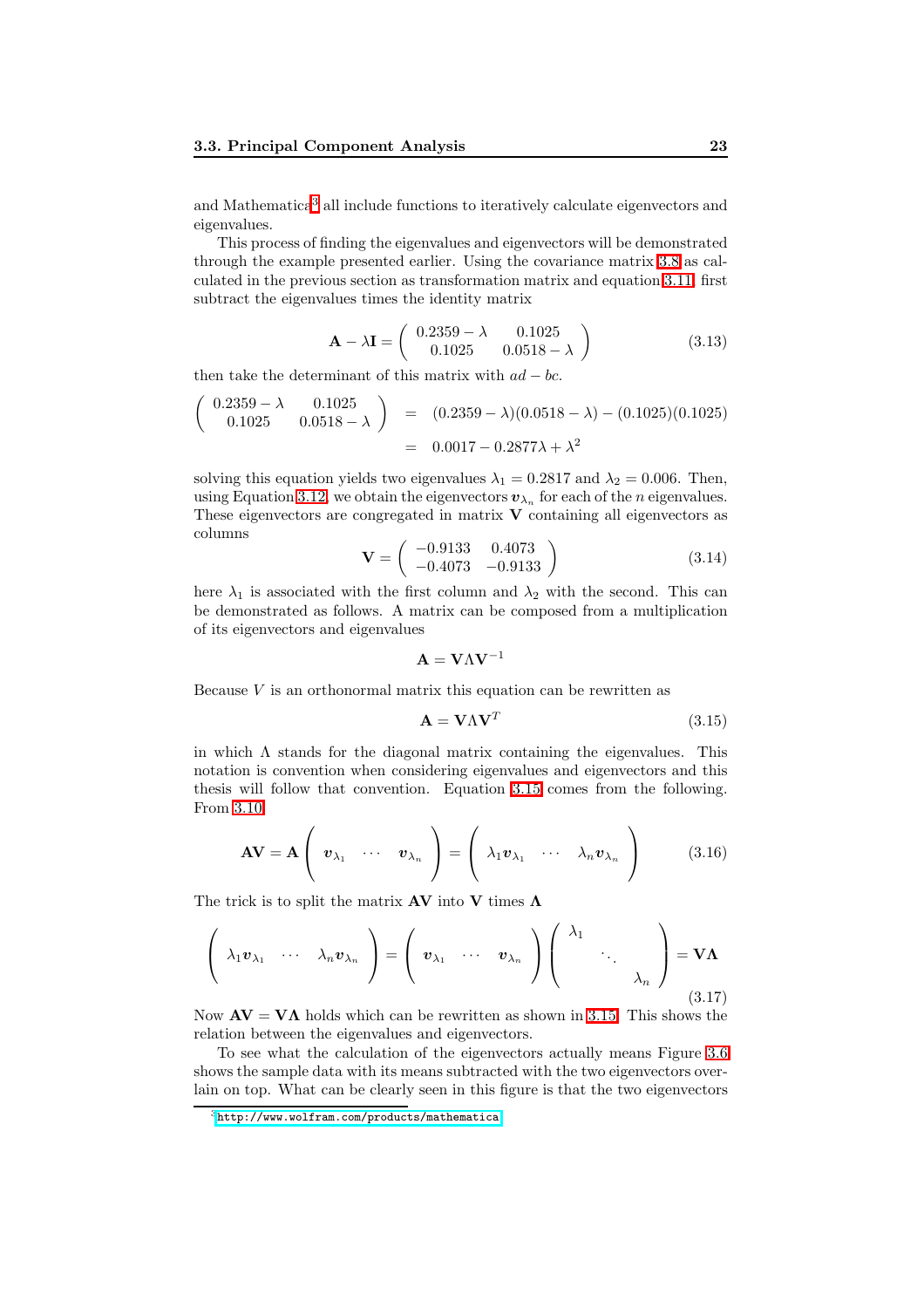

<span id="page-25-0"></span>Figure 3.6: The mean generated data plotted together with the two eigenvectors.

define a new system of axis in which the greatest variance is along the principal axis. The principal axis is the one with the greatest eigenvalue, which is in this case the first one and thus corresponds to column one in [3.14.](#page-24-2)

To understand why the first axis is the one with the greatest variance consider some  $n$  dimensional data collection  **with zero means and the covariance** matrix  $\Sigma_D$ . The data can be projected on an arbitrary (column) vector z yielding the transformed collection  $\mathbf{D}'$  via  $\mathbf{D}' = \mathbf{z}^T \mathbf{D}$ . The covariance matrix of that new collection is then given by

$$
\Sigma_{D'} = z^T \Sigma_D z \tag{3.18}
$$

This result follows from the definition of the covariance [3.9](#page-23-6) without the means

$$
cov(\boldsymbol{z}^T \mathbf{D}_i, \boldsymbol{z}^T \mathbf{D}_j) = \frac{\boldsymbol{z}^T \mathbf{D}_i (\boldsymbol{z}^T \mathbf{D}_j)^T}{n-1} = \boldsymbol{z}^T \frac{\mathbf{D}_i \mathbf{D}_j^T}{n-1} \boldsymbol{z}
$$

Note that the right hand side of the equation includes the original covariance matrix. Now take z to be the eigenvector matrix and [3.15](#page-24-1) it follows that  $V^T \Sigma V = \Lambda$ . This shows that when rotating the data with the eigenvectors as rotation matrix the new covariance matrix is equal to the eigenvalue matrix of the original data.

The remainder of the steps all involve the use of these results in terms of data compression and reconstruction and are not required but serve to complete the full view of PCA.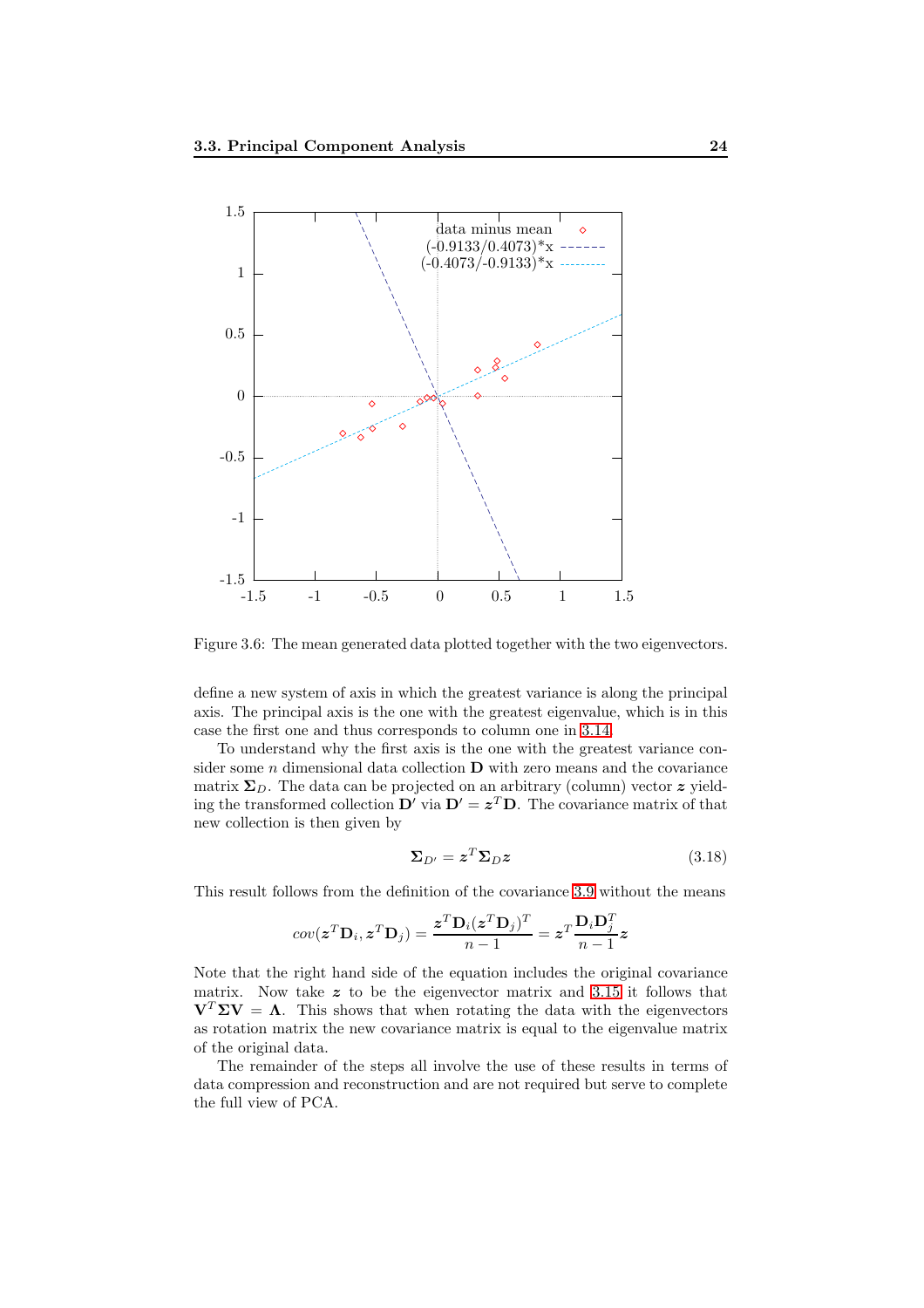

<span id="page-26-0"></span>Figure 3.7: The reconstruction of the original data without the least significant component together with the original data.

Reducing the dimensionality On inspection of the eigenvalues in the previous section it can be observed that the values differ quite a lot. In fact by far the most variance is explained by the eigenvectors with the largest eigenvalue (that is the first). This is the most important relation in the example data. So if the other component is dropped the original data can still be explained in a sufficiently high degree(this of course depends on what 'significant' exactly means). This results in a data set which has a lower dimensionality than the original data. To demonstrate consider again the example. From [3.14](#page-24-2) only the first column will be used to construct an approximation of the original data.

$$
\mathbf{Y} = \mathbf{X} \boldsymbol{v}_{\lambda_1} \tag{3.19}
$$

In which  $X$  stands for the initial data set and  $Y$  for the lower dimensional form. In other words the initial data set is now expressed with only one new variable but which still contains much of the information. The result is shown on the right in Table [3.2.](#page-21-0) Checking the reconstruction is easy by calculating the covariance matrix of  $\bf{Y}$  computed with the full eigenvector matrix, this should yield a matrix with all zeros off the diagonal. Each new variable is uncorrelated with the others.

When reconstructing the data to the original coordinate system another transform is required (note this is for the example, for the full reconstruction one needs to use the full eigenvector matrix)

$$
\mathbf{X}_{\text{reconstructed}} = \mathbf{v}_{\lambda_1}^T \mathbf{Y} \tag{3.20}
$$

The result is plotted in Figure [3.7.](#page-26-0)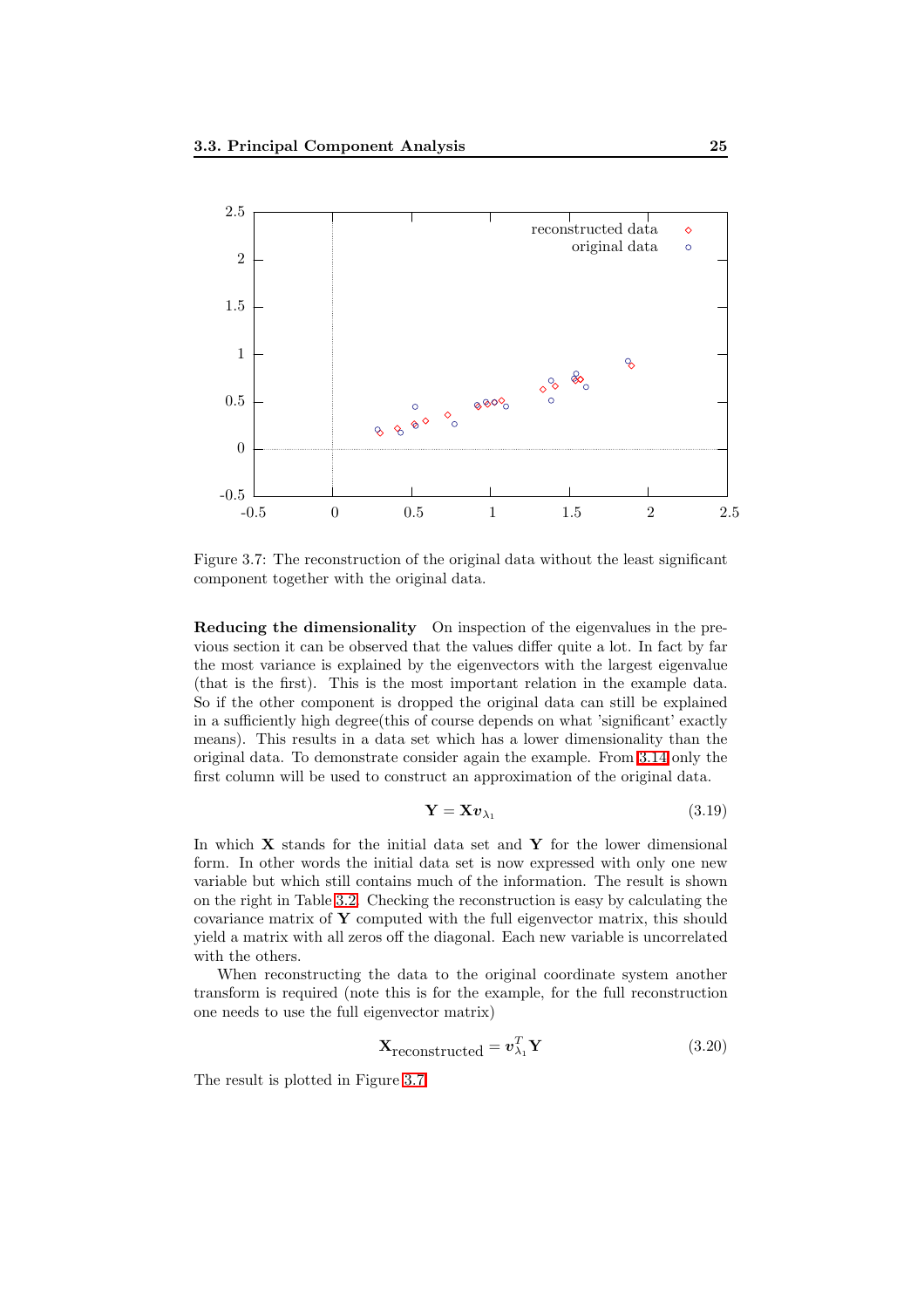## <span id="page-27-0"></span>Chapter 4

# Proofs of principle

This chapter will be dedicated to experiments showing the usefulness of GATE, Chapter [5,](#page-43-0) and showcasing the versatility of the cerebellar model as it is described in Chapter [2.](#page-9-0) The following experiments are all performed with a system combining GATE and the cerebellar model. Some additional preprocessing steps will be added using the techniques described earlier. Every experiment is based on the work of [\[Joensuu, 2006\]](#page-54-7) and thus entails the balancing of an unstable robot, specifically the experiments without transmission delays.

## <span id="page-27-1"></span>4.1 General inputs, reflex and robotic shape

This section will set the stage for the experiments to come. First the basic shape of the used robot is shown followed by a description of the common inputs used in both experiments. Finally the construction of the teacher reflex will be explained.

#### <span id="page-27-2"></span>4.1.1 Robotic shape

The general body plan of the robot is consistent throughout the experiments and is shown schematically in Figure [4.1.](#page-28-2) The task of the robot is always the same, it has to keep itself from falling over. As can be seen from the picture the robot has an elongated form making it inherently unstable. The robot has to move back and forth in order to keep its balance much in the same way a unicycler would do. The experiments in this chapter all extend on this theme.

In the first experiment the general shape of the balancing robot is preserved as it was presented in [\[Joensuu, 2006\]](#page-54-7). In the second experiment there are some significant changes. Foremost is the addition of a camera to the body plan. This camera added to the robot enables the robot to receive images from the front of the robot. This has also direct consequences for the environment the robot is situated in. For the system to develop in reasonable fashion a sufficiently challenging environment is required. This explains the presence of the plane with the forest texture as seen in Figure [4.8.](#page-34-2)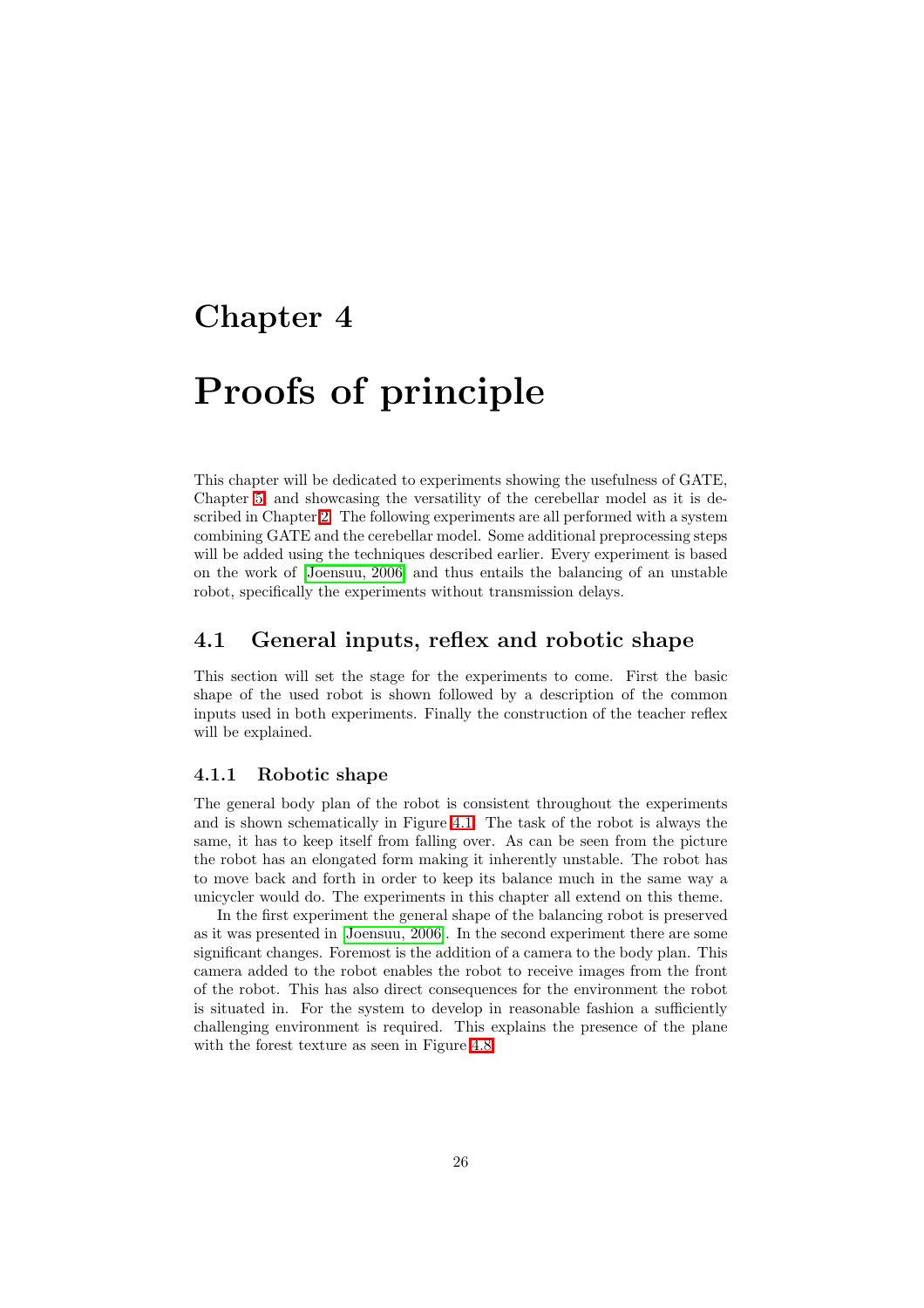

<span id="page-28-2"></span>Figure 4.1: A schematic representation of the robot. On the horizontal axis the negative and positive direction is depicted. The same is done for the angle. The dashed silhouette indicates a robot out of balance.

#### <span id="page-28-0"></span>4.1.2 Inputs

As in the earlier incarnation of the pole balancing experiment the cerebellum was provided with information on the location, the speed and the angle of the robot. Additional to these there are now also inputs coding for angular velocity. All four are, after scaling between minus one and one, encoded in a series of Gaussian functions. Angle and angular speed are encoded in 31 functions, location and speed both in 11. This decision was made out of conviction that the latter two variables were less important.

A set of these Gaussian functions are shown in Figure [4.2](#page-29-0) in which, as an example, the angle is displayed on the horizontal axis and each response on the vertical axis. As one can see different input units respond different to different angles. This form of encoding is chosen to give the model an adequate range of inputs. For example, a small deviation in angle can be catastrophic when trying to maintain one's balance. When coding that information in one unit with a range between zero and one the value for which balance can be maintained might be in the range 0.49 and 0.51 making it unnecessary hard for the model. This encoding departs slightly from the encoding used in the original experiments in which only the angle was encoded in a series of Gaussian functions. In these experiments the other inputs might hold relevant information as well. Each function has a standard deviation of a constant 0.005 whether it is coding for angle, speed or any other type of input.

#### <span id="page-28-1"></span>4.1.3 Reflex

The teacher or reflex part of the controller is a hierarchical system, see Figure [4.3.](#page-29-1) This hierarchical setup incorporates different aspects in the reflex allowing for an inherent guidance toward, for example, a certain position or speed of the robot. The particular reflex hierarchy used here did not incorporate the position as part of the system. When desired, however, adding location would come on top of the hierarchy.

Bottom up the hierarchy is explained as follows. Take  $A_m$  to be equal to zero. This means that the reflex is a scaled result from the desired angle  $A_d$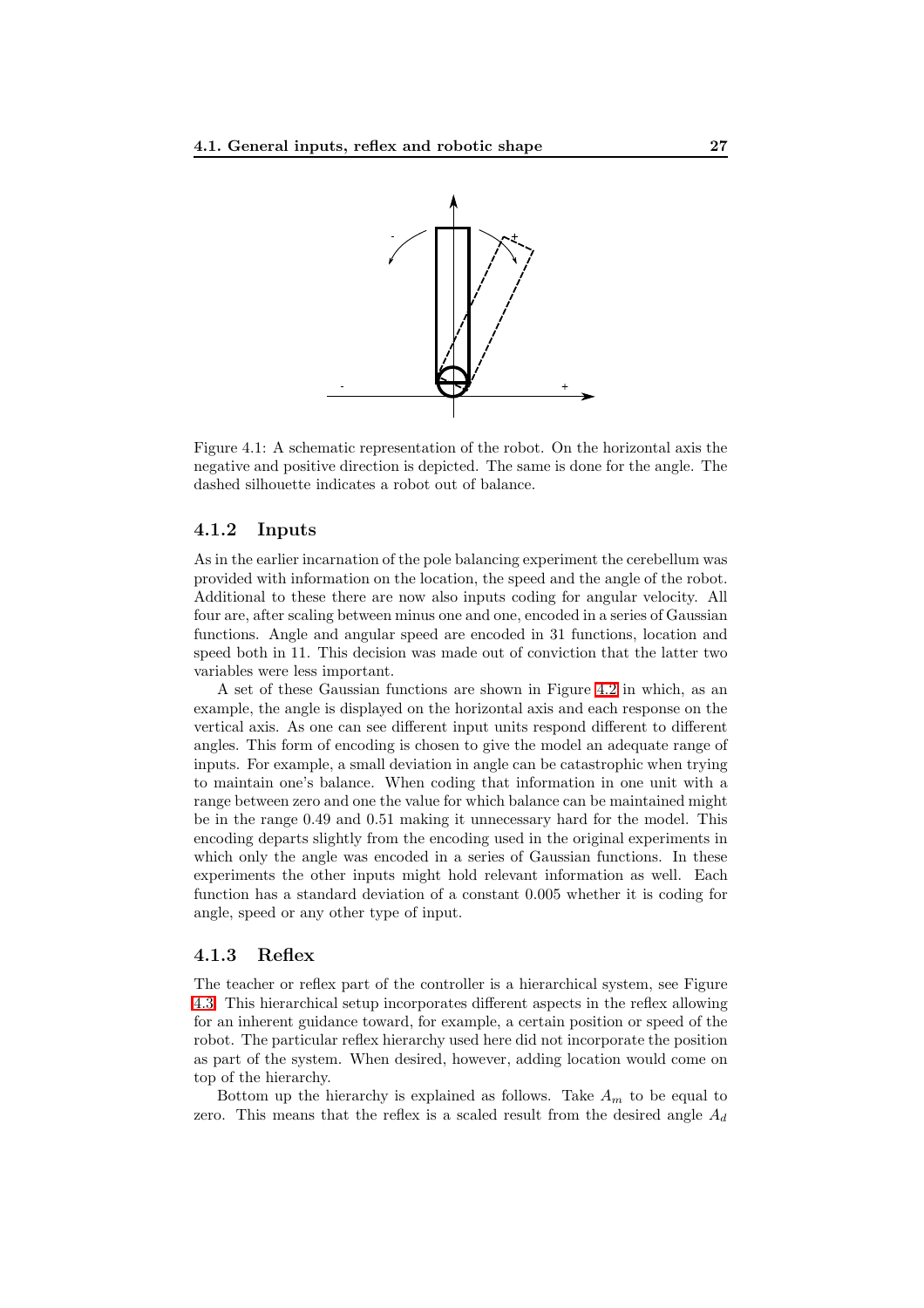

<span id="page-29-0"></span>Figure 4.2: Each curve's maximum is associated with a different input value.

$$
S_d - S_a = S
$$
  
\n
$$
\beta S = A_m
$$
  
\n
$$
(A_d - A_m) - A_a = A
$$
  
\n
$$
\alpha A
$$
  
\n
$$
\gamma A
$$
  
\nR

<span id="page-29-1"></span>Figure 4.3: The reflex hierarchy.  $S_d$  denotes the desired speed,  $S_a$  the actual speed. The same naming convention holds for  $A_d$  and  $A_a$  denoting desired and actual angle.  ${\cal A}_m$  is the modifier applied to the desired angle.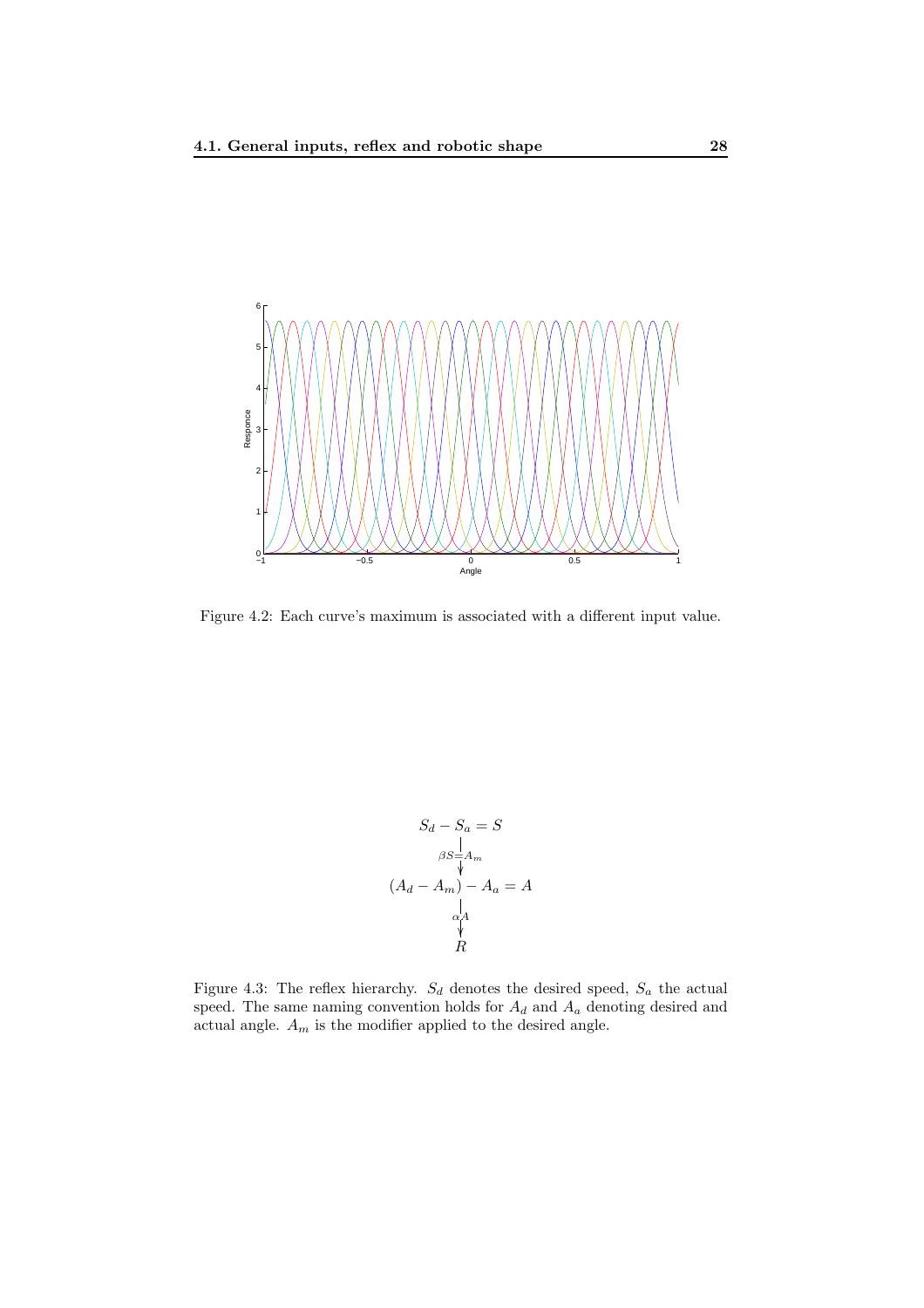minus the actual angle  $A_a$ . The desired angle, given the task, should be zero. Whenever the robot is leaning forward, shown in Figure [4.1](#page-28-2) as the dotted silhouette, the reflex should be directed in the positive direction. This is accomplished whenever coefficient  $\alpha$  is smaller than zero. For the next layer take  $A_d$  and  $A_a$  to be zero, the robot is in balance. Further take the actual speed  $S_a$  to be smaller than the desired speed  $S_d$ , so the result of  $S_d - S_a$  is positive. The question one should ask is how this situation translates into a modification of the desired angle. If, as is the case here, the robot is moving too slow the desired angle should be more positive. In other words the term  $A_m$  should be negative. This can only be achieved if coefficient  $\beta$  is negative. The range in which  $\alpha$  and  $\beta$ still yield a feasible reflex is very wide. Experiments have shown that  $\alpha$  can be as small as -0.1 and as large as -55. At very low values convergence was not guaranteed in reasonable time and at very large values oscillations started to occur. The best results were obtained when using a value of -1. This makes sense as the value for  $\alpha$  has a direct connection with the learning rate as this value scales the reflex and the reflex is responsible for the weight adjustments, as shown in [2.3.](#page-12-0) For  $\beta$  the range of tested values are smaller, -1 is the lowest tested value in which case convergence was not a problem albeit slow. Values as large as -15 still led to convergence however the resulting system was slightly unstable as the reflex is quite aggressive in obtaining the desired speed.

### <span id="page-30-0"></span>4.2 Irrelevant inputs

In this experiment it is shown that the cerebellar model is tolerant to noise and able to ignore disruptive inputs. Besides the normal inputs to the cerebellum a large number of inputs is added which will relay only noise. The cerebellum should learn to ignore these inputs and as a result the weights associated with these inputs should be (close to) zero. The experiment will take place in a simplified environment as already shown in Figure [1.1](#page-7-0) for there is no need for the additional features in Figure [4.8.](#page-34-2) The learning rate used in this experiment is held at a constant 0.001, the length of the eligibility trace cascade was set at 3 with a slope parameter  $a = 0.1$ , one iteration is a 5 millisecond large step in the simulator.

#### <span id="page-30-1"></span>4.2.1 The disruptive inputs

Besides the regular inputs, twenty additional inputs are added. Where twenty is an arbitrary number chosen because it is sufficiently large in comparison to the other inputs. These inputs will receive the noise. The noise fed to the cerebellum comes in two variants. In the first variant the noise is uniformly distributed between minus one and one and changed every iteration. In the second variant the input to the noise receiving units is one every iteration. This is done in order to investigate how the cerebellum holds in face of a large increase in the input energy. The simulation is run till convergence. Convergence is defined as being achieved when the weights have changed only very little (smaller than  $5 \times 10^{-5}$ ) the last 1000 iterations and the robot has not fallen down during these iterations. The value of  $\alpha$  in the reflex was set to -1 and the value of  $\beta$  was set to zero in effect turning this layer of the reflex off. In this particular experiment only the act of balancing is important not how this is achieved.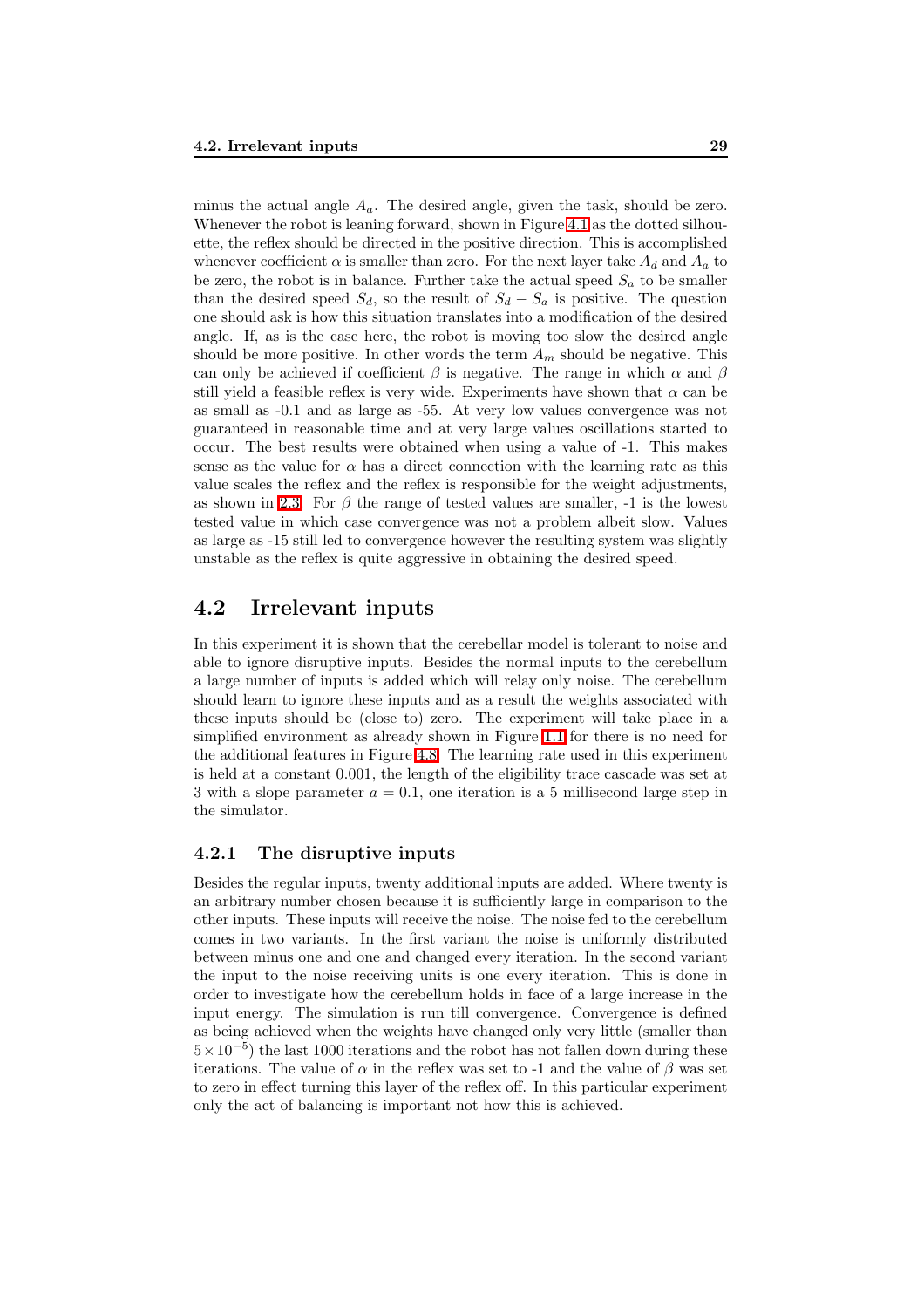

<span id="page-31-1"></span>Figure 4.4: The resulting weights after convergence(5000 iterations) in a typical experiment run. Weight numbers 85 to 104 represent the weights associated with the noise inputs. In this variant of the experiment the weights were initialised randomly between 0 and 0.1 and the noise applied to the noise receiving units was constantly one.



<span id="page-31-2"></span>Figure 4.5: As Figure [4.4](#page-31-1) but input is continuously random for the last input units.

### <span id="page-31-0"></span>4.2.2 Results

As can be seen from Figure [4.4](#page-31-1) and [4.5](#page-31-2) the weights associated with the disruptive inputs (units 85 to 104) indeed remain close to zero. Would the learning rate approach zero in the limit the weights would converge to zero. All the while the robot does learn to balance. Table [4.1](#page-32-0) shows ten runs for each type of experiment together with the number of iterations needed for convergence and the number of times the robot fell over. For reference purposes ten runs without the twenty noise inputs are presented along side.

Figure [4.6](#page-33-0) shows a typical example of how the changes in the weights progress during training, from a similar figure the convergence criteria were inferred. Along side this figure the output and reflex are shown. As can be seen from this figure the reflex is relatively small compared to the cerebellar output making the weight changes relatively small as well (see Equation [2.3\)](#page-12-0). When choosing a higher value for  $\alpha$  the reflex becomes stronger which might be desirable in cases where the speed of convergence is more important, however in these experiments fast convergence was not required and this approach leads to more stable results.

Initial results shown in Table [4.1](#page-32-0) prompted further investigation as the results were not statistically significant but hinted at a performance increase for the experiment in which random noise was applied. In order to do so 30 additional runs were performed for each experiment and the benchmark without the noise. In doing so increasing the sample size fourfold. These results are shown in Table [4.2.](#page-32-1)

The extended results from the two variants of the experiment show that the model has no difficulty with the additional noise, but that random noise does not improve performance. Only in the experiment in which the cerebellum is pounded with a constant noise of one performance is significantly deteriorated (with a p-value of 0.0064 for the iterations and 0.0002 for the number of resets).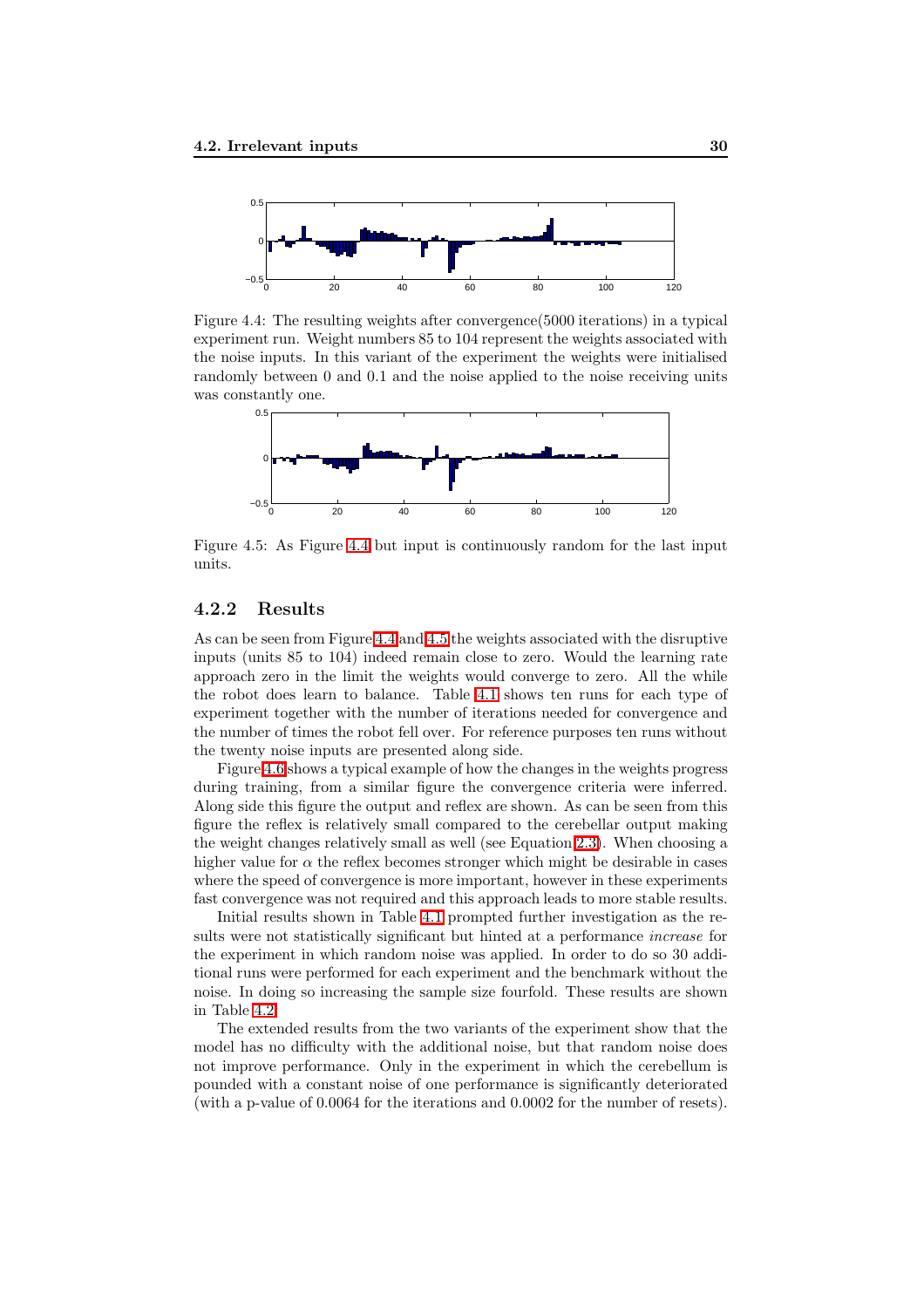| Constant noise             |        | Random noise         |      | No noise   |        |
|----------------------------|--------|----------------------|------|------------|--------|
| Iterations                 | Resets | Iterations<br>Resets |      | Iterations | Resets |
| 4000                       |        | 2400                 | 5    | 3400       | 6      |
| 3600                       | 5      | 2200                 | 4    | 4400       |        |
| 2600                       | 5      | 3000                 | 5    | 2400       | 5      |
| 3400                       | 7      | 2000                 | 4    | 3800       | 6      |
| 2600                       | 5      | 3200                 | 6    | 3000       | 5      |
| 2400                       | 5      | 2200                 | 4    | 3000       | 5      |
| 3200                       | 5      | 2400                 | 5    | 2400       | 5      |
| 3200                       | 6      | 4000                 |      | 2800       | 5      |
| 3200                       | 6      | 2400                 | 5    | 2000       | 4      |
| 2400                       | 5      | 2400                 | 5    | 2800       | 5      |
| Averages                   |        | Averages             |      | Averages   |        |
| 3060<br>5.6<br>5.0<br>2620 |        |                      | 3000 | 5.3        |        |

<span id="page-32-0"></span>Table 4.1: Convergence results for, left, constant input of one to the noise receiving inputs and, middle, for random input to these units. To the right the results for ten noiseless runs.

| Constant noise       |      | Random noise |        | No noise   |        |
|----------------------|------|--------------|--------|------------|--------|
| Averages             |      | Averages     |        | Averages   |        |
| Iterations<br>Resets |      | Iterations   | Resets | Iterations | Resets |
| 2990                 | 5.45 | 2630         | 4.6    | 2570       | 4.3    |

<span id="page-32-1"></span>Table 4.2: Average convergence results for the original results with the results 30 additional runs.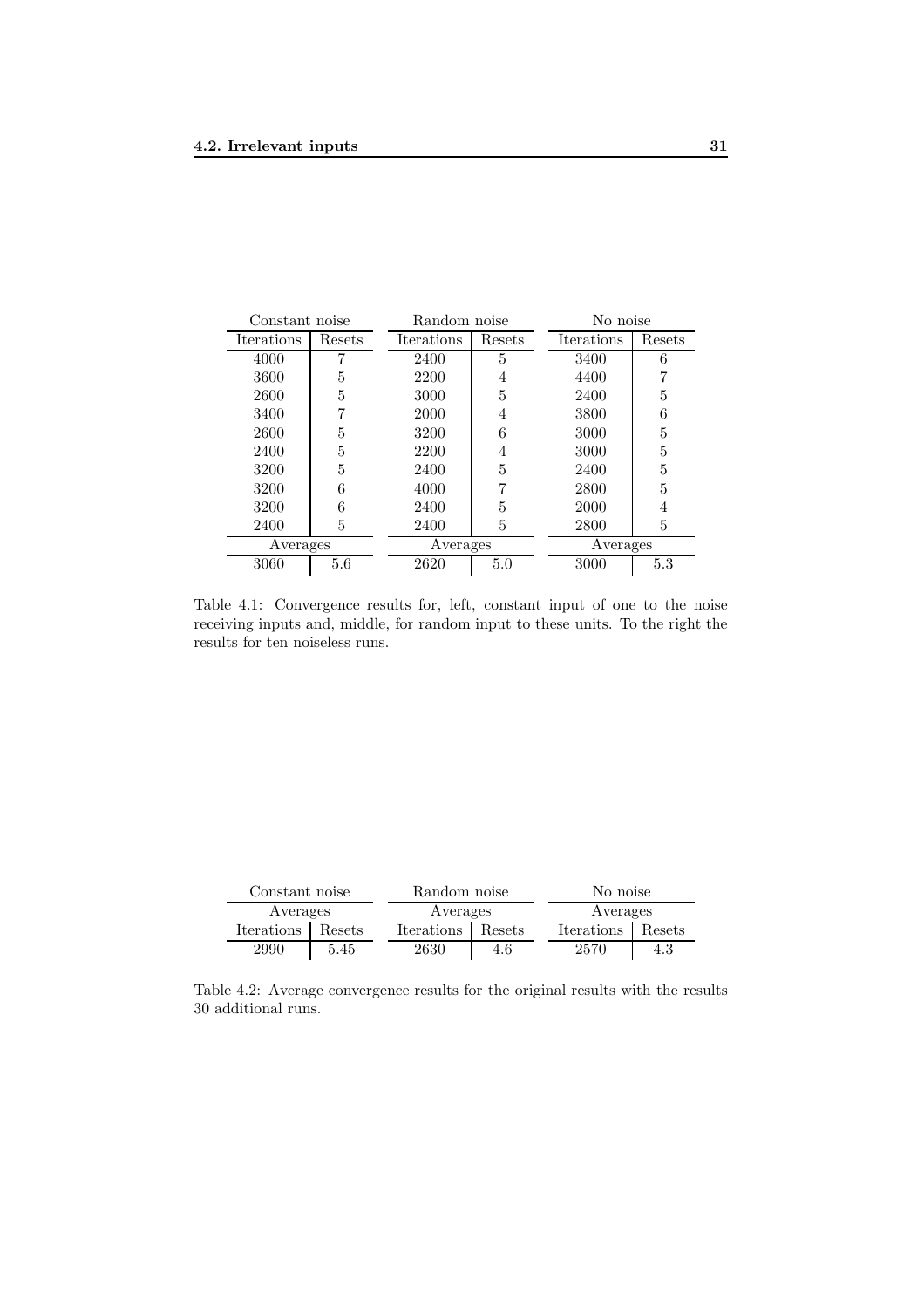

<span id="page-33-0"></span>Figure 4.6: In this graph typical weight changes are plotted against time (the number of iterations). A vertical dashed bar(red) shows where the robot fell triggering a revert. Twenty additional inputs received random input,  $\alpha$  was set to  $\textnormal{-}1.$ 



Figure 4.7: From the same experiment as in Figure [4.6.](#page-33-0) The dashed line(red) shows the output of the reflex, the other the output of the cerebellar model.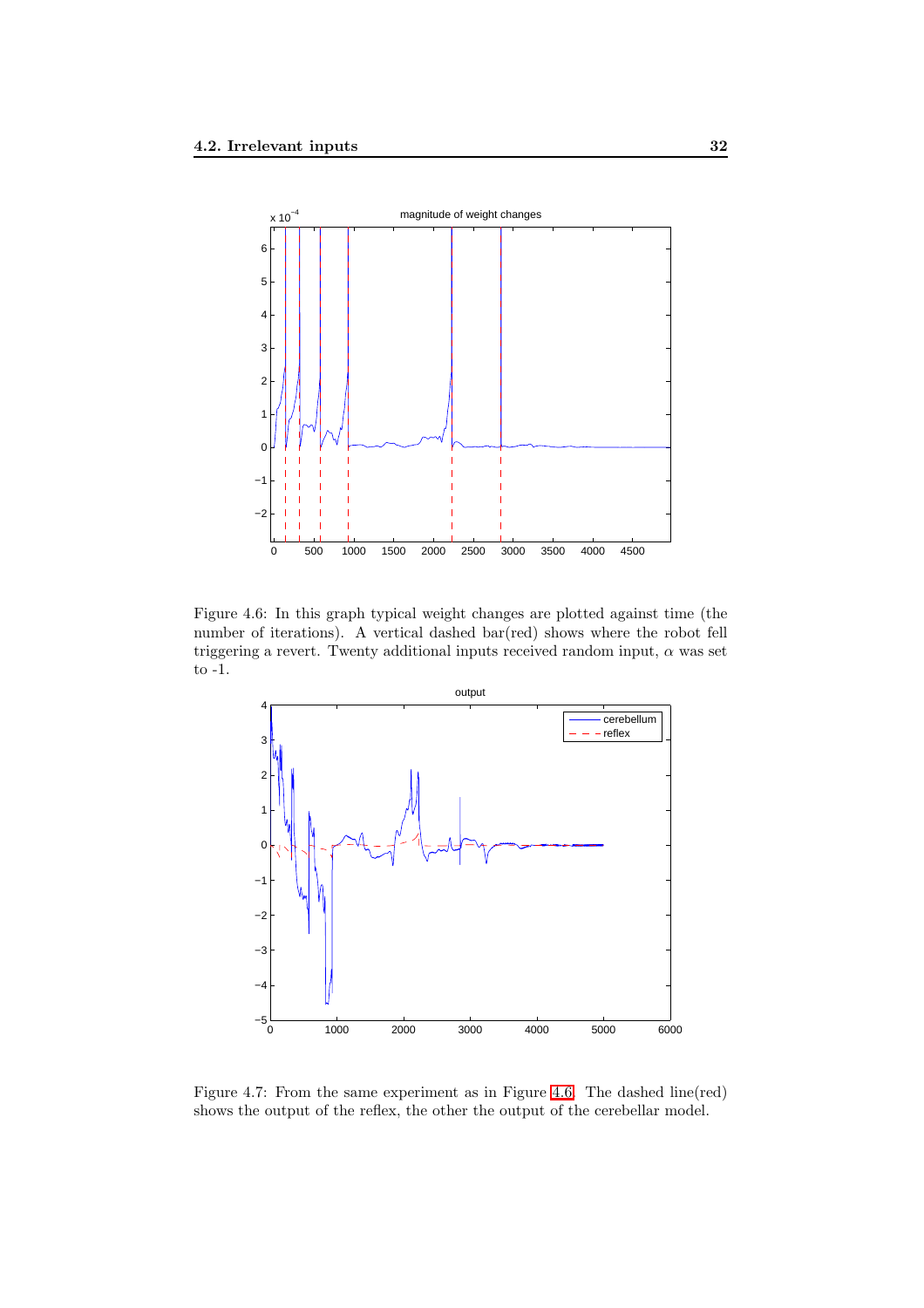

Figure 4.8: The robot in the environment as it is used in the texture experiment. The arrows on the ground (in red) depict the possible movements of the robot. The lines protruding from the small cylinder on the front of the robot is the viewing field of the camera.

<span id="page-34-2"></span>In this case the model receives, on average, a higher amount of input. Especially when the weights have not yet converged to zero the output is thus significantly stronger and leads to more resets as to robot falls over more often. Naturally, from the definition of convergence, this leads to a higher required number of iterations to converge. As with random noise the average additional input is zero and thus does not lead to significant degradation of performance if any at all.

From the structure of the weight matrix the importance of certain inputs can be inferred. The units 12 to 42 from the inputs encode the angle from most negative(12) to most positive(42), for example, from Figure [4.4](#page-31-1) one can see clearly where the angle turns positive (unit 27) and thus the cerebellar output should inverse its direction. In units 54 to 84 angular speed is encoded. Here it is clearly visible that when the angular velocity is high the cerebellum reacts strongly to that. When angular velocity is high something is amiss and strong intervention is deemed necessary.

In conclusion the cerebellar model handles noise very well. Even when a large proportion of the inputs are irrelevant the model quickly figures this out and reduces the associate weights to near zero. The energy added by the noise signal does have influence on the performance but this comes as no surprise.

## <span id="page-34-0"></span>4.3 An uneven world

The goal of this experiment is to demonstrate the capabilities of the cerebellum beyond the near trivial and perfect data supplied in the experiments done in [\[Joensuu, 2006\]](#page-54-7). In those experiments the inputs to the cerebellum were absolute and correct measures of, for example, the speed and angle of the robot.

#### <span id="page-34-1"></span>4.3.1 Adaptations to the world and robot

In this experiment the robot is placed on an uneven terrain and is equipped with a camera. This robot is depicted in Figure [4.8](#page-34-2) in which the direction of motion as well as the camera and camera frustum is shown. The task of the robot remains the same, the maintenance of balance. In this case however the robot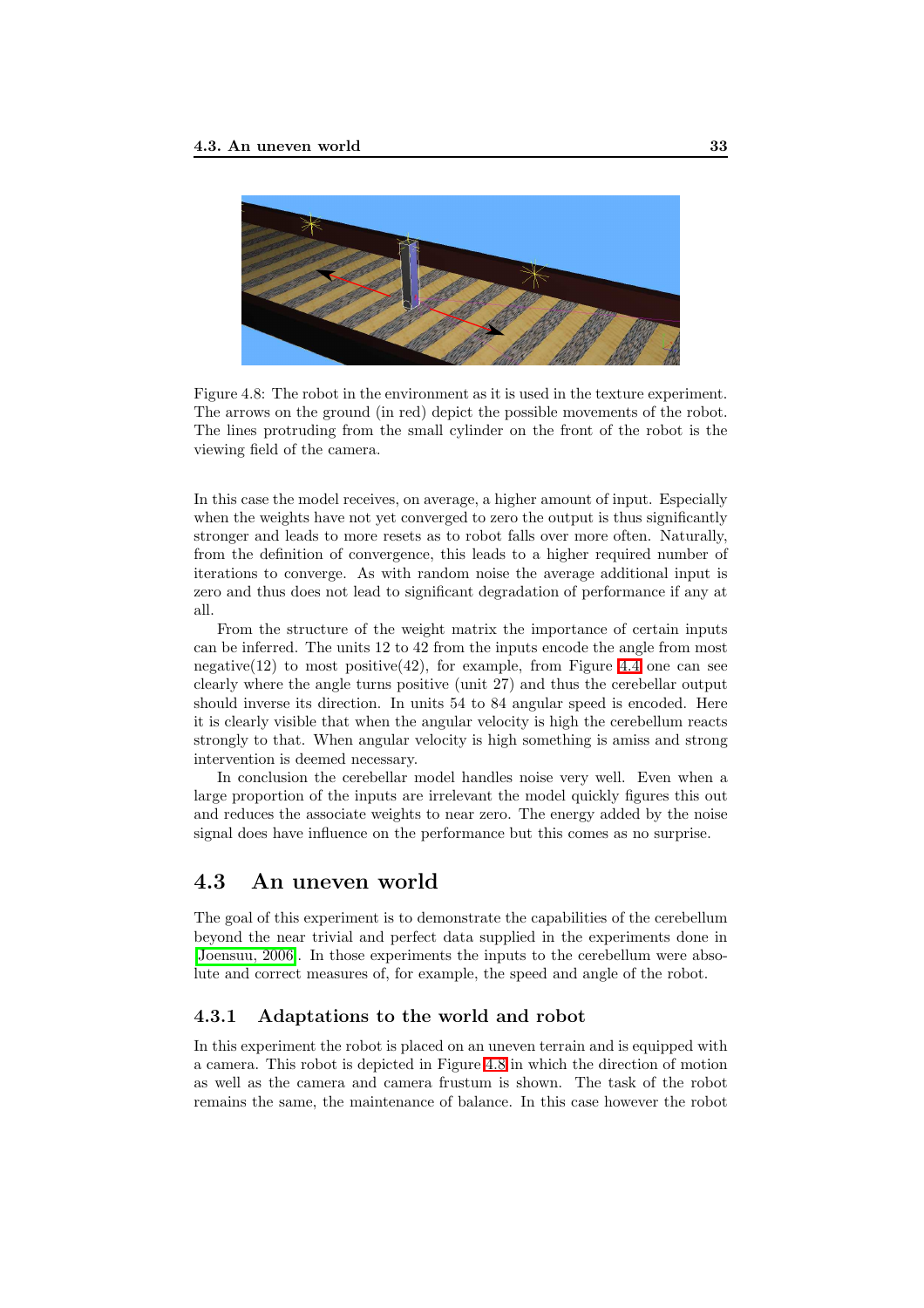

Figure 4.9: In this uneven world the robot needs to anticipate the bumps in order to remain balanced.

<span id="page-35-0"></span>

<span id="page-35-1"></span>Figure 4.10: In this simulation the robot is induced to advance forward(to the left in the figure) thus making the robot traverse the different textures. One of the textures imposes an artificial drag on the robot.

is forced to move forward in order to have it traverse the uneven terrain. The camera is mounted on the front of the robot tilted slightly down so it can observe the terrain just in front of the robot. The robot will need the information from the camera in order to keep itself balanced.

After building the uneven terrain as depicted in Figure [4.9](#page-35-0) the physics engine of the simulator proved unable to cope with the round wheels of the robot and a terrain build from triangular tiles. Appendix [B](#page-60-0) elaborates on this problem. This forced the rethinking of the experiment. Eventually it was decided that the world would be rebuilt to simulate an uneven terrain with different textures. This world is shown in Figure [4.10.](#page-35-1) The light coloured texture induces an amount of drag on the robot. This drag is completely artificial and is calculated based on the robot's position. The drag is then subtracted from the motor actuation. Note that the robot starts on the right of the track where no drag inducing textures are present. This is done in order to give the robot a chance to reach the desired velocity before hitting the zones where drag is induced.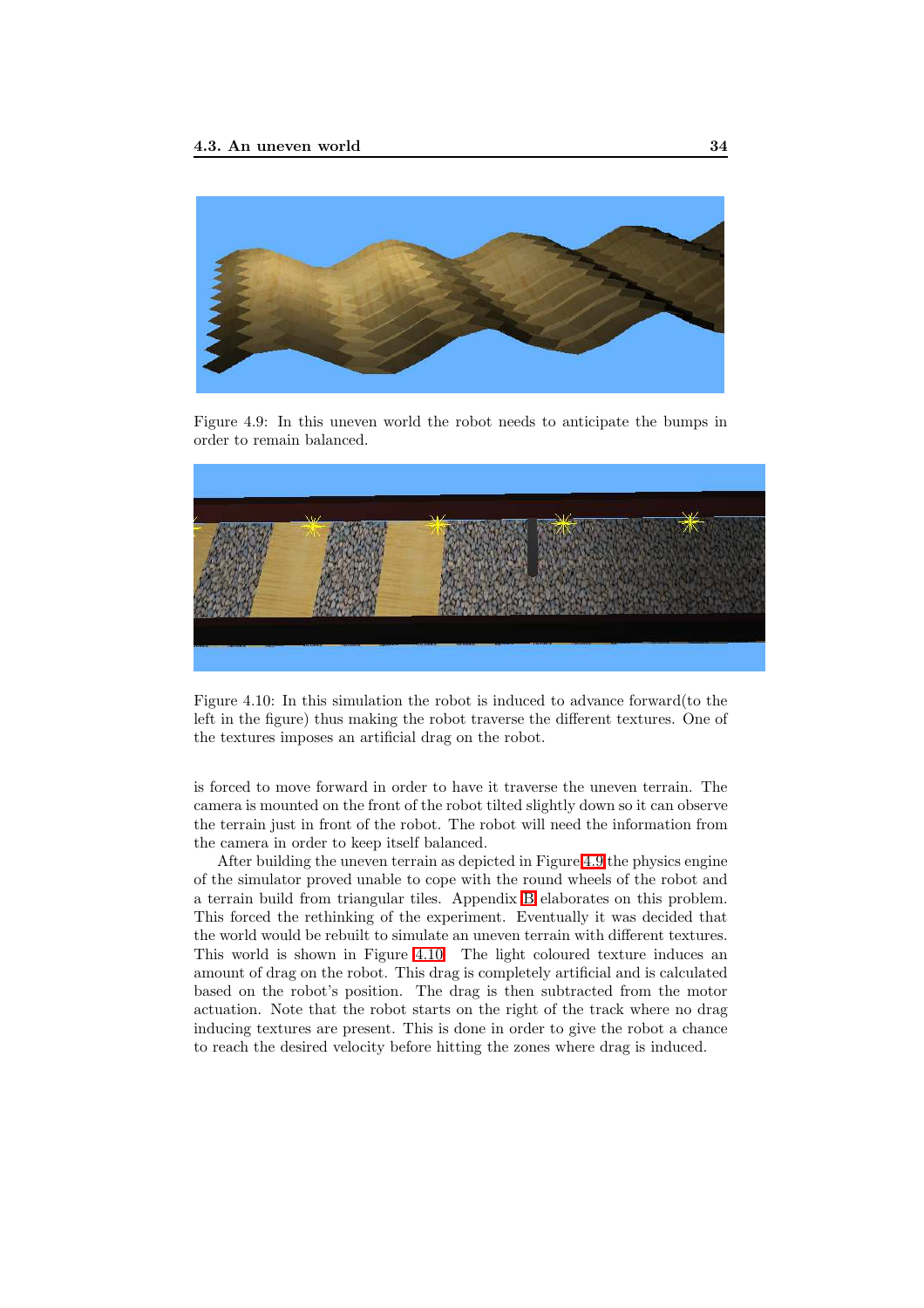

<span id="page-36-2"></span>Figure 4.11: The subsumption reflex.  $I_0$  is the inhibition exerted by layer 0. The function  $f(x)$  is a hyper tangent used to squash the results.

#### <span id="page-36-0"></span>4.3.2 Changes in the reflex

During preliminary tests the reflex as used in the previous experiments seemed to yield unstable results in this particular Webots world. It was therefore decided that the original reflex would be replaced by an entirely different variant. This variant would be based on the so called *subsumption architecture* first put forward in [\[Brooks, 1985\]](#page-54-12). The reflex is still layered and each layer is responsible for a part of the robot's behaviour, much in the same way the original reflex was. The layers are ordered from high priority to low priority. The low priority layers inhibit the high priority layers when they are active. In Figure [4.11](#page-36-2) the layers of the new reflex are shown. The inhibition ranges from 0 (total inhibition) to 1 (no inhibition) and is dependant on the output of the layer.

#### <span id="page-36-1"></span>4.3.3 Controller elements

The controller of the robot has two distinct parts which each require further elaboration. First the additional input will be discussed, second the construction of the detectors will be explained together with the actual real-time use of the detectors.

Inputs Still assuming a scale between minus one and one in the latest version of the balancing experiment visual information is provided to the cerebellum in the form of 2 additional inputs. Each output of a detector for a specific texture is rescaled to lay between minus one and one. The drag inducing texture detector is the second of the two. The construction of the actual detectors is not the task of the cerebellum. As pointed out in the introduction the human cerebellum often does use pre-processed information, the task (amongst many others) of the cerebellum is to determine what is relevant for the present issue. However it is relevant to explain the nature of these texture detectors.

Texture detectors Texture detectors can be build in many ways. Histogram approaches are among the frequently used methods, for example using cooccurrence matrices [\[Ohanian and Dubes, 1992\]](#page-55-10). Here, however, a different approach is taken. In order to construct the detectors, two pictures on which the two different textures are clearly visible are manually selected, see Figure [4.12](#page-37-0) and [4.13](#page-37-1) for the to be detected textures and the images taken during runtime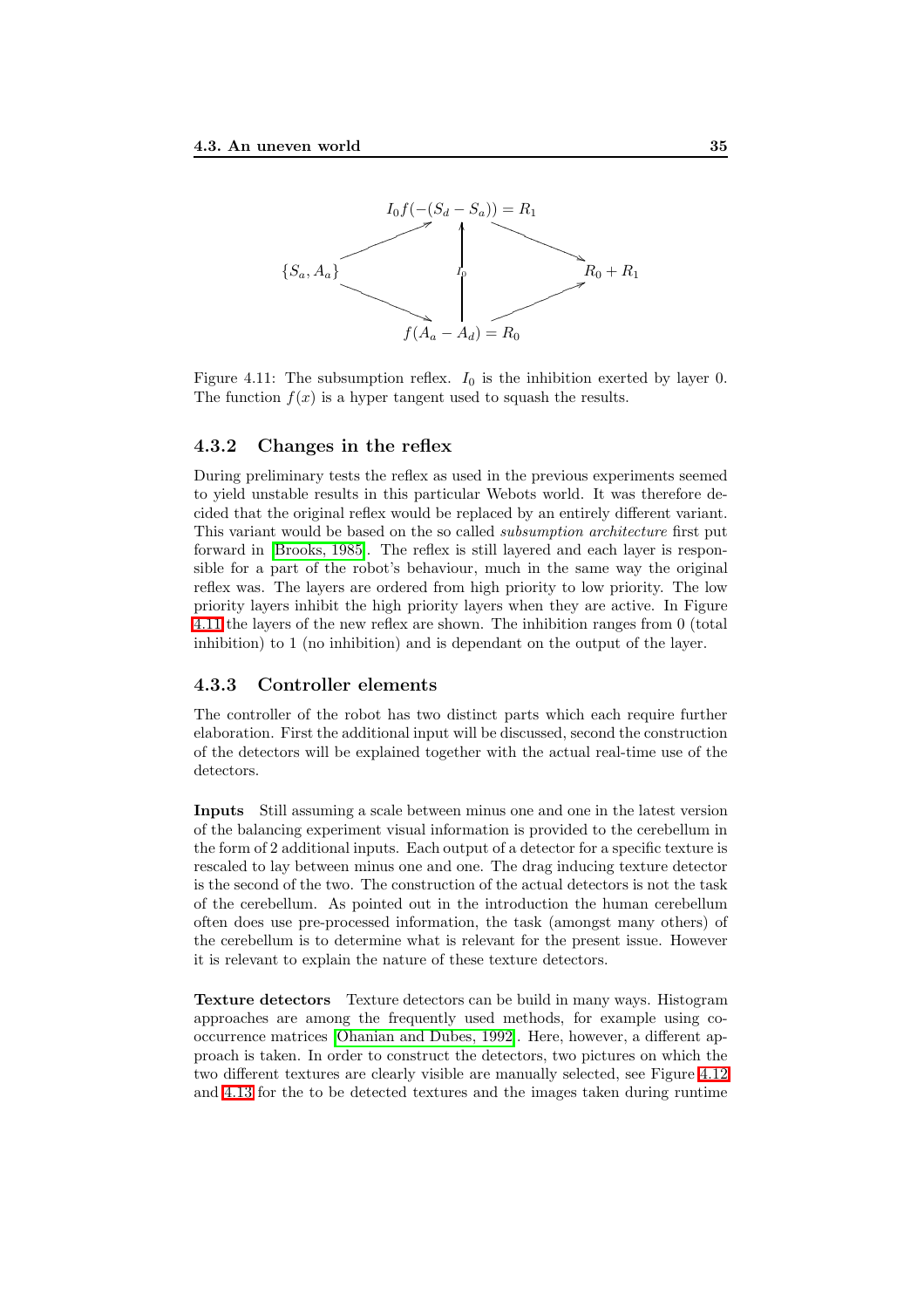

<span id="page-37-0"></span>Figure 4.12: The textures which need to be detected. Both are 128x128 pixels large.



<span id="page-37-1"></span>Figure 4.13: The images taken during runtime with either one of the textures prominently present.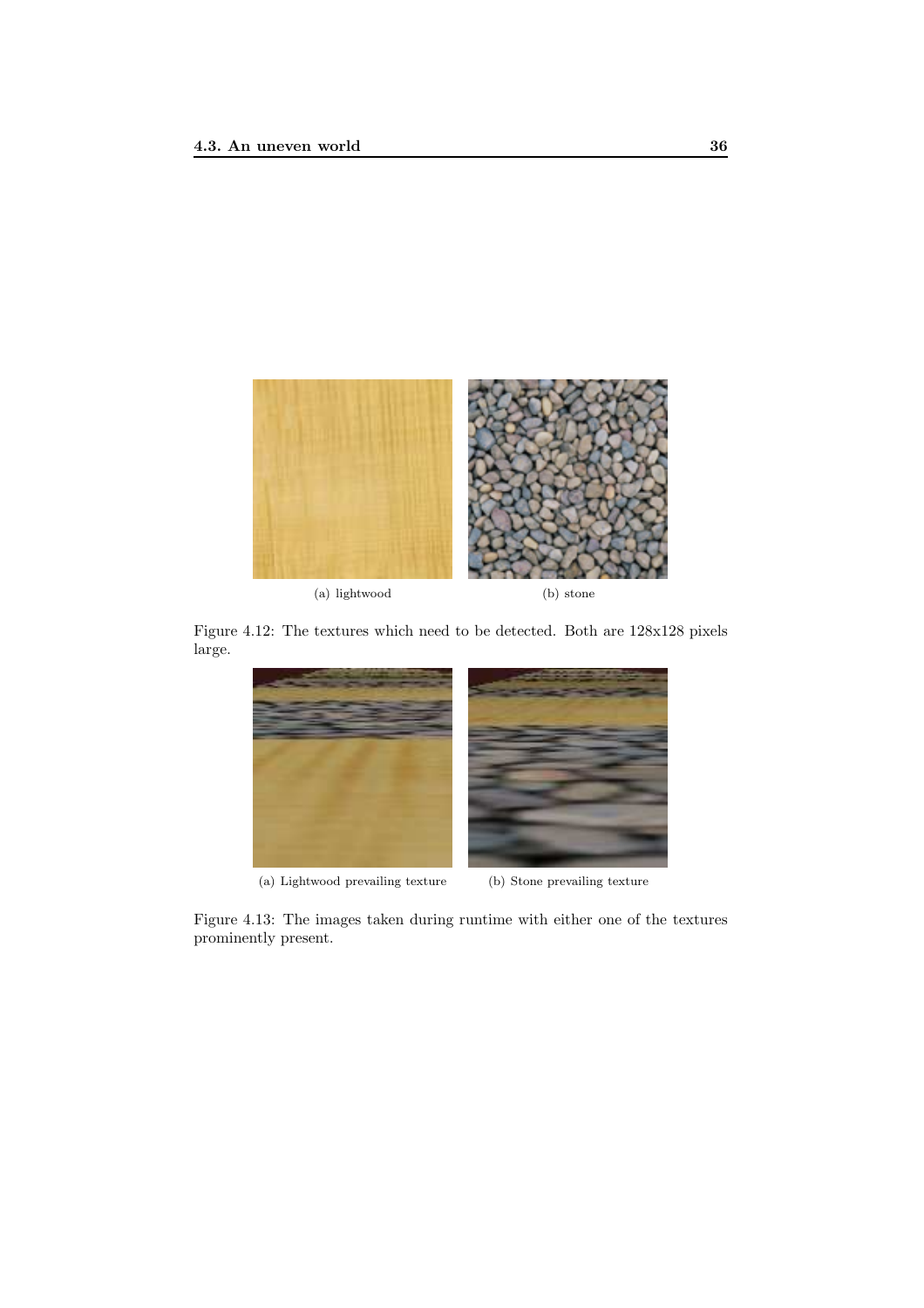| $\overline{0}$   | 0                | 0                | $\mathbf 1$      | $\overline{0}$ | 0                | 0                |
|------------------|------------------|------------------|------------------|----------------|------------------|------------------|
| $\overline{0}$   | $\mathbf{1}$     | $\overline{0}$   | $\overline{0}$   | 0              | $\mathbf{1}$     | $\theta$         |
| $\theta$         | $\Omega$         | $\theta$         | $\mathbf{1}$     | $\theta$       | $\Omega$         | $\theta$         |
| $\mathbf{1}$     | $\boldsymbol{0}$ | $1^{\circ}$      | $\mathbf{1}$     | $\overline{1}$ | $\boldsymbol{0}$ |                  |
| $\overline{0}$   | $\boldsymbol{0}$ | $\boldsymbol{0}$ | $\mathbf{1}$     | $\overline{0}$ | $\overline{0}$   | 0                |
| $\boldsymbol{0}$ | $\mathbf{1}$     | $\overline{0}$   | $\boldsymbol{0}$ | $\overline{0}$ | 1                | $\boldsymbol{0}$ |
| $\Omega$         | $\Omega$         | $\Omega$         | $\mathbf{1}$     | $\Omega$       | $\Omega$         | $\Omega$         |

<span id="page-38-1"></span>Figure 4.14: The 'retina' as it is used when taking samples. Only the gray cells are selected.

with which the detectors are constructed. The construction is then done as follows.

- Collect samples: From two real time images in which one of the two textures was prominently present one thousand samples were taken. The samples are taken at random locations on the texture and are 7x7 pixels large. In addition not every pixel in that patch is processed but a mask as shown in Figure [4.14](#page-38-1) is applied to the patch. Only a 'retina' like area is eventually selected from the patch. This is done in order to further reduce the number of pixels which need processing.
- Whitening: The next step entails the so called *whitening* of the data collected. This means that the empirical mean is removed from the data (the data is centred) and transformed in such a way that the variables (pixels in this case) are independent from each other. This is of course done with PCA as discussed in Section [3.3.](#page-20-1) This yields a collection of whitened samples. The whitening and unwhitening matrix are saved as they are to be used in the detection process.
- Making a SOM: Constructing a SOM is essentially a preprocessing step for  $k$ -means to work from. This step makes use of the SOM Toolbox<sup>[1](#page-38-2)</sup> from the Helsinki University of Technology(HUT). This toolbox is written for and in Matlab and uses some advanced features like the initialisation along the eigenvectors and a fine tuning phase.
- Clustering using  $k$ -means: The SOM Toolbox also includes a  $k$ -means clustering algorithm which can be conveniently used with the resulting map from the previous step. Clustering of the map with  $k = 2$  yields the two centroids displayed in Figure [4.15.](#page-39-0)

The resulting two centroids or codebook vectors are then used in the detection process.

#### <span id="page-38-0"></span>4.3.4 Runtime detection

The detection process is very similar to the process used to construct the detectors, see Algorithm [3.](#page-40-1) The robot will transmit images at request back to Matlab where the image is sampled in much the same way when constructing the detectors only this time 500 samples are taken. These samples are then whitened

<span id="page-38-2"></span><sup>1</sup><http://www.cis.hut.fi/projects/somtoolbox/>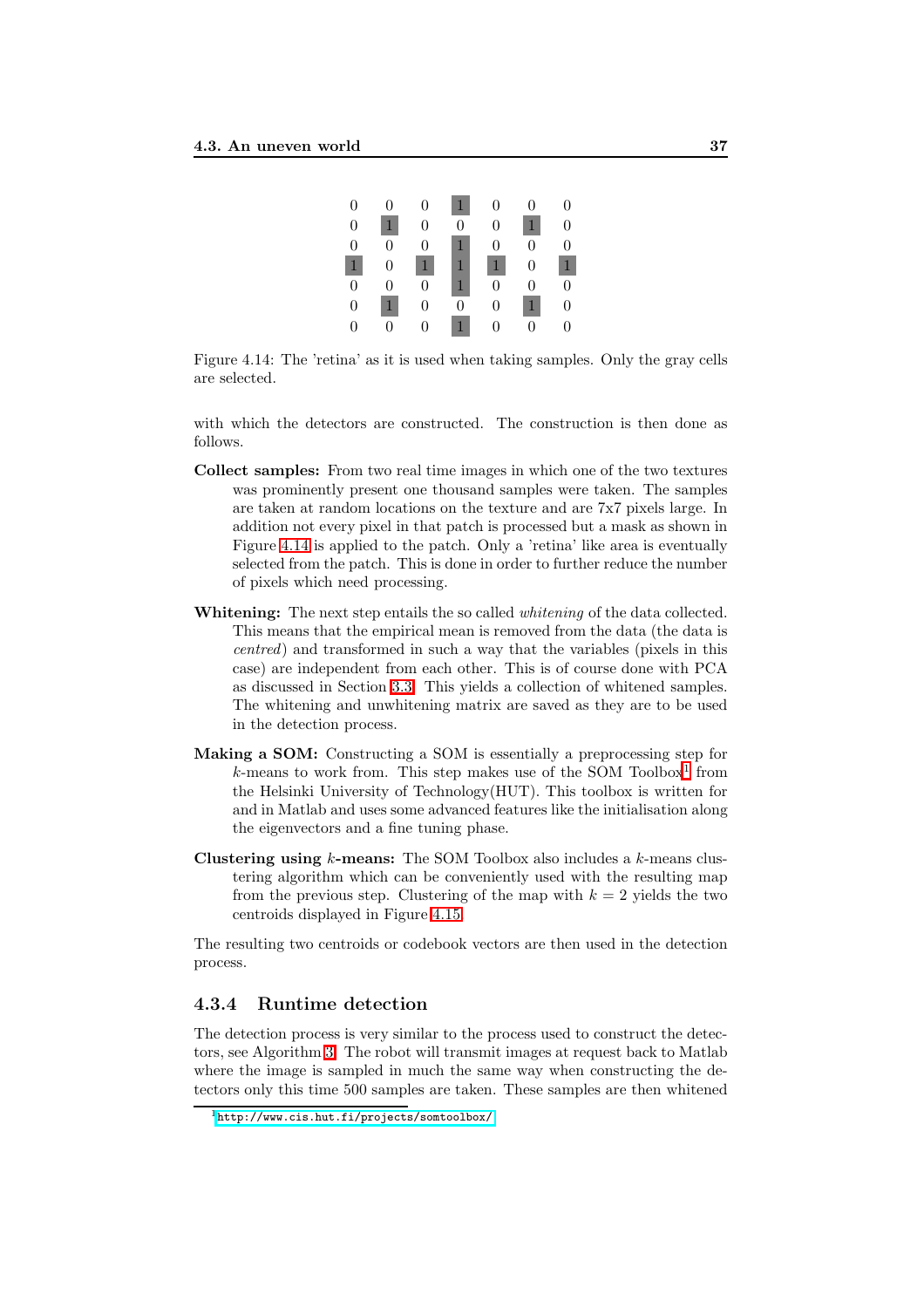<span id="page-39-0"></span>

Figure 4.15: The two cluster centroids describing the two textures best. The images are constructed by inverting the process when making a sample. The used mask is used and the blanks are filled in with a weighted value from the surrounding pixels.



<span id="page-39-1"></span>Figure 4.16: The robot is forced to move forward while its centre of gravity is placed between the wheels to keep it from falling over. The jagged lines show the activation of the two detectors, the lowest line shows the transitions between textures over time.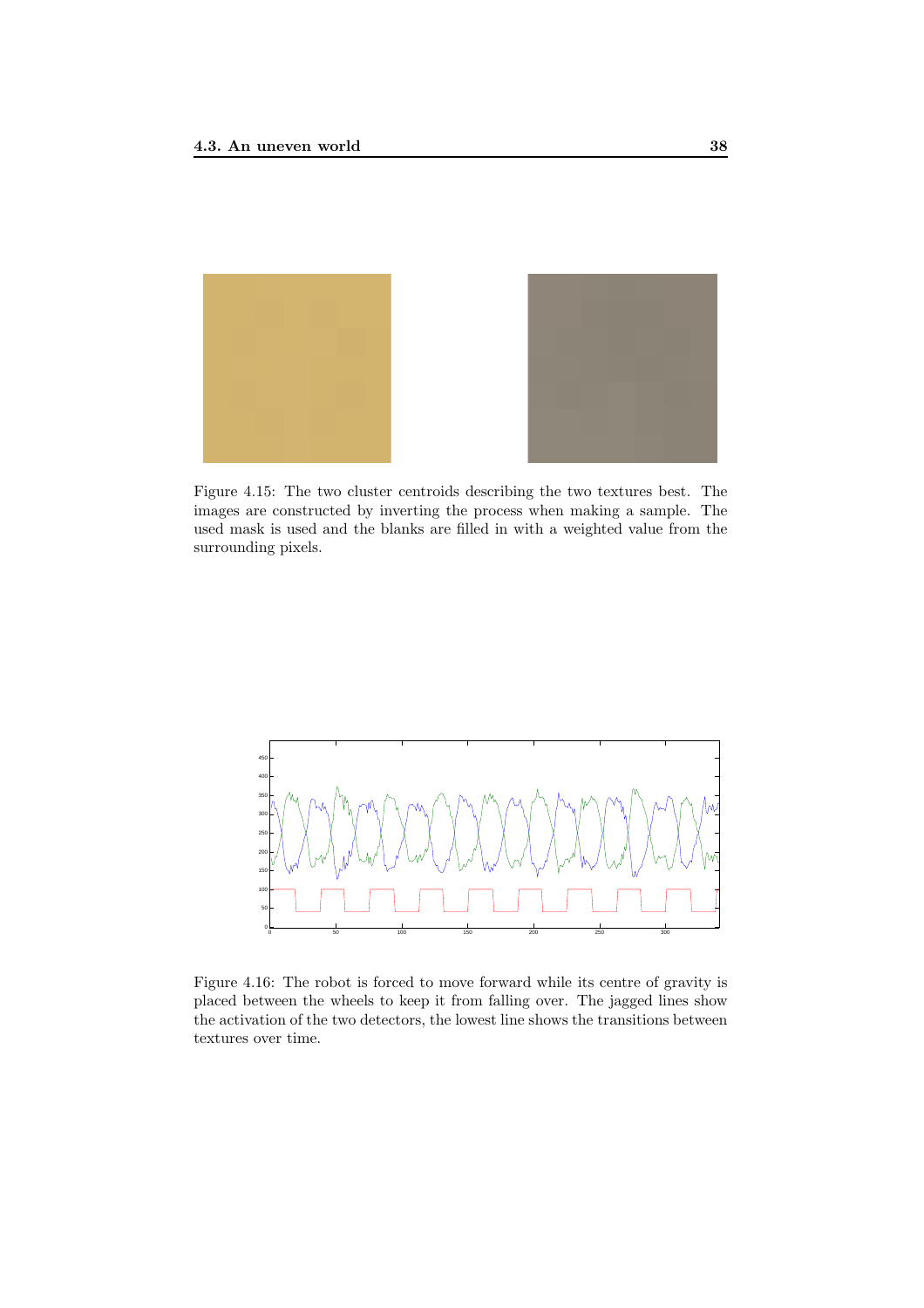but this time with the stored whitening matrix. This is done because otherwise the rotation done on the sample would be different than for the rotation leading to the prototype or codebook vector. The result would be meaningless. These runtime whitened samples are then binned based on the distance between the sample and the two codebook vectors. The sample is binned in that bin with which the distance is smallest. This results in two bins which, when normalised, are the two inputs to the cerebellum. The distance measure is a relatively simple one

$$
d(\boldsymbol{a},\boldsymbol{b}) = \sqrt{\sum \left( \|\boldsymbol{a} - \boldsymbol{b}\| \right)^2}
$$
 (4.1)

in which the raising to the power of two occurs pairwise for each element in the equal length vectors  $\boldsymbol{a}$  and  $\boldsymbol{b}$ . To show the effectiveness of these detectors see Figure [4.16](#page-39-1) in which the robot is manually progressed over the textured terrain all the while processing images. In the figure it is clear that the information from the detectors can be used to reliably detect a texture transition and thus a potential induced drag.

```
Data: Runtime image
Result: Two normalised bins
bins \leftarrow \langle 0, 0 \rangle;
for \theta to maxNrOfSamples do
   sample = getNextSample;whiten(sample);
    if distance(sample, detector1) < distance(sample, detector2) then
     \frac{\text{bins}(0)}{\text{bins}(0)} + 1
    else
     \overline{\text{bins}(1)} \leftarrow \text{bins}(1) + 1end
   normalisedBins \leftarrow bins/sum(bins);
end
```
Algorithm 3: Gathering and processing runtime samples.

#### <span id="page-40-0"></span>4.3.5 Experimental parameters and setup

The experiment was conducted with a reflex in which the desired speed was set to 10 radians per second which is one fifth of the highest theoretical speed of the robot. This was done in order to ensure that the robot traversed the textures at sufficiently high enough speed. The reason for forcing the robot to drive forward is to keep the problem linear. If the robot is driving backward the information of the texture detectors are useless. On the other hand when moving forward this information is relevant. A relation like this is nonlinear and can not be learned by the cerebellum in its current form. When making sure the robot moves forward the information is (almost) always relevant and the problem remains linear. As in the previous experiment the learning rate, length of the eligibility trace cascade and slope parameter were respectively 0.001, 3 and 0.1.

Again two variants of the experiment are conducted. In both cases the detectors are operative but in one case the result of the computations are overwritten by a random value between the usual minus one and one. This is done in order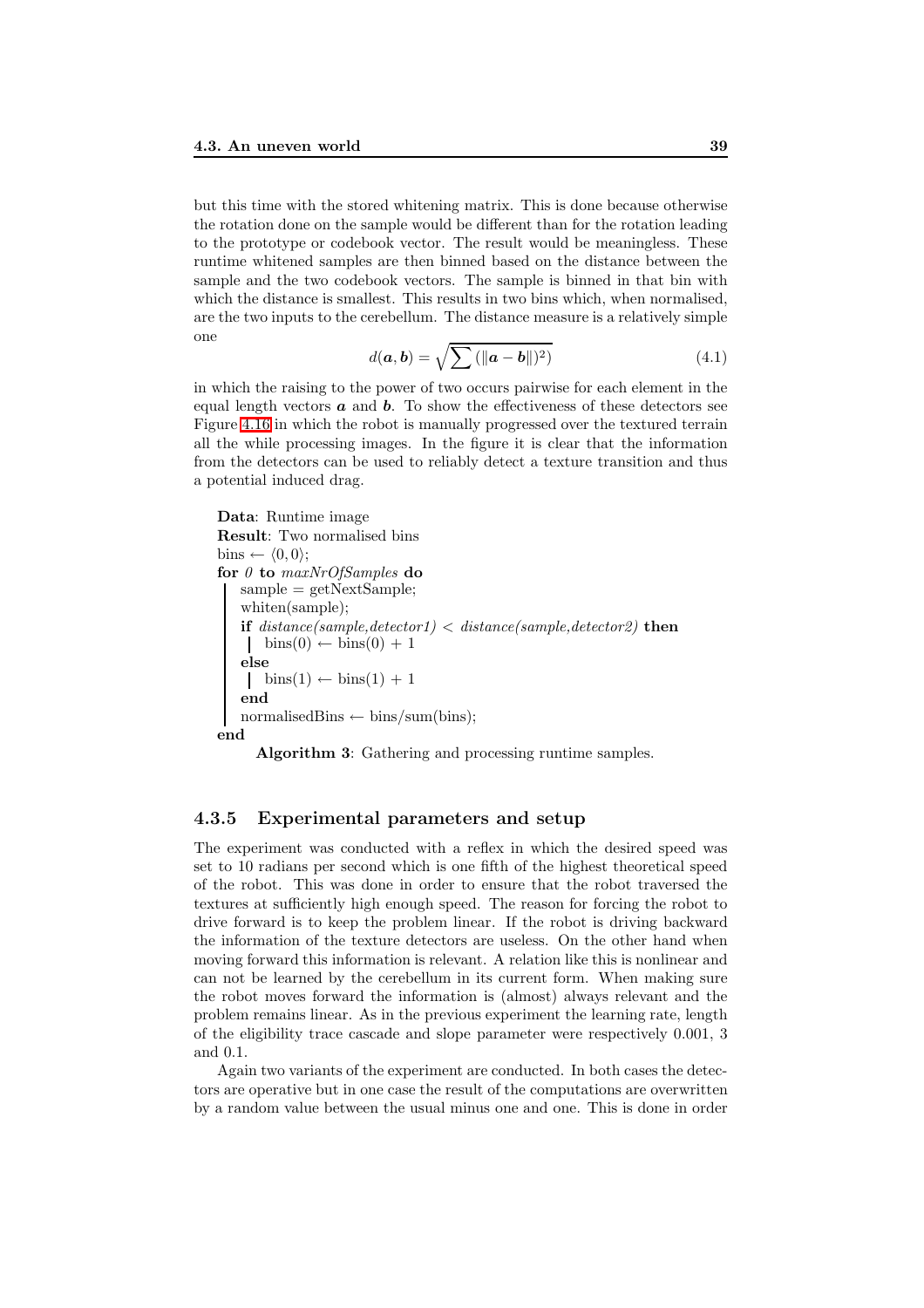| Detectors enabled |        | Detectors disabled |        |  |
|-------------------|--------|--------------------|--------|--|
| Iterations        | Resets | Iterations         | Resets |  |
| 9400              | 10     | 11020              | 11     |  |
| 11900             | 11     | 14900              | 11     |  |
| 10240             | 11     | 11200              | 11     |  |
| 11940             | 11     | 9100               | 10     |  |
| 10380             | 11     | 14180              | 10     |  |
| 10700             | 11     | 11440              | 11     |  |
| 10820             | 11     | 12940              | 12     |  |
| 11160             | 11     | 11160              | 11     |  |
| 10940             | 11     | 10140              | 11     |  |
| 10780             | 11     | 11880              | 12     |  |
| Averages          |        | Averages           |        |  |
| 10826<br>10.9     |        | 11796              | 11.0   |  |

<span id="page-41-1"></span>Table 4.3: Convergence results for the drag inducing texture experiment. On the left the results with the texture detectors enabled, on the right without the texture detectors.

to assess the influence exerted by the texture detectors. Both experiments are ran several times until convergence. Convergence in this experiment was defined as achieving a location of 6.5 on the z-axis which is on the other end of the textured track.

#### <span id="page-41-0"></span>4.3.6 Results

Stable performance proved much harder than in the previous experiments. This is due to the added difficulty of not only the different drag factors on the different textures but also due to the addition of a desired speed. This makes it much harder for the robot to balance. Whereas the desired speed had no influence in the previous experiment, where the output of that part of the reflex was set to zero, in this case the desired speed has significant influence on the reflex pushing the robot constantly out of balance. Taken these additional difficulties in account the cerebellar model still assigns a role for the texture detector inputs however small. As seen in Figure [4.17](#page-42-0) the last two input units play not an overly large role but are not zero and thus are deemed significant by the cerebellum. What also can be seen from the figure is that in effect the two detectors are complementary. If one takes 500 samples and classifies  $n$  samples as one class then the remaining  $500 - n$  samples must be classified as the other class. While this was not made explicit this fact is nicely picked up by the cerebellum. If one is to interpret the weights of the last input units one can see that when the drag inducing texture is detected, corresponding to a high value on the very last unit, a small positive contribution is made to the output of the cerebellum. Because the detectors are complementary a similar positive contribution is made by the first detector.

Table [4.3](#page-41-1) shows how long it took for convergence to be achieved when the textured detectors were turned on and turned off. As suggested by the weights shown in [4.17](#page-42-0) when the detectors are on it converges slightly faster as the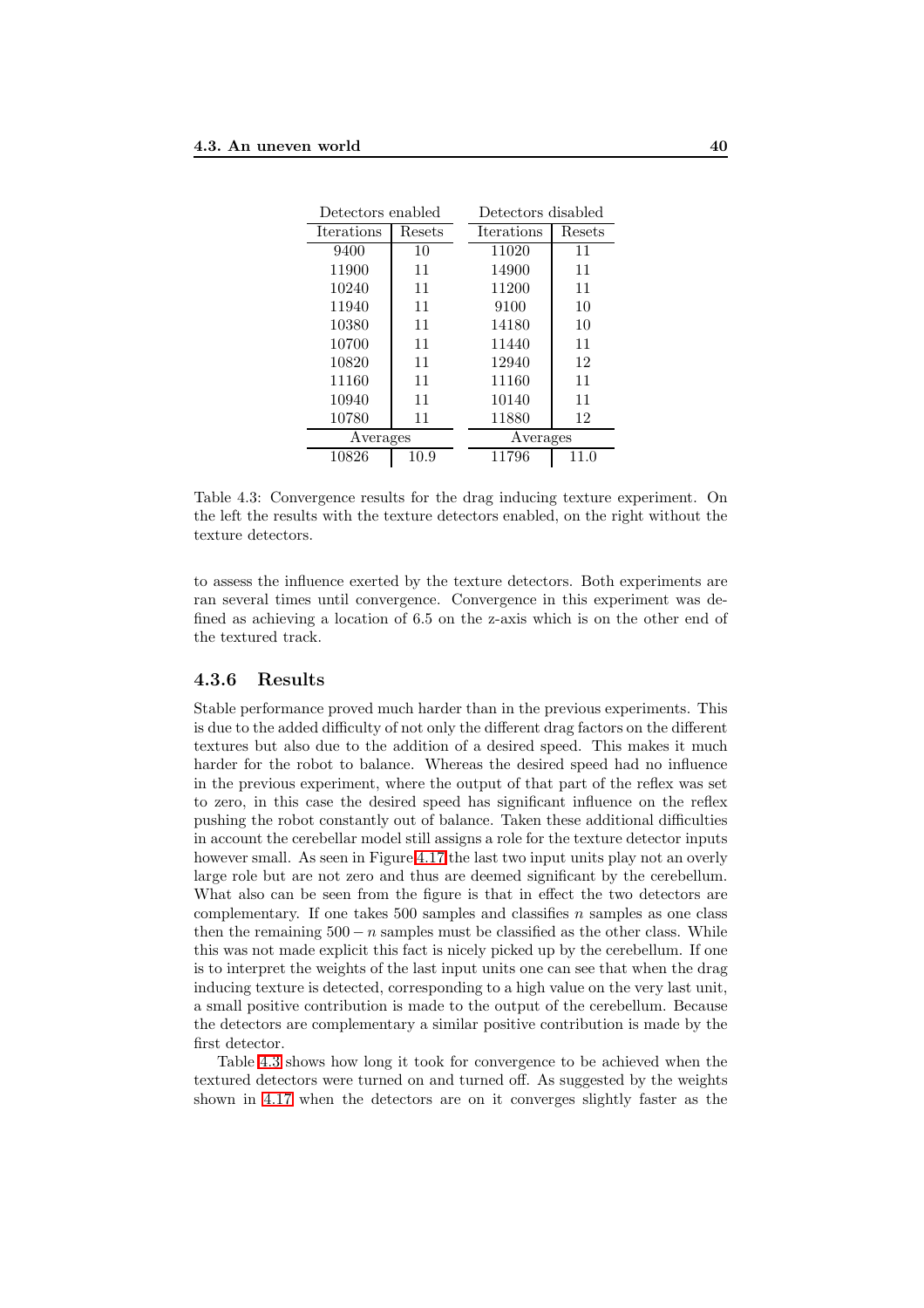

<span id="page-42-0"></span>Figure 4.17: The last two of units were used to represent the input from the texture detectors.

cerebellum incorporates this knowledge in its output. However no statistical significance can be adhered to these results as the p-value of both the number of required iteration and resets are respectively 0.2031 and 0.4331.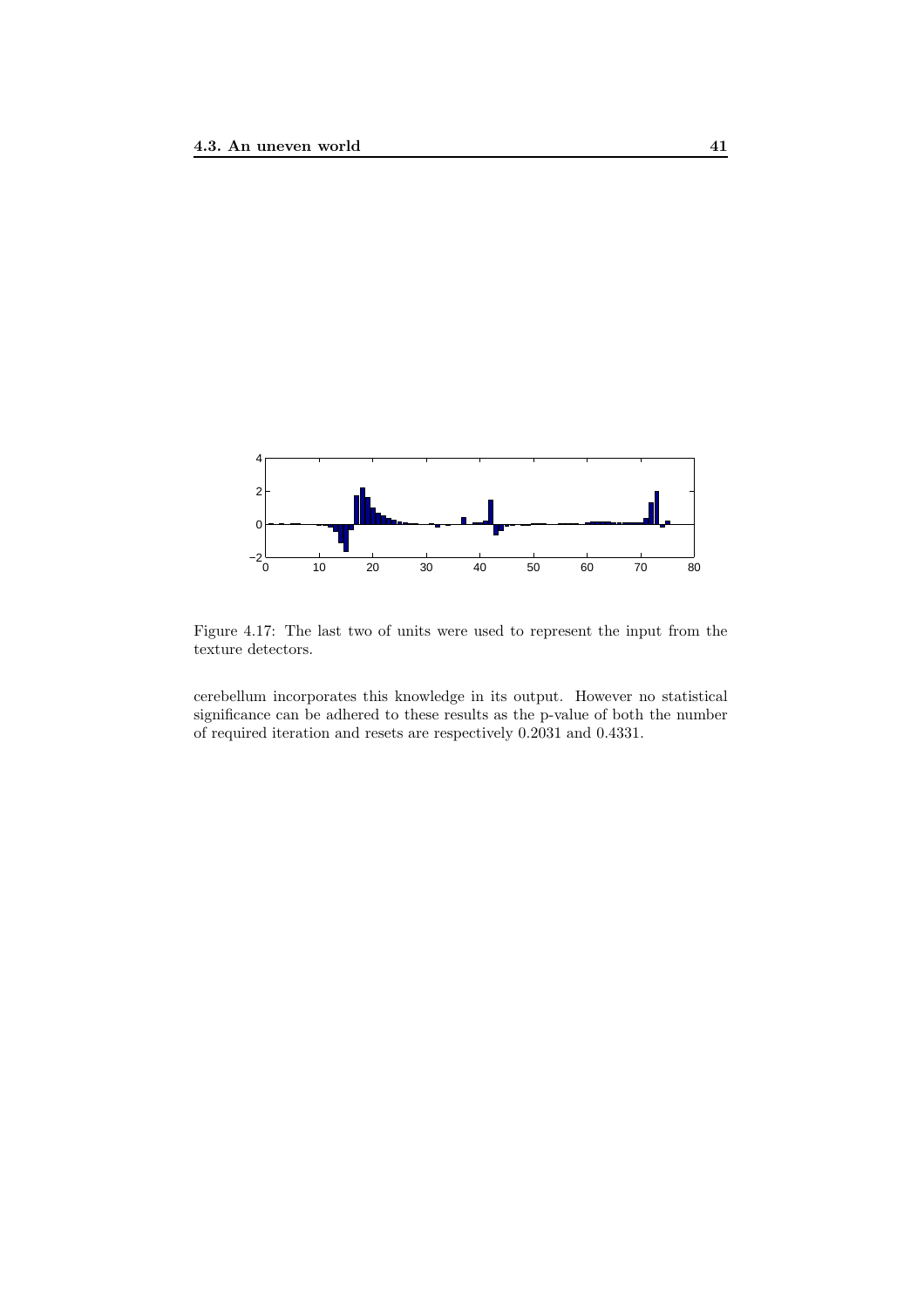## <span id="page-43-0"></span>Chapter 5

# GATE

In this chapter explains how GATE came to be. The structure is as follows, first the choices regarding the programs and programming languages will be explained and how they fulfil the requirements of this project. Then a sketch of the actual design of GATE will be presented together with the techniques used.

## <span id="page-43-1"></span>5.1 Requirements and fulfilments

This section explains why certain languages were chosen for the implementation of this project and why their choice helped meeting the requirements.

<span id="page-43-7"></span>Webots and Java Webots is a robotics simulation platform by Cyberbotics Ltd<sup>[1](#page-43-2)</sup>. The program features realistic physics using the Open Dynamics Engine (ODE) [2](#page-43-3) . This was an important consideration when choosing Webots because this contributes to allowing us to perform realistic simulations. The importance of this was already shown, to provide a sufficiently challenging environment and it aides in transferring the results to the real world. Note that while a non-realistic physics engine could be very challenging, the absence of a physics engine would prove too simple. The 3D modelling tool as Webots supports it is sufficient, though not great. More important is the fact that the code produced complies for the better part with the Virtual Reality Modelling Language (VRML)[3](#page-43-4) , this allows one to model environments in third party software as ArtOfIllusion<sup>[4](#page-43-5)</sup> or AC3D<sup>[5](#page-43-6)</sup>. The next attractive feature of Webots is the abundance of working or workable demonstrations bundled with the software. This provides for enough examples for novice users to understand the possibilities of Webots and the ability to forgo trivial though time consuming modelling of robots and environments. Furthermore a reasonably large user base and a very active and helpful developer instilled confidence that possible future problems could be quickly resolved. Last the fact that programming can be done in both C++ and Java. This increases the chances of the future use of Webots by providing this amount of flexibility. Moreover the expertise of working with Java

 $^{\rm 1}$ <http://www.cyberbotics.com>

<span id="page-43-3"></span><span id="page-43-2"></span><sup>2</sup><http://www.ode.org>

<span id="page-43-4"></span><sup>3</sup><http://www.web3d.org>

<span id="page-43-5"></span><sup>4</sup><http://www.artofillusion.org>

<span id="page-43-6"></span><sup>5</sup><http://www.ac3d.org>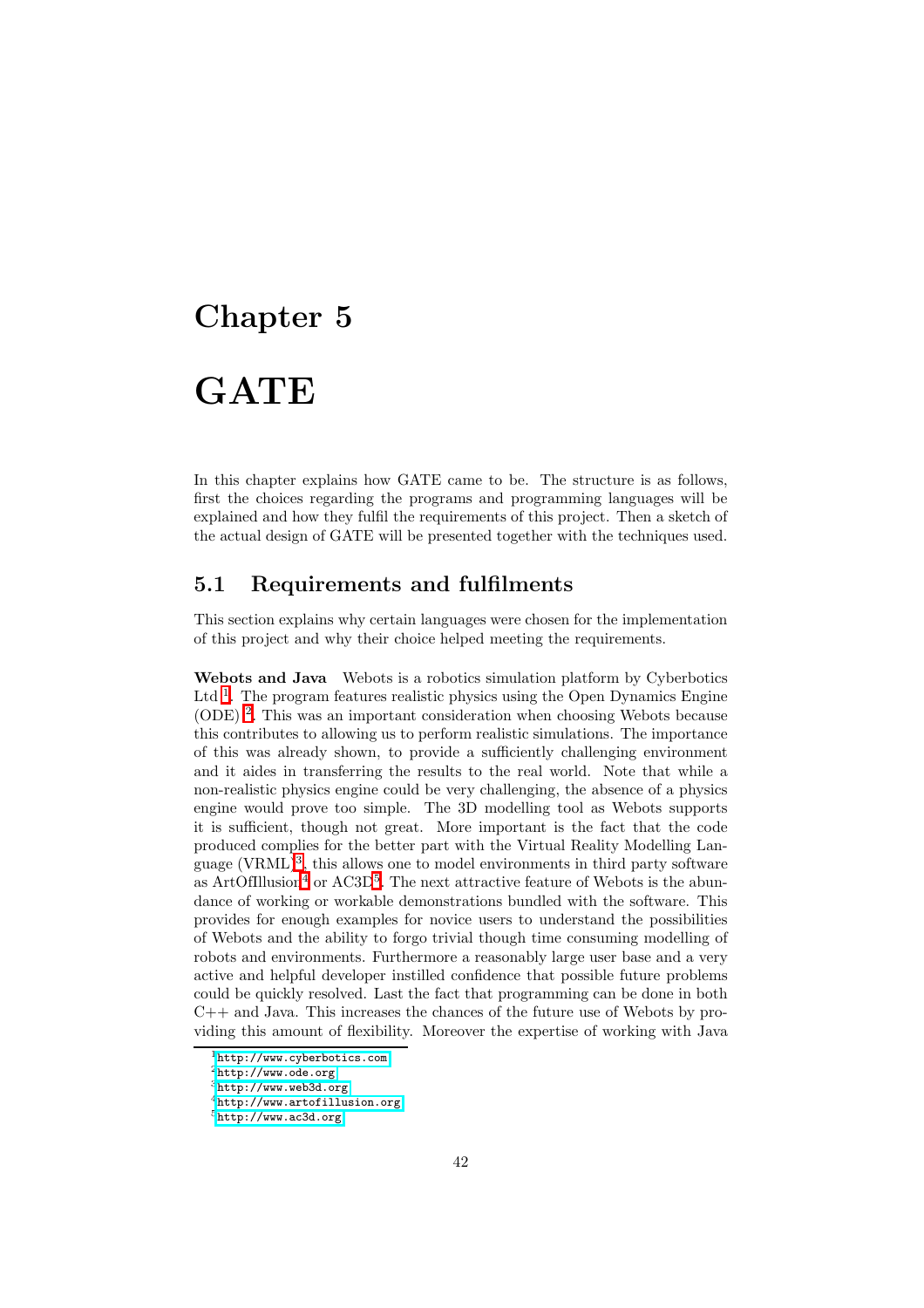was already present with the author expediting the project significantly. Added to these facts which made Java our prime choice was the platform independence of both Java and Webots enabling us to use GATE in any setting. Last the network abstraction is an integral component of Java and while there do exist numerous C++ libraries which provide similar functionality using such a library would introduce yet another dependency.

Matlab When choosing a language to implement our models the choice for using Matlab was an easy one. First of all the very nature of the research done by engineers is highly experimental. This means that fast prototyping of software and models is the order of the day. Scripting languages like Matlab provide the means necessary for quick testing of ideas. Then there is the fact that Matlab suites the computational needs of working with brain models very well. Matlab is specifically designed for efficiency in large arithmetical operations. Last Matlab enjoys wide acceptance within the research community and by using it the potential user base is greatly improved.

## <span id="page-44-0"></span>5.2 General idea

Taken Webots and Matlab there is no native interface between them other than importing Matlab into Java or C++ which can be done but only with custom-made classes unsupported by Mathworks. Importing Matlab into Java or C++ would still require a fair amount of knowledge of the mentioned programming languages which is exactly what is being tried to avoid. This would compromise the requirement of easy accessibility. More important this would also compromise the idea to use a distributed computing environment. Calling Matlab directly from the Java interface with Webots would limit the users to computing facilities provided by the platform Webots is running on. No additional computers could be hooked into the system. These reasons prompted the development of a library called GATE which is an acronym from Great Access To Everything enabling the interaction of Webots and Matlab over a TCP/IP connection. When writing this library usability was considered to be of the utmost importance. A (very) low threshold for usage is required to enable researchers to focus on the actual modelling of brain areas. This resulted in a library which tries to stay as close to the original usage of Webots as possible and as far away as possible from any technical details like complicated library imports and lengthy initialisations. The choice to implement the integration of Matlab and Webots with a TCP/IP approach facilitates the requirement of a distributed environment. Using TCP/IP enables multiple Matlab instances to connect to Webots. The library is written in Java, but note that this does not automatically follow from the assumptions in Section [5.1.](#page-43-7) In that section it was merely pointed out that programming in Webots could be done in both  $C_{++}$ and Java and the latter one was the preferred option. However for much of the same reasons pointed out in that section this library is written in Java. Another and equally significant reason to choose Java over  $C_{++}$  is the native support for reflection in Java. For the reader to understand the importance of reflection in this library it is necessary to first delve deeper in the architecture of GATE and the interaction between Webots and Matlab through GATE.

When using Webots there are two tasks a user must typically perform. One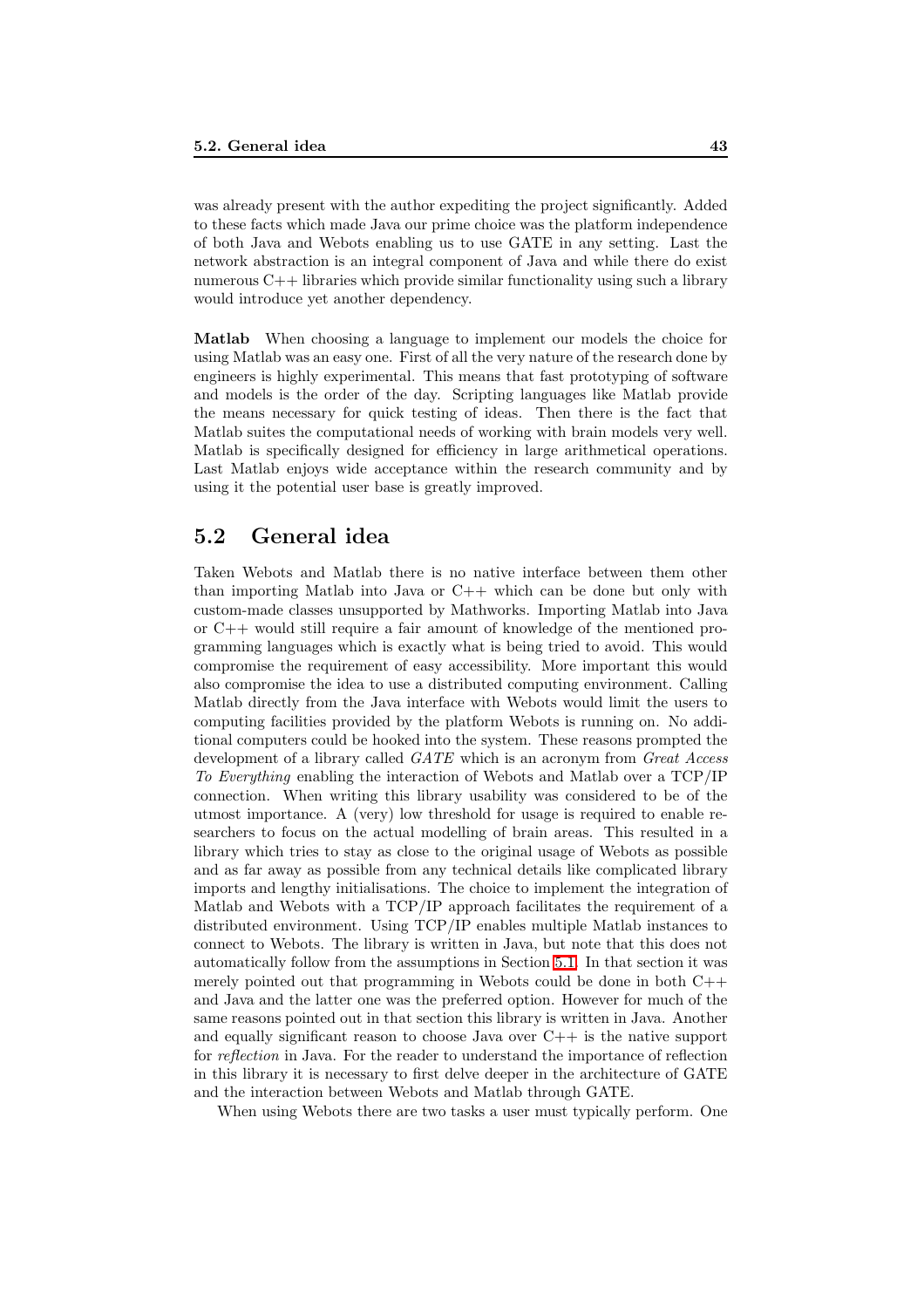is modelling the environment and the robot in the simulator. Although this is an important and necessary step this is not in the scope of this work to describe it and is left for the reader to explore would he desire to do so<sup>[6](#page-45-1)</sup>. The other task is building a behavioural routine for the robot or, as Webots calls it, a controller. This will also be the naming convention used hence forward. The controller is exactly that, a program written in Java of  $C++$  controlling the actions of the robot. Both languages are more or less interchangeable in functionality within Webots and what follows is equally true for each. Any relevant deviations will be made apparent if instructive.

In this thesis only the surface of building Webots controllers will be touched but a couple of details need mentioning in order to fully comprehend and appreciate the design of GATE. First of all it is always necessary, when writing a controller, to subclass the Webots provided Controller class. Note the capital letter used for the Controller class, it is customary and even required in Java to write class names with capital letters. This tradition is followed whenever it helps to clarify the text. Subclassing another class means that functionality of the other class is extended through the new class without touching or altering the other class, subclassing is also known as inheritance. Usually the relation between a class and an inheriting class is referred to as a parent child relation. It is important to note what happens whenever the subclass is instantiated. Only one object is created which is both an instantiation of the sub- and superclass. The superclass object never sees the light of day. This is important to realise when reflection is explained. Subclassing the Controller class provides the user defined class with the necessary methods to be instantiated and run by Webots. Inheritance bears the additional advantage that future changes in the parent class are by definition available in the child classes without the need for any changes, it is only necessary to recompile the subclass.

Next it is imperative to declare and initialise the sensors in the user class as they appear in the simulated robot. This ties the controller to the robot in the simulation. These two steps, subclassing and initialisation of sensors, are still required when using GATE albeit the subclassing changes slightly and one additional method call is required.

Summarising, GATE provides the capacity to let Matlab and a Java controller interact with each other over a TCP/IP connection without departing too much from the usual way in which Webots is used. Further knowledge of building a controller in Webots and Java is assumed, for more information on that subject the user manual of Webots is recommended.

## <span id="page-45-0"></span>5.3 In depth GATE

The interface is constructed from several classes, see Figure [5.1,](#page-46-0) together implementing a simple client/server architecture which is packaged in several packages following Java guidelines, see Figure [5.2.](#page-46-1) The class TCPConListener plays the role of server which spawns an instantiation of the TCPConHandler class as soon as it receives a request from the client part MatMain. The fourth class TCPController takes the place of the superclass Controller in normal use of Webots. This means that users now extend the TCPController instead of the usual Controller class, Appendix [A](#page-56-0) elaborates on how exactly GATE should

<span id="page-45-1"></span> $^6$ see for example  ${\tt http://www.cyberbotics.com/cdrom/com/doc/webots/guide/guide.html}$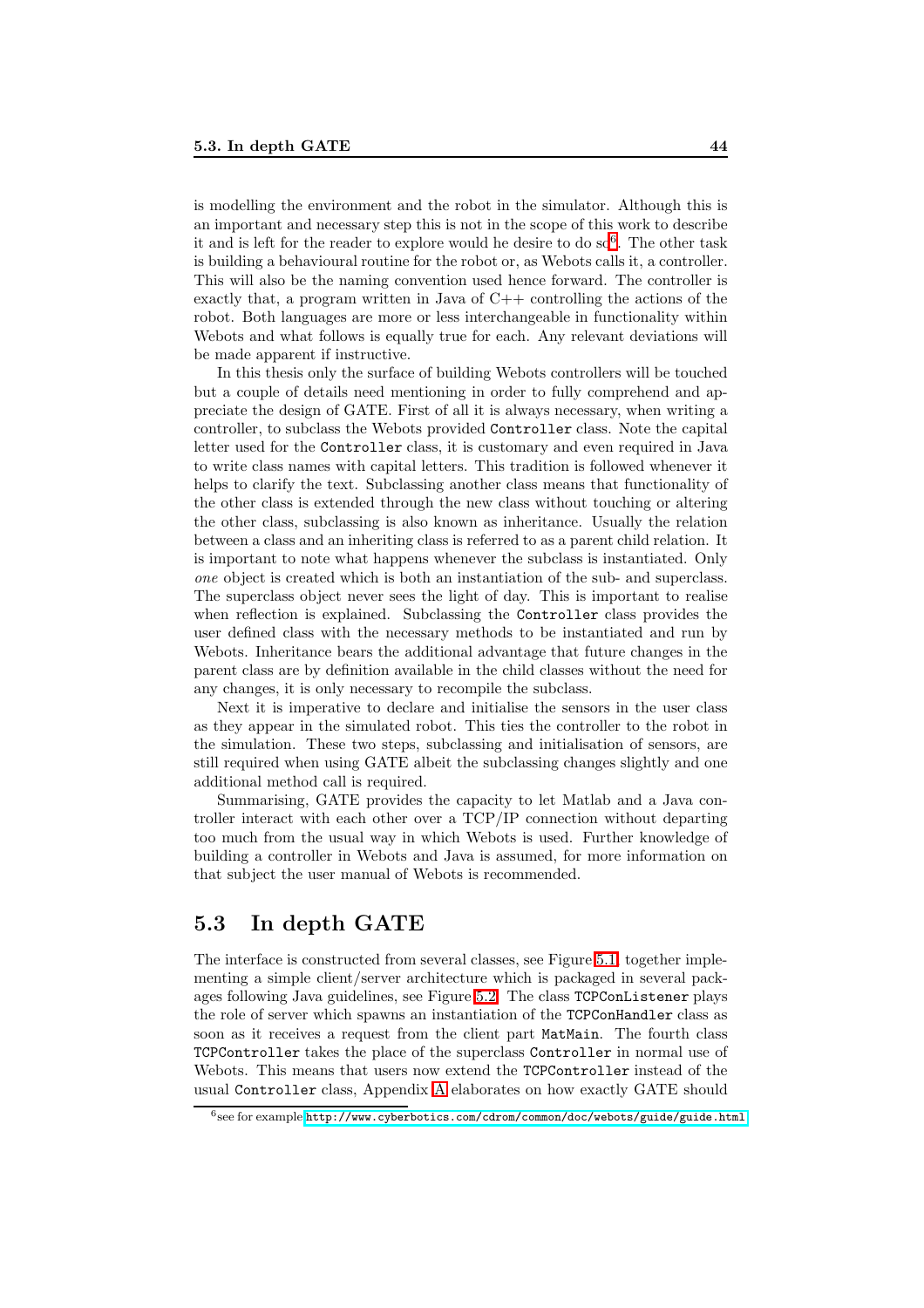

<span id="page-46-0"></span>Figure 5.1: The class diagram of GATE



<span id="page-46-1"></span>Figure 5.2: The package diagram of GATE

be used. As one can see from the class diagram [5.1](#page-46-0) the Controller class is not replaced but merely subclassed. In effect the TCPController class sits between the ordinary parent Controller class and the user created subclass. The overall flow of execution as described above is depicted in Figure [5.3.](#page-47-0)

Requests Earlier in this section it was stated that the server received a request which it would delegate to another class. A request is simply a string of undetermined length sent by the client side (the Matlab side) to the server side. The client sends its request and waits for a response to arrive. This means that Matlab will halt execution until the call returns. While programming the Matlab side this is something to consider and a crash in Webots requires a manual abortion of the operation on the Matlab side. The format of the request string is simple. It must be an existing method call from the controller on the server or Webots side including the parameters. For example when requesting a camera image from a camera with DeviceTag cam0 the request string should be 'camera\_get\_image(cam0)', just as it would be when programming a regular controller. If the string is not a valid method call in the controllers API an exception is thrown.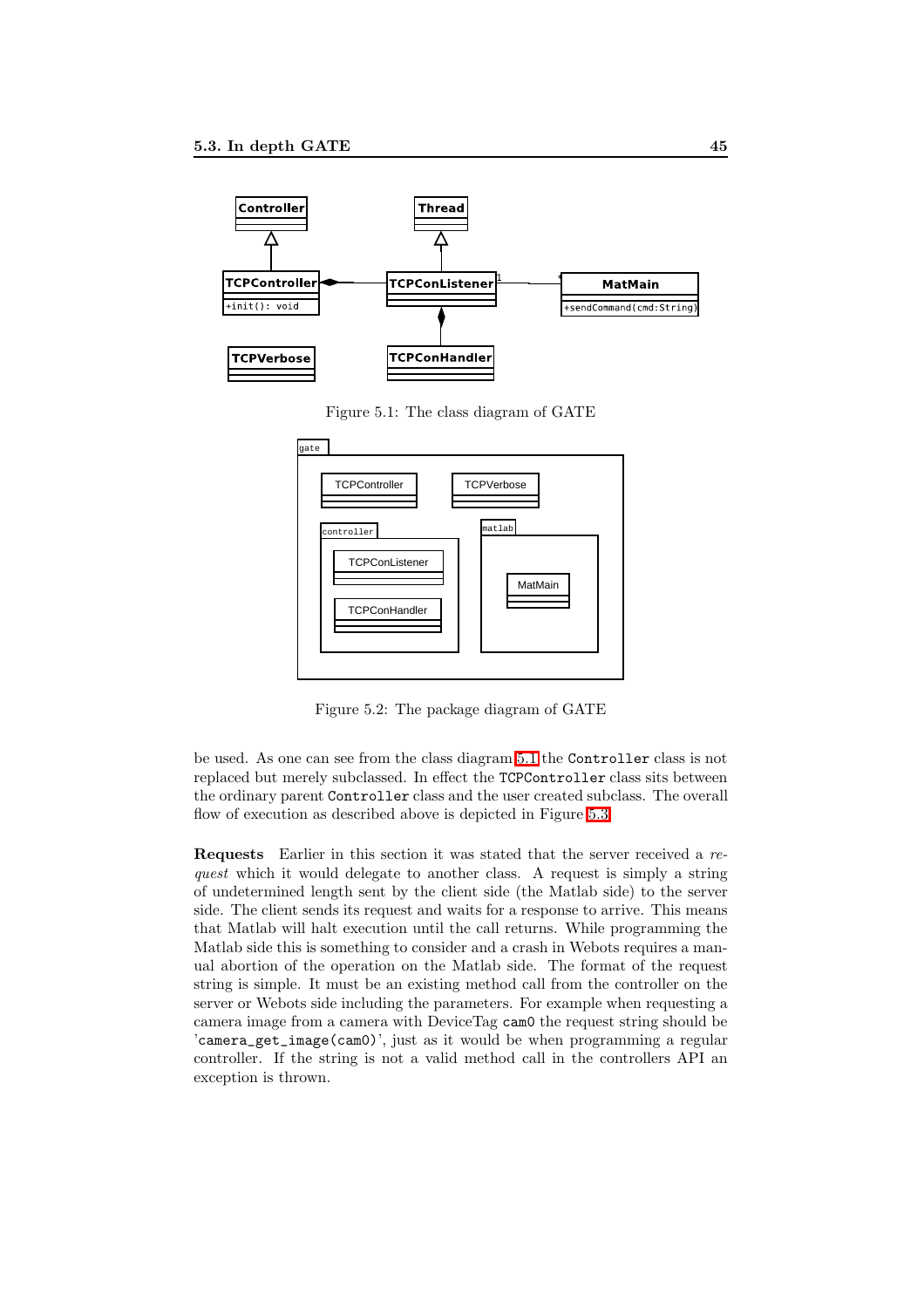

<span id="page-47-0"></span>Figure 5.3: The sequence diagram of GATE. Invocation starts at the left side at myMatlab.

**Reflection** At this point the term *reflection* can be elucidated. As one can see from Figure [5.3](#page-47-0) the flow of execution occurs solely between the classes defined in the GATE library. This poses a problem. On one hand the goal of GATE is not to limit the user in any way. The user should be able to do everything with GATE which he could normally do from within an ordinary controller. However at compile time of GATE it is not known what the user might implement in a user defined controller. As such it is not possible to anticipate what request strings are going to be received. If GATE is to preserve the user his full control over the Webots API and the possible user implemented methods it is required to figure out during runtime what the possible method calls are. This is exactly what reflection does. Reflection allows an application or object to discover during runtime information about itself. It can, for example, find out which methods it has. And although reflection is more than just finding out which methods one possesses this is the feature GATE will be using. Remember the procedure for creating a controller for Webots. The user is required to subclass the Controller class which takes care of the correct integration of the user class with Webots. Also remember that the GATE defined TCPController class subclasses the Controller class so nothing of the original functionality is lost. It is in the TCPController class where the reflection functionality is implemented. In this way the user defined controller, which inherits from TCPController, always has the ability to inspect itself and thus can find out which methods it has. Whatever methods the user adds it is always in his controller and is thus always available for inspection with reflection. The same goes for the Webots provided superclass Controller. Whatever methods the Webots developers will add in the future to the controller API these new methods will be available for inspection and invocation in the user defined controller through GATE. All this without needing to change a single line of code in GATE.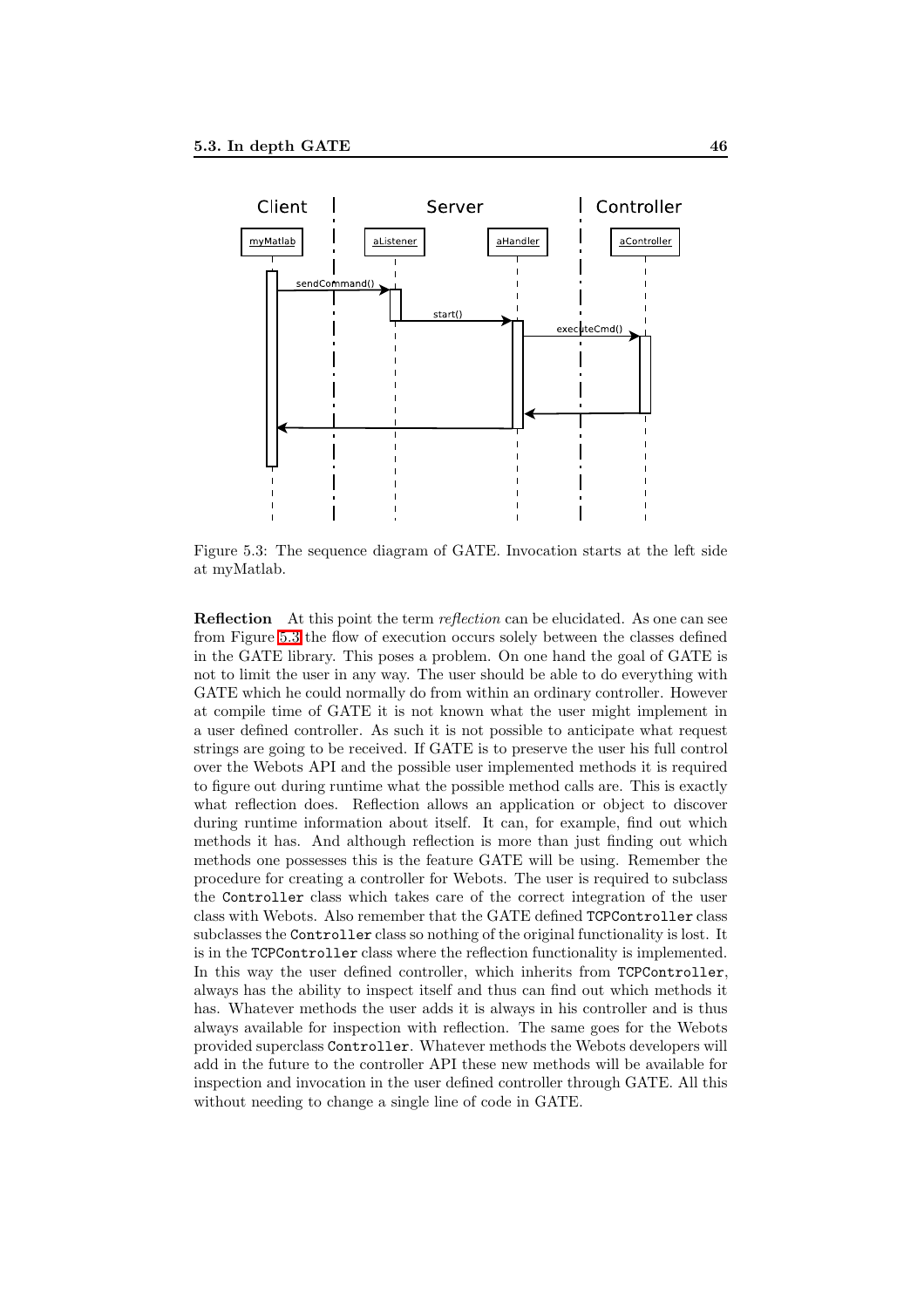The only requirement for reflection to work is that there must be a runtime object to be inspected. It is traditional in Webots to place everything in static methods, but this is by no means required. When using GATE, a definition of a constructor should always be included in conjunction with a call to that constructor from the main() method. More on the use of GATE can be found in Appendix [A.](#page-56-0)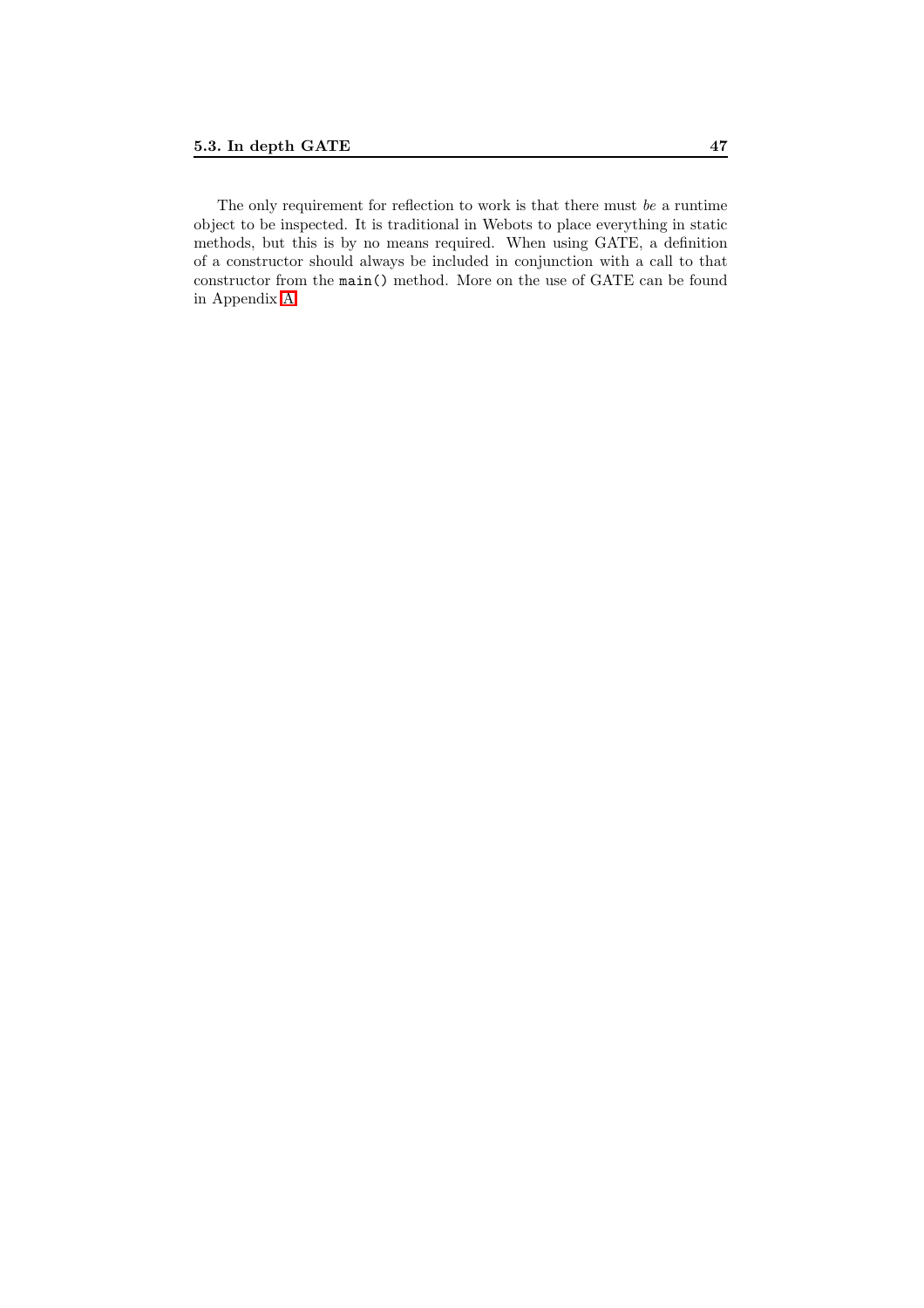## <span id="page-49-0"></span>Chapter 6

# Discussion

## <span id="page-49-1"></span>6.1 Improvements on GATE

Implementations are rarely finished as is the case with GATE. In this section several aspects of the GATE library are discussed which could be subject to improvement.

### <span id="page-49-2"></span>6.1.1 Missing byte parsing

In the implementation of GATE the request string received from the client is parsed in order to find the correct method call. The parse algorithm is a complex entity which at the heart relies on regular expressions to cast the extracted arguments to the correct corresponding data type. This parsing algorithm does not, at the moment, accommodate the casting of arguments to bytes. This is mainly caused by the fact that implementing such an enhancement would complicate the algorithm significantly. Bytes do appear to be integers except that they are restricted to the range of ones and zeros. Incorporating a mechanism to recognise bytes from integers would be possible when using, for example, a hypothesis on the underlying methods. Assuming the extracted argument is a byte, does Webots have a method which does indeed have byte argument? Based on this result it would be possible to distinguish between integers and byte, but the procedure would complicate matters enormously. Moreover it would add little to the functionality of GATE. There are at the moment of writing only two functions which have a byte argument or a byte return value, and these functions are rarely used. These two facts combined caused the neglect of this feature in favour of more pressing matters.

#### <span id="page-49-3"></span>6.1.2 Reversion with threads

The reversion of the simulation by a supervisor robot in the threaded version of GATE leads to an apparent lock-up. The revert is only executed when one final connection is made to the same supervisor robot. This is because of how the client/server architecture is implemented. Whenever a revert command is sent from the client side the server spawns a thread which handles this incoming request. This newly created thread returns a value to the client and terminates.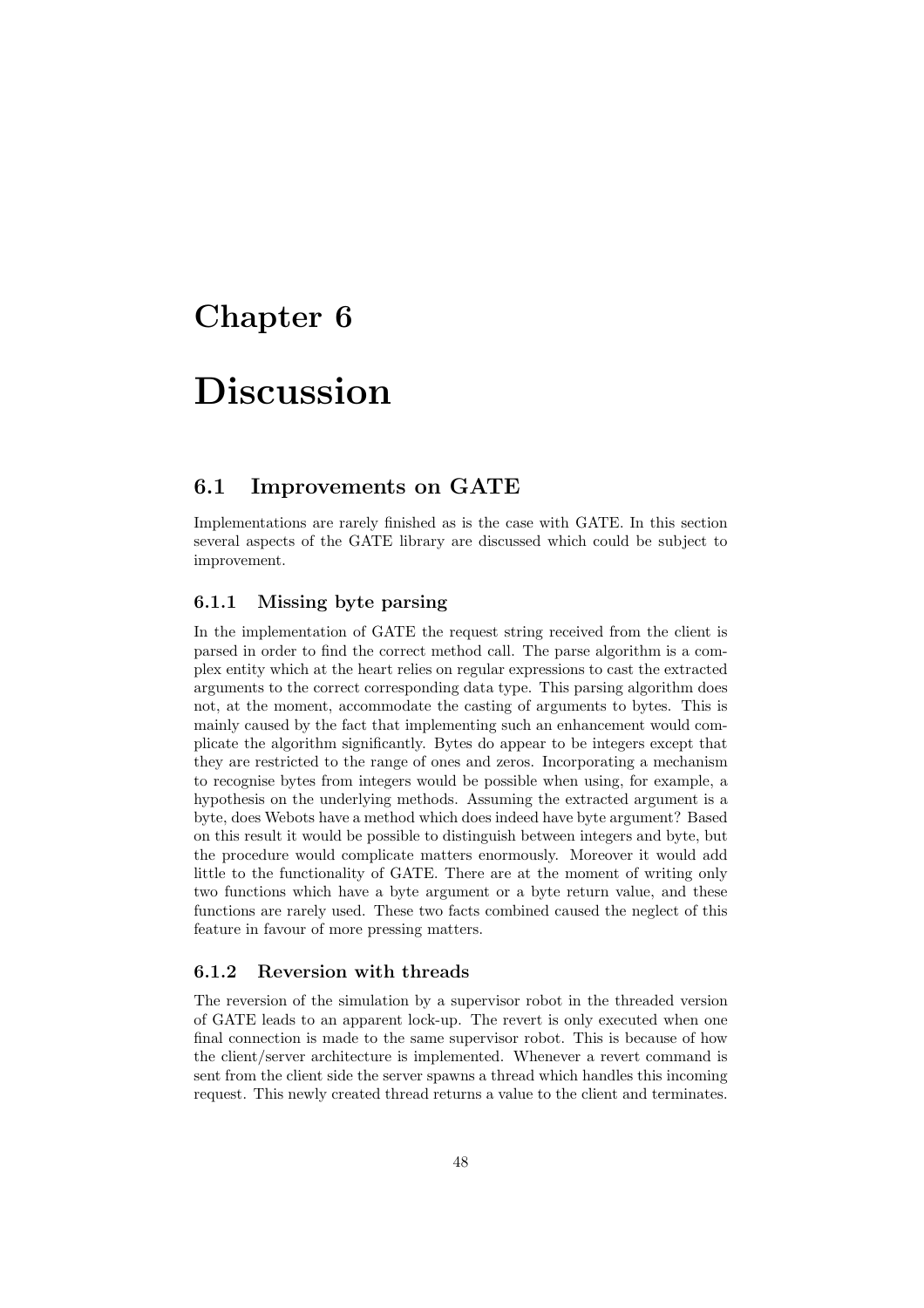However meanwhile the main server thread continues to listen to incoming connections. Webots only reverts whenever that thread progresses in execution. And it only progresses in execution when a connection is made. A possible solution could be the termination of the main thread by the spawned handler thread as soon as this handler thread recognises the revert request. Another solution is the parsing of the request string previous to spawning the actual handling thread and stop listening to incoming requests. Something similar is done with the exclamation mark syntax, see Section [A.2.](#page-57-0) The latter solution is preferred being in line with already implemented functionality, a generalisation of this implementation would not be too cumbersome.

#### <span id="page-50-0"></span>6.1.3 Automatic reconnection attempts

Another improvement to the scheme used in GATE would be the inclusion of automatic reconnection attempts from the client to the server. This is especially useful in case of the threadless version where a previous request has not been completely processed yet and thus the server is not able to accept new requests. Another case where this feature would be desirable is when reverts are automatically issued for the client side. The revert may take arbitrary time to complete and taking care of the reconnection attempts in GATE would improve user experience.

#### <span id="page-50-1"></span>6.1.4 Far future

Much further in the future may even lay different implementations of the client side of GATE. It might be desirable to implement a certain model or controller in a programming or scripting language other then Matlab<sup>[1](#page-50-4)</sup>. As long as this implementation complies with the Webots API and implements the construction of a TCP/IP connection it can communicate with the server side of GATE.

During the time spent on implementing GATE and several experiments it has become clear that the principal language of Webots is  $C_{++}$ . Future experiments might benefit from a reimplementation of GATE in C++. This might circumvent many problems as described in Appendix [B.](#page-60-0)

## <span id="page-50-2"></span>6.2 Cerebellar model

This section holds some suggestions to improve the cerebellar model as it is presented in this thesis. It also highlights some areas in which further research might be viable.

#### <span id="page-50-3"></span>6.2.1 Reflex construction

As described in the first experiment the reflex is a conceptual complex structure in which the coefficient signs have to be thought over rigorously in order to arrive at a correct reflex. It is better to construct the reflex in a subsumption based architecture as is done in the second experiment, as this is more intuitive and gives greater control of the contribution of each layer to the eventual reflex.

<span id="page-50-4"></span><sup>1</sup> for example 3APL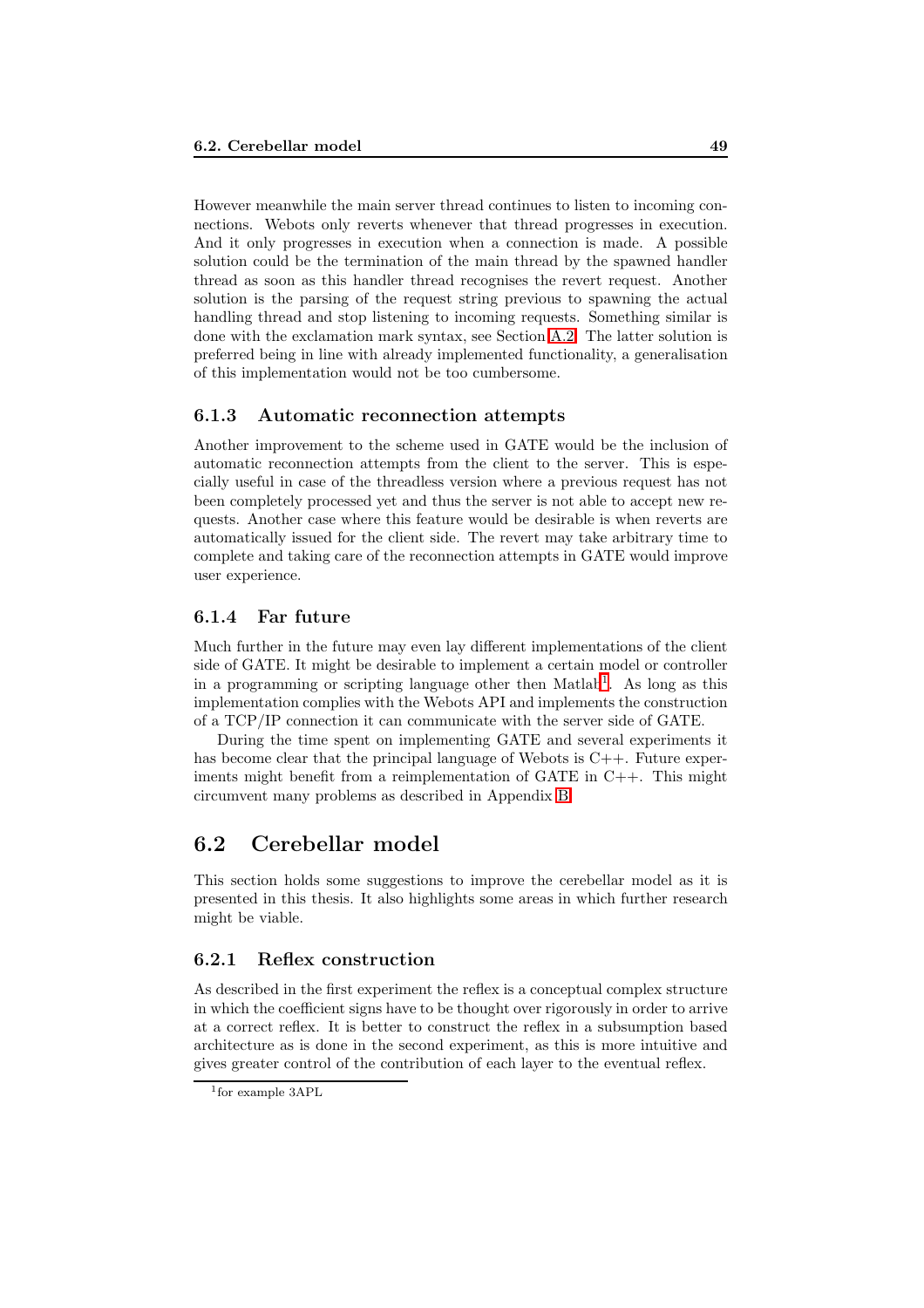Moreover incorporating every aspect of desired behaviour in a reflex is not necessarily the best approach. For example when conducting the experiment involving textures it was required that the robot would move forward all the time. In this experiment that requirement was coded in the reflex. It might be better to use a different system to convey that kind of information to the model.

#### <span id="page-51-0"></span>6.2.2 Nonlinearity

Another major improvement would be the inclusion of a system capable of learning nonlinear associations instead of the direct input to output coupling. Take for example the texture experiment. In this experiment only a forward looking camera was mounted on the robot and the robot was given time to speed up. This was done in order to prevent ambiguous information being fed to the model. Information would be ambiguous when the robot the relevance of the information depends on the presence or absence of other inputs. When the robot is moving forward the information from the camera, which is pointed forward, is relevant. It enables the cerebellum to predict possible drag. However when the robot is moving backward, when it is regaining its balance for example, the information of the camera is irrelevant. To learn the relation moving forward  $\rightarrow$  camera information relevant and moving backward  $\rightarrow$  camera information is irrelevant a nonlinear system is required. The inclusion of a, for example liquid state [\[Vreeken, 2004\]](#page-55-11), would make it possible to encode this information.

#### <span id="page-51-1"></span>6.2.3 Multi-joints

Another aspect which merits further research are multi-joint problems. This would require the model to have multiple outputs as opposed to the singular output used in the experiments described here. In such experiments efferent copies of the output to the inputs would be imperative in order to give the model a sense of context in which it is operating. At the moment of writing such experiments are indeed being performed.

#### <span id="page-51-2"></span>6.2.4 Convergence proof and future experiments

A most natural extension to the textured world experiment is the inclusion of different and harder to separate textures. The method put forward for detection textures is ideally suited for this purpose and would require little if any alteration. This would strain the model to distinguish even small differences. Another extension would be the calculation of not just two bins but a multitude of bins. This would eliminate the exact inverse relation which now existed with the detectors. This would give the model more freedom to choose which inputs are relevant and performance would probably be better.

Unfortunately outside the scope of this thesis would be the mathematical proof pertaining to the convergence of the model when using eligibility traces. While this has been empirically established and is intuitively correct a stringent proof is at the moment missing.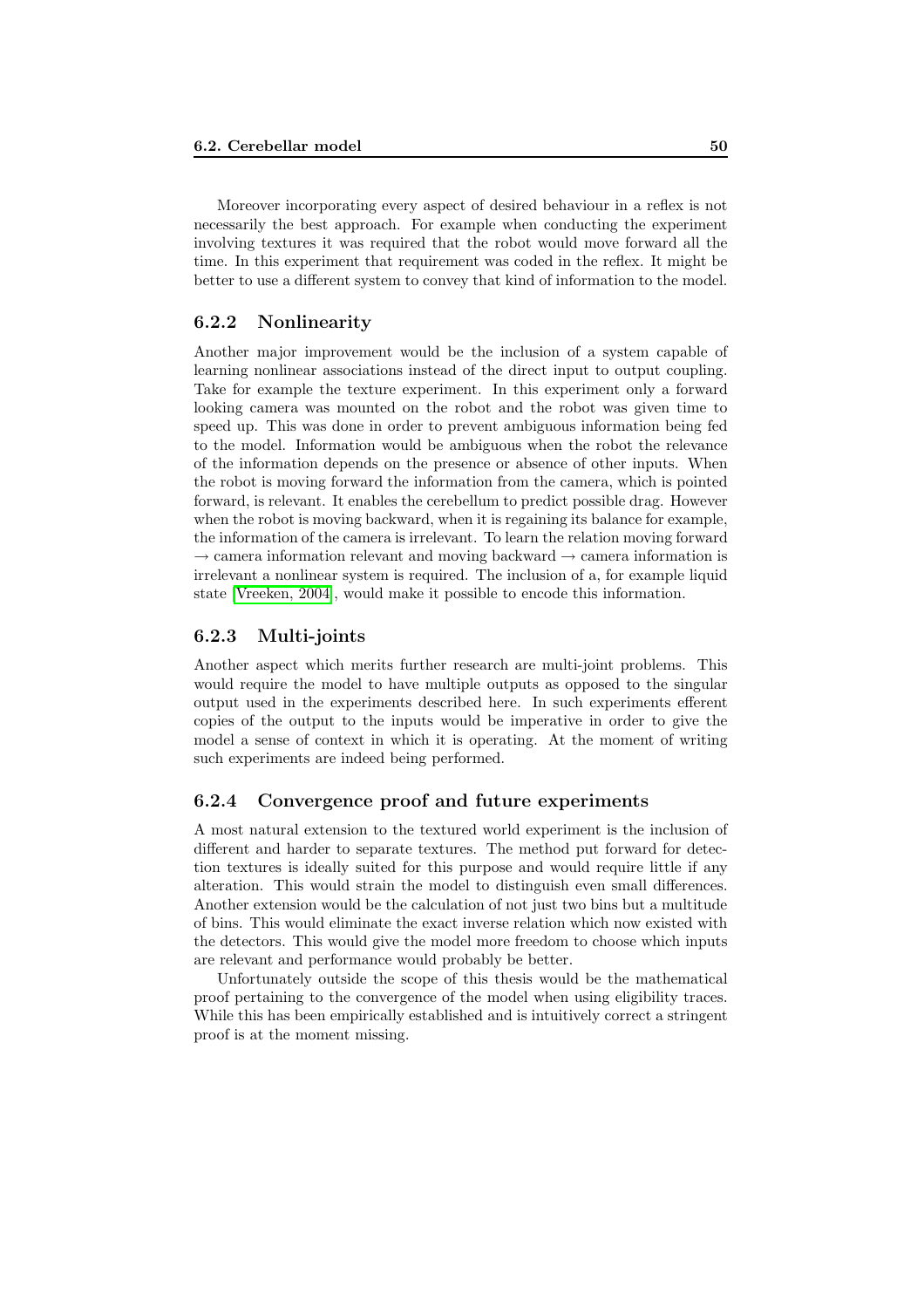## <span id="page-52-0"></span>Chapter 7

# Conclusion

In this thesis two major advancements are put forward. One is the creation of the GATE library. The other the further extension and application of the cerebellar model.

## <span id="page-52-1"></span>7.1 GATE

The library GATE fulfils all requirements posed in this thesis. One of the major goals which needed to be fulfilled by GATE was the ease of usability. This in order to make it easy for researchers to start using a viable robotics simulation. Implementing the library in Java made it portable across as many platforms as Webots supports, thus placing no additional restrictions upon its usage. The current implementation is very future-proof as it uses reflexion to translate the incoming requests to actual method calls. In doing so any changes which are introduced in Webots can immediately be exploited without the need for changes in GATE. This further increases its usability because it requires no expertise on the part of the end user. The architecture of GATE makes it even more resilient against future changes because it extends upon the existing Controller class. Any changes in this class are, through inheritance, incorporated in the controller the user writes. The ability of GATE to use regular TCP/IP connections further enhances the range in which it can be deployed. It enables researchers to distribute models or use multiple models for robotic control, or use different computing resources to control a robot simulation. Moreover TCP/IP introduces an abstraction from the actual implementation. This can easily be used to have GATE send results to a receiving end which is not necessarily a Matlab session, as long as they both comply to the Webots API.

## <span id="page-52-2"></span>7.2 Cerebellar model

In the experiments pertaining to the cerebellar model several aspects are explored. It has been shown that the model is very tolerant toward noise in the input, even when a large part of its inputs consists of noise. Performance only deteriorates when a large portion of the noise relaying inputs are highly active resulting in a disproportioned activation of the cerebellar model.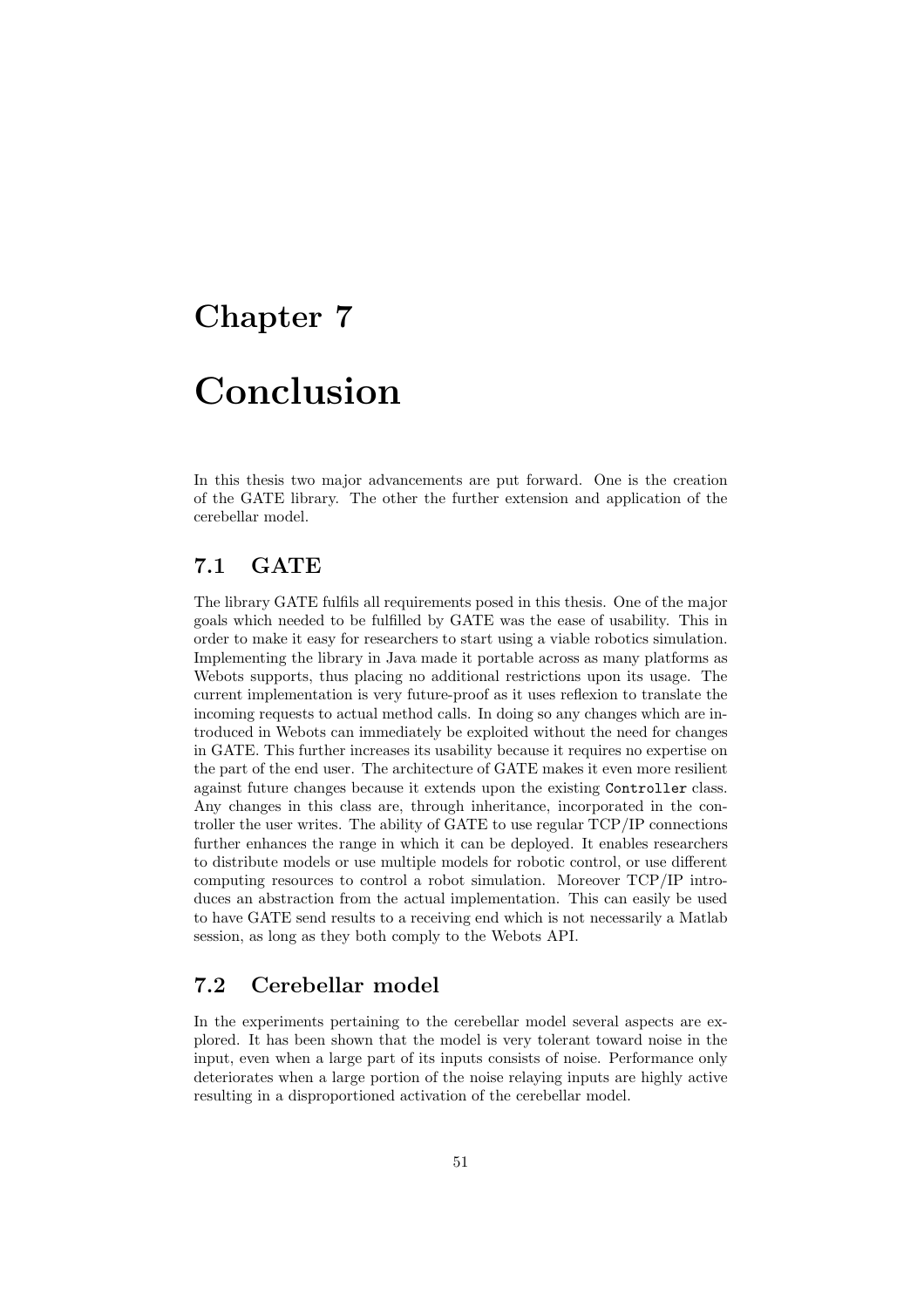On part of the second experiment much more can be concluded. In this experiment several weaknesses are exposed which merit further research. The inclusion of nonlinearity in the model should be considered as this greatly improves the range of problems for which the model can be deployed. Also the reflex as used in the first experiment has been enhanced which in turn improved performance dramatically. What the second experiment did not show was that the model was able to efficiently pick up the information regarding the textures.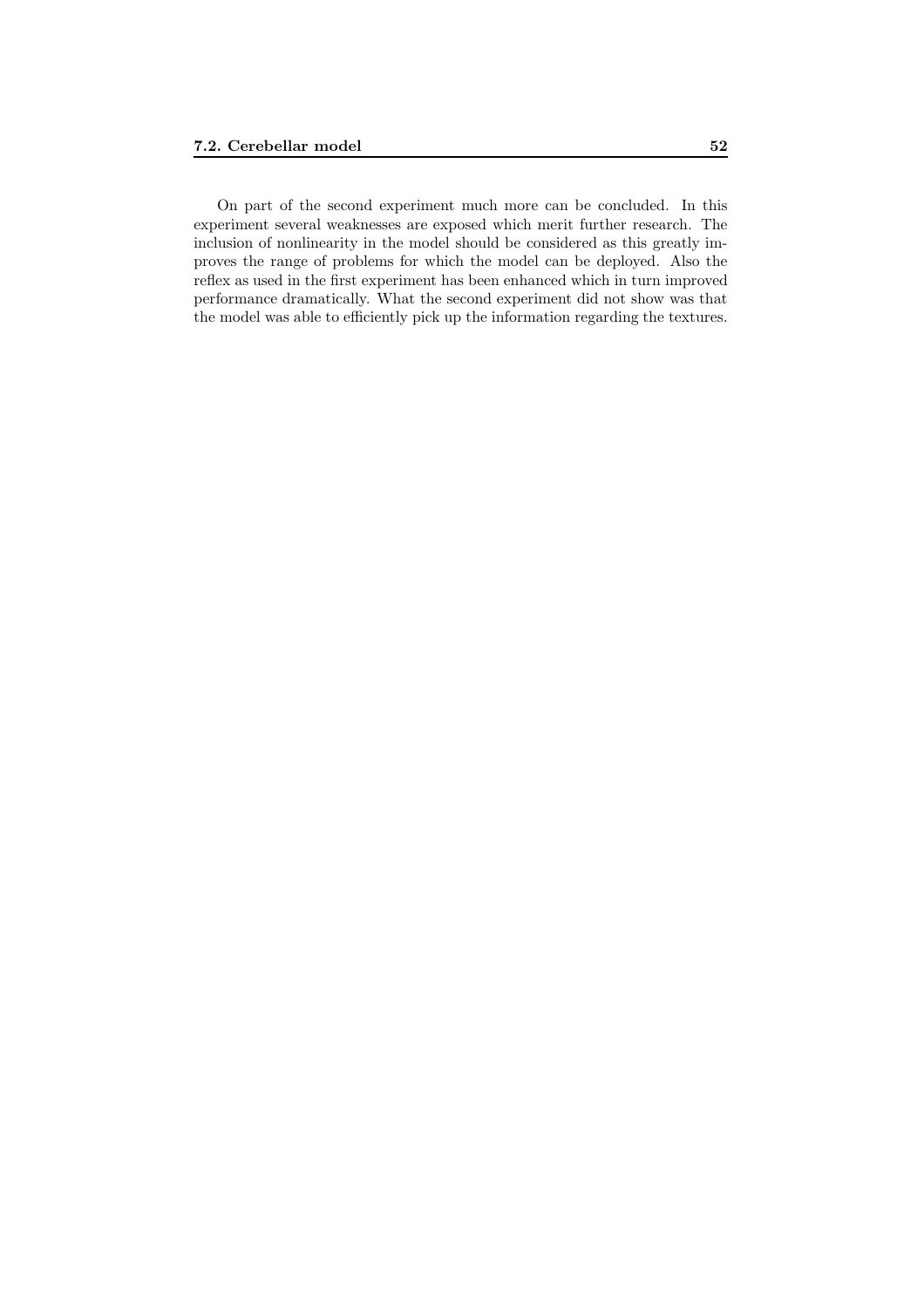# Bibliography

<span id="page-54-4"></span><span id="page-54-1"></span>[Albus, 1971] Albus, J. (1971). A theory of cerebellar function.

- [Anastasio, 2003] Anastasio, T. J. (2003). Vestibulo-ocular reflex. In Arbib, M. A., editor, The Handbook of Brain Theory and Neural Networks, pages 1192–1196. The MIT Press, 2nd edition.
- <span id="page-54-6"></span>[Barto et al., 1999] Barto, A. G., Fagg, A. H., Sitkoff, N., and Houk, J. C. (1999). A cerebellar model of timing and prediction in the control of reaching. Neural Computation, 11:565–594.
- <span id="page-54-12"></span>[Brooks, 1985] Brooks, R. A. (1985). A robust layered control system for a mobile robot. Technical report, Cambridge, MA, USA.
- <span id="page-54-0"></span>[Geng et al., 2006] Geng, T., Porr, B., and Wörgötter, F. (2006). Fast biped walking with a sensor-driven neuronal controller and real-time online learning. International Journal of Robotics Research, 25(3):243–259.
- <span id="page-54-3"></span>[Grethe and Thompson, 2003] Grethe, J. S. and Thompson, R. F. (2003). Cerebellum and conditioning. In Arbib, M. A., editor, The Handbook of Brain Theory and Neural Networks, pages 187–190. The MIT Press, 2nd edition.
- <span id="page-54-11"></span>[Hotelling, 1933] Hotelling, H. (1933). Analysis of a complex of statistical variables into principal components. Journal of Educational Psychology, 24:417– 441 and 498–520.
- <span id="page-54-9"></span>[Hyvärinen et al., 2001] Hyvärinen, A., Karhunen, J., and Oja, E. (2001). Independent Component Analysis. Wiley-Interscience.
- <span id="page-54-10"></span>[Jackson, 1991] Jackson, J. E. (1991). A user's quide to principal components. Wiley Series in Probability and Mathematical Statistics: Applied Probability and Statistics. John Wiley & Sons, New York.
- <span id="page-54-7"></span>[Joensuu, 2006] Joensuu, H. O. (2006). Adaptive control inspired by the cerebellar system. Master's thesis, Helsinki University of Technology.
- <span id="page-54-2"></span>[Kawato, 1999] Kawato, M. (1999). Internal models for motor control and trajectory planning. Current Opinion in Neurobiology, 9(6):718–727.
- <span id="page-54-5"></span>[Kawato and Gomi, 1992] Kawato, M. and Gomi, H. (1992). The cerebellum and vor/okr learning models. Trends in Neuroscience, 15(11):445–453.
- <span id="page-54-8"></span>[Kohonen, 1992] Kohonen, T. (1992). New developments of learning vector quantization and the self-organizing map. Symposium on Neural Networks: Alliances and Perspectives in Senri.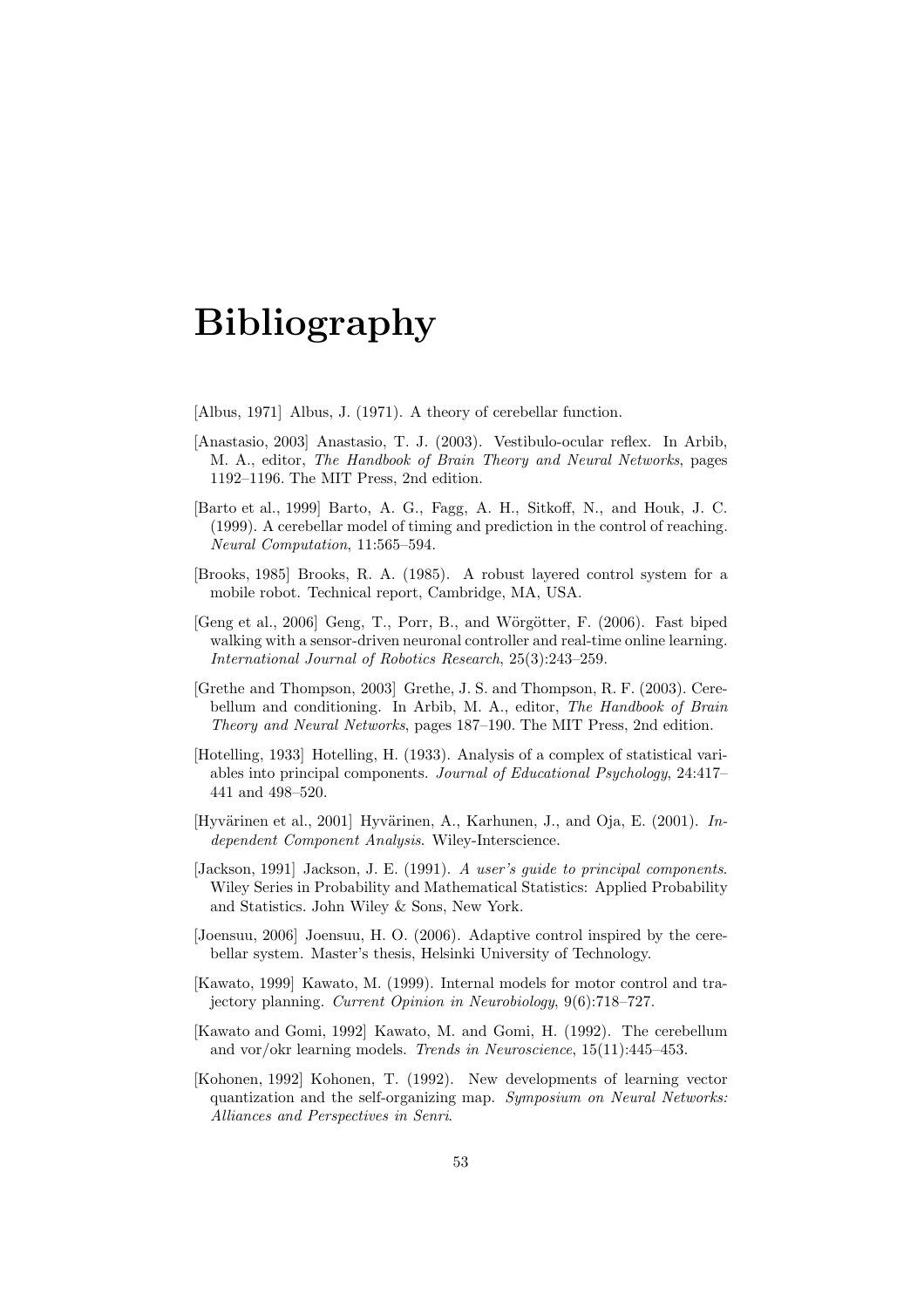- <span id="page-55-4"></span>[Kohonen, 1998] Kohonen, T. (1998). The self-organizing map. Neurocomput $ing, 21(1-3):1-6.$
- <span id="page-55-5"></span>[Kohonen, 2001] Kohonen, T. (2001). Self-Organizing Maps. Springer-Verlag New York, Inc., Secaucus, NJ, USA.
- <span id="page-55-7"></span>[Lampinen, 1992] Lampinen, J. (1992). On clustering properties of hierarchical self-organizing maps. In Aleksander, I. and Taylor, J., editors, Artificial Neural Networks, 2, volume II, pages 1219–1222, Amsterdam, Netherlands. North-Holland.
- <span id="page-55-1"></span>[Michel, 2004] Michel, O. (2004). Webots: Professional mobile robot simulation. Journal of Advanced Robotics Systems, 1(1):39–42.
- <span id="page-55-10"></span>[Ohanian and Dubes, 1992] Ohanian, P. P. and Dubes, R. C. (1992). Performance evaluation for four classes of textural features. Pattern Recognition, 25(8):819–833.
- <span id="page-55-0"></span>[Prescott et al., 2006] Prescott, T. J., Gonzlez, F. M. M., Gurney, K., Humphries, M. D., and Redgrave, P. (2006). A robot model of the basal ganglia: Bahavior and intrinsic processing. Neural Networks, 19:31–61.
- <span id="page-55-3"></span>[Raymond and Lisberger, 1998] Raymond, J. L. and Lisberger, S. G. (1998). Neural learning rules for the vestibulo-ocular reflex. The Journal of Neuroscience, 18(21):9112–9129.
- <span id="page-55-8"></span><span id="page-55-2"></span>[Smith, 2002] Smith, L. I. (2002). A tutorial on principal components analysis.
- [Smith, 1998] Smith, R. (1998). Intelligent Motion Control with an Artificial Cerebellum. PhD thesis, University of Auckland, New Zealand.
- <span id="page-55-9"></span>[Strang, 1998] Strang, G. (1998). Introduction to Linear Algebra. Wellesly-Cambridge Press, 2rd edition.
- <span id="page-55-6"></span>[Vesanto and Alhoniemi, 2000] Vesanto, J. and Alhoniemi, E. (2000). Clustering of the self-organizing map. IEEE-NN, 11(3):586.
- <span id="page-55-11"></span>[Vreeken, 2004] Vreeken, J. (2004). On real-world temporal pattern recognition using liquid state machines. Master's thesis, Utrecht University.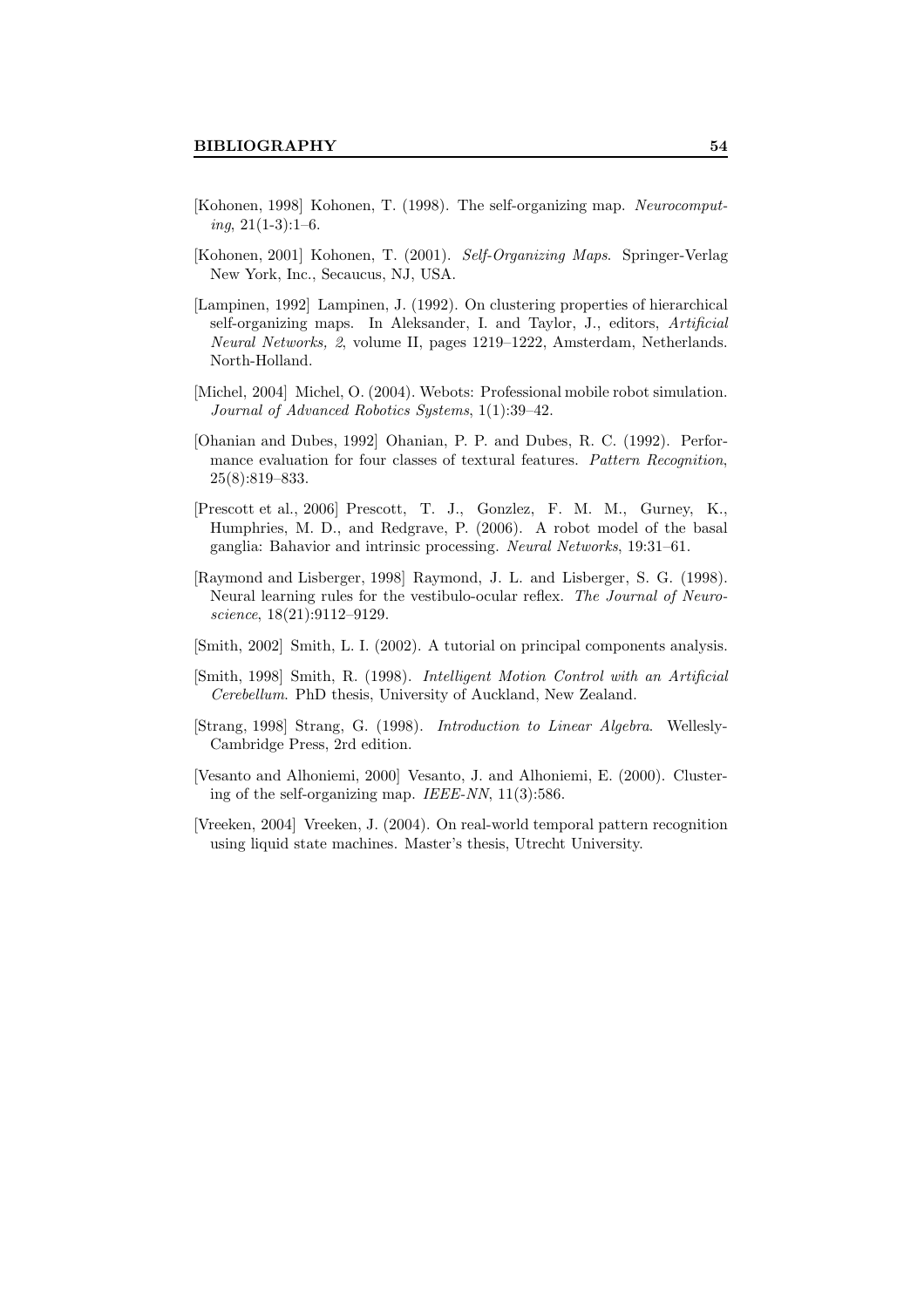# <span id="page-56-0"></span>Appendix A Using GATE

In this appendix a detailed description will be given on how to use GATE. The library can be downloaded from [http://www.lce.hut.fi/](http://www.lce.hut.fi/~harm)∼harm or it can be found on the original Webots installation CD. When using GATE there are two things a user needs to do. One is the creation of a GATE 'enabled' controller. The other is the creation of a Matlab script sending commands or requests to Webots. First the creation of a GATE enabled controller will be explained.

### <span id="page-56-1"></span>A.1 Creating a GATE enabled Java controller

In the following description basic knowledge of creating a Java controller for Webots is assumed. There are really few things which need adjusting when compared to a regular Java controller. Starting at the top the imports need to change. Remember that GATE resides between the Webots provided packages and classes and the user controller. All required imports for Webots are done in the GATE package and can thus be omitted. The user only needs to import the GATE packages:

#### import gate.\*;

No further imports are required although the user may import other packages as he sees fit. Be sure that the JAR files containing the GATE packages can be found by the Java compiler and the Java Virtual Machine (JVM), in other words it needs to be in the classpath.

Next the usual class to extend (or subclass) is not the Controller class but the TCPController class. A typical class definition looks as follows

public class MyTCPController extends TCPController {

The two changes required alterations on the original procedure. Next a couple of lines need to be added to the controller in order to get to a working implementation.

When writing a normal Java controller for Webots an endless control loop is used to keep the robot running. Usually, that is in a Webots Java controller, this loop is located in the main() method of the class. This is quite unusual for normally a Java class instantiation is started from the main(String[] args) method. It is possible to place the loop in the regular main method but staying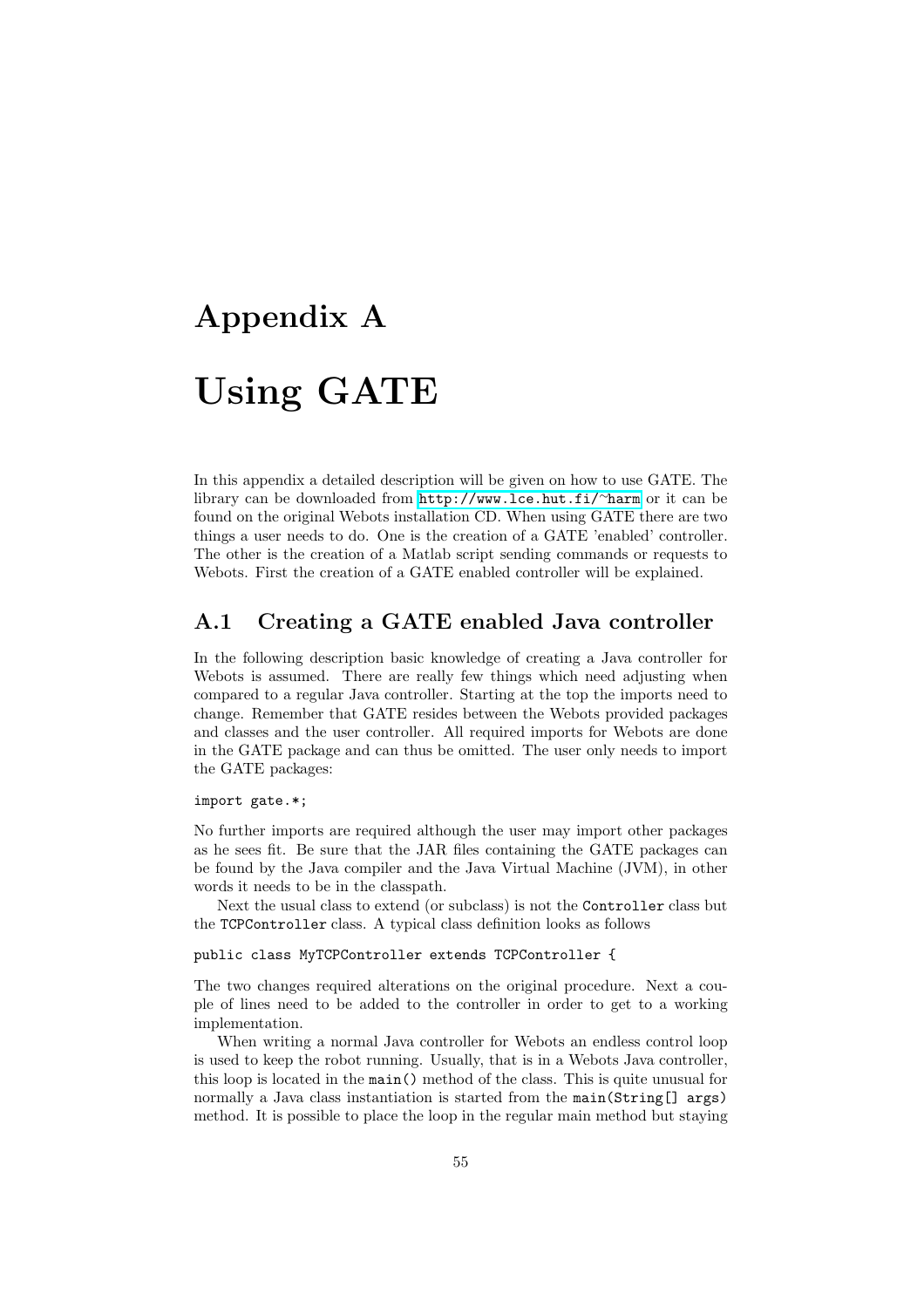as close to the original intend of Webots is deemed best. However with GATE the goal is to determine the actions of the robot from outside Webots. That is in a Matlab script. There is therefore no need for an endless loop because this will (should) be handled in the Matlab script. Instead of this control loop a call from the main(String[ args]) method to the constructor of the class is required. In Section [5.2](#page-44-0) it was shown that for reflection to work an instance of the object is required. This is exactly what a call to the constructor does. It creates an object which in turn can be inspected. In the constructor a single call to the method init() needs to be placed. This is necessary for constructing a mapping from strings declared in the user defined controller containing the DeviceTags to integers representing the DeviceTags. It is in the constructor where the user can determine the server port on which to listen. This is done by overwriting the \_port variable. It would be wise to select a sufficiently high port (over 5000) in order to avoid collisions with other programs. The default port is set to 7890. In that same constructor the default verbosity can be set with the boolean \_verbose variable. Again this variable can simply be overwritten, default it is false. This increased verbosity will show the handling of the incoming connections and spawning of handling threads. This functionality is very much oriented at developers of the GATE library and regular users would probably want to leave this boolean alone. A typical constructor would look like this:

```
public MyTCPController(){
    _{\text{port}} = 9999;
     _verbose = true;
    init();
    robot_console_print("New MyTCPController controller created,
        listening on port: "+ _port);
}
```
Security policy There is one last detail which needs to be taken care of. In principle this has nothing to do with the creation of a GATE enabled controller. It has to do with the fact that Webots shields Java controllers from incoming TCP/IP connections, this is done to prevent cheating during a robotic contest (the Roboka contest) organised by Cyberbotics. This can easily be changed in the java.policy file found in the Webots install directory. The line:

permission java.net.SocketPermission "localhost:1024-","listen";

should be changed to accept incoming connections. This is done by applying the following change:

permission java.net.SocketPermission "\*:1024-","listen,accept";

Now incoming connections are accepted from any IP address.

## <span id="page-57-0"></span>A.2 Creating a GATE enabled Matlab script

The creation of Matlab scripts is fairly straightforward as well. First Matlab needs to know where it can find the JAR archive, from the Matlab commandline:

javaaddpath('path to/gate.jar');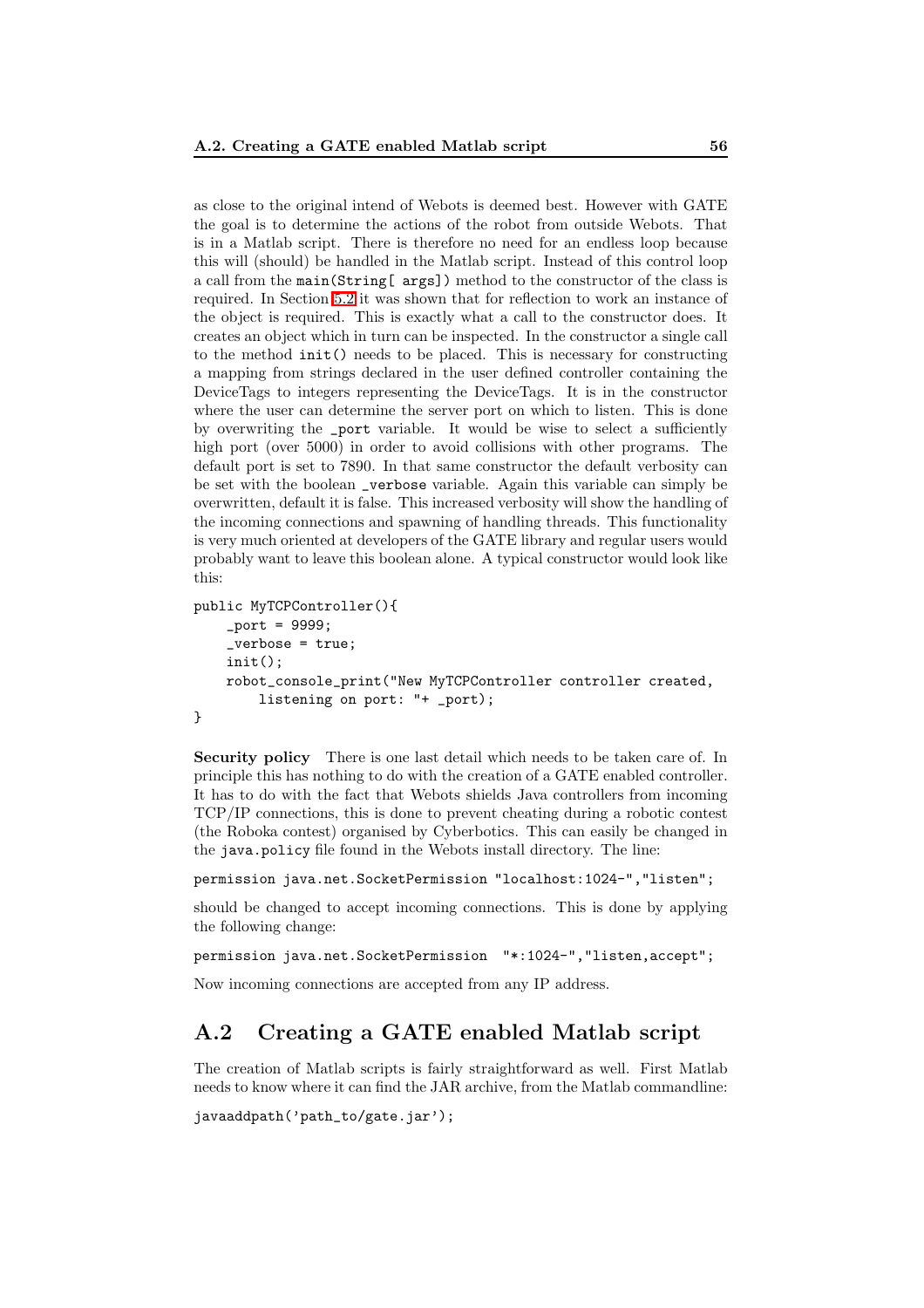This command only works with Matlab 7 or higher but in principle lower versions are able to handle Java classes and thus should be able to include the JAR file. Next is the most crucial and last part. The initiation of the Java class

#### m = gate.matlab.MatMain(port\_to\_connect\_to, 'name\_or\_ip\_of\_remote\_server');

In the variable m the reference to the newly created Java object is stored. The rest really speaks for itself. The first argument should be an integer and the second a string. The string argument can be an IP address or a hostname.

The sending of requests is done with the only public method the MatMain class has. Namely sendCommand(String cmd). This method takes a string as argument in the form explained in Section [5.3.](#page-45-0) For example if the user wants to find out what the name of his robot is (useful when controlling multiple robots) he does

```
name = m.sendCommand('robot_get_name()');
```
Note the return value being stored in the variable name which has immediately the correct type. Several other examples can be found in the readme file which is included with the GATE library.

One other remark is necessary at this point. When in a Webots simulation multiple robots are present and the simulation is running in synchronous mode (which is default), Webots does not progress time for the simulation if a robot\_step(n) command is given to only one of the robots and as a consequence that call made from Matlab will not return. Because Matlab does not support proper threads GATE implements a special syntax to tell the server side to return immediately. Whenever a command is prefixed with an exclamation mark '!' the command will return immediately after being received on the server side. For example

m.sendCommand('!robot\_step(32)');

<span id="page-58-0"></span>The return value is not captured here because it will be 'nil'.

## A.3 Special commands

GATE sports two different special commands which can be sent in the usual fashion. The most important of the two controls the verbosity of the parsing algorithm. These are a simple 'true' and 'false', the first turning on the verbosity and the second turning it off. When verbosity is turned on a command from the client side like m.sendCommand('differential\_wheels\_set\_speed(10,12)') will show up in the terminal in which Webots is started as:

```
differential_wheels_set_speed(10,12)
Element to be tested:'10'
Element to be tested:'12'
Extracted types:
Element 0 = \text{int}Element 1 = \text{int}Extracted values:
Element 0 = 10Element 1 = 12
```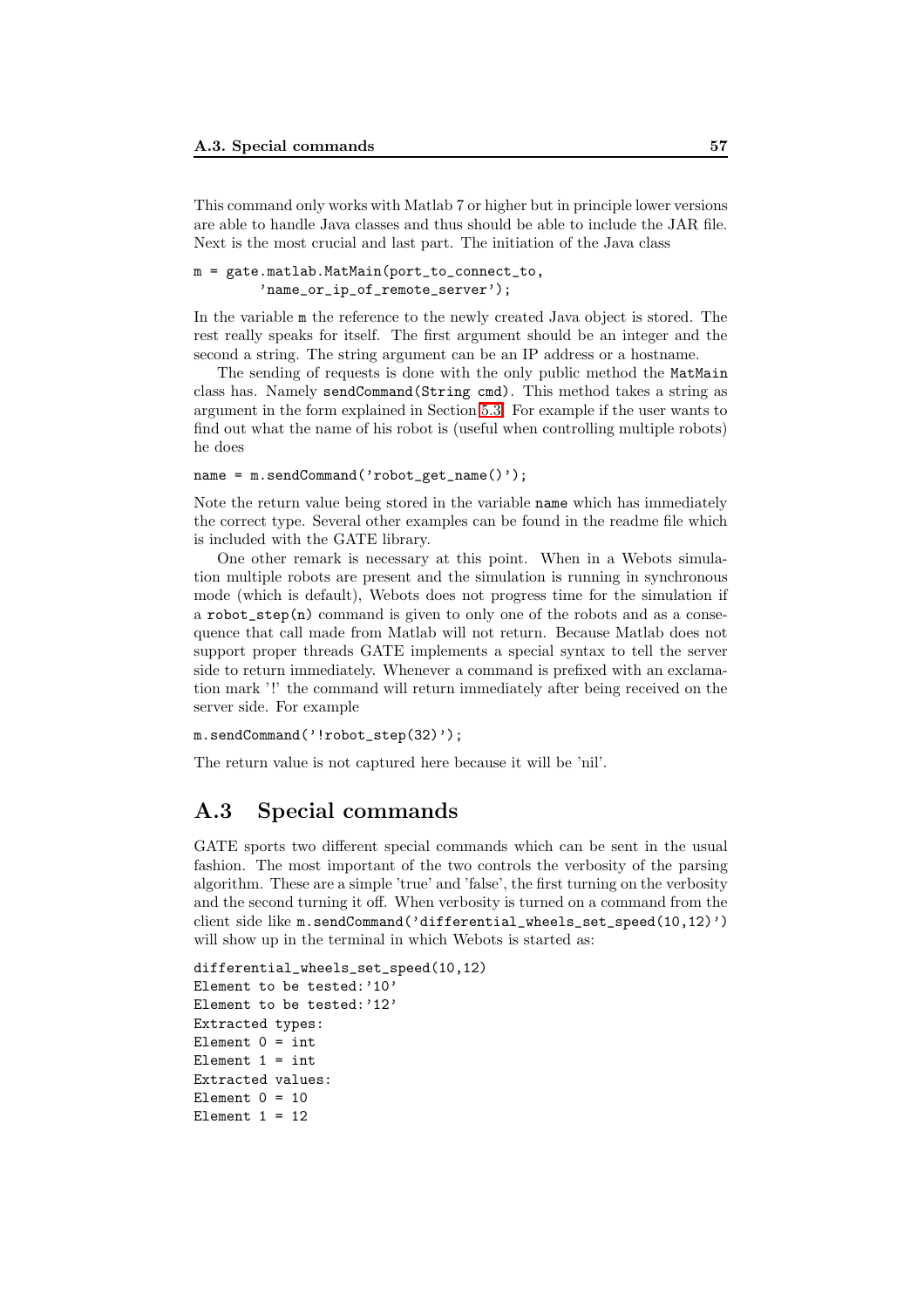This shows the several steps in the parsing algorithm. First is the extracted command. Then the arguments are displayed, at that point still strings. Then the types of the arguments are determined and last the actual value is associated with the initially extracted type.

The second special command is more a courtesy to the Java Virtual Machine. Before a revert command is given to a supervisor robot the command 'die' can be sent to the other robots. This terminates the server on these robots leading to a clearer termination of these controllers. A note of caution, this command has not been fully tested and its use is probably not even necessary.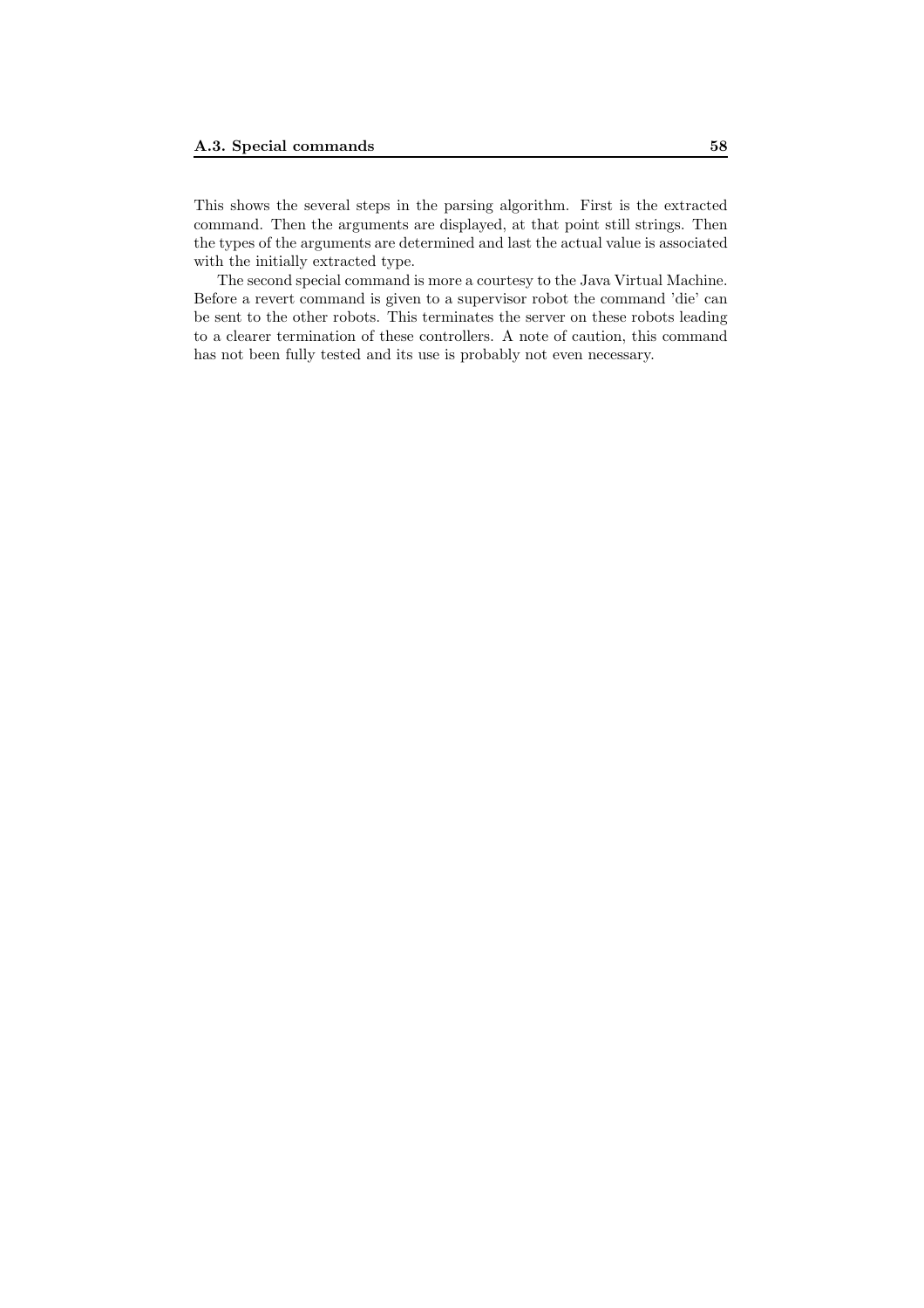## <span id="page-60-0"></span>Appendix B

# Problems and solutions when building GATE

In this appendix an elaboration on the many problems encountered when implementing, testing and using GATE will be given. This in the hope that possible future users and developers find it useful when doing the same.

First an overview of the used software will be presented with which GATE plays nice in order to frame the following discussion in the right context.

- JDK 1.5.0 03 and 1.5.0 06
- Webots 5.0.6, 5.1.4, 5.1.7 and 5.1.9
- Matlab 7.1.0.183(R14) SP 3 and Matlab 7.0.0.19901(R14)
- Redhat  $6.2$  and  $7.2$
- Mandriva 10.0
- Ubuntu 6.06 and 6.10

## <span id="page-60-1"></span>B.1 Limited connections

After using GATE for a while new connections where mysteriously refused. Everything seemed to be in working order but the new connection initiated from Matlab did not connect. A generic connection refused error was returned. After increasing verbosity on the server side it appeared that the Java Virtual Machine ran out of so called 'file descriptors'. These descriptors are low level pointers toward files. And, as the Unix system does, file descriptors can be anything from real files to virtual devices but also network connections. The virtual machine used at that time did not seem to release these descriptors properly and ran out of them leading to connection errors. Increasing the number of available descriptors postponed the problem but did not solve it. Closer inspection of the running 'java' instance revealed that the command was in fact aliased to the 'kaffe' binary. Kaffe is an implementation of the JVM specifications intended for education. It is written as clean as possible but only implements a subset of features. Perhaps more problematic was the version implemented in this specific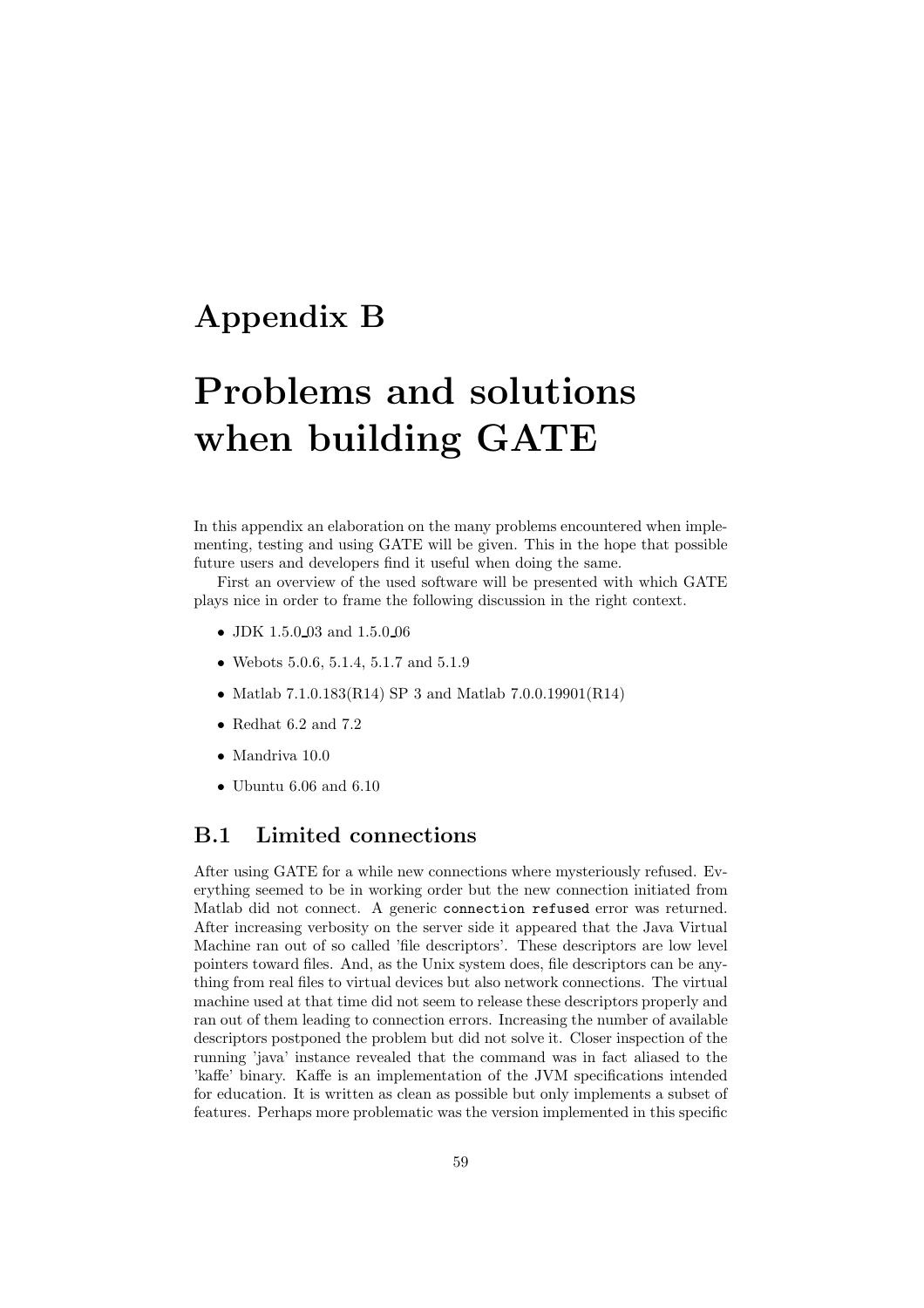binary which was version 1.1 dating back to 1997. Installing the most recent version of Sun's JDK and using that java binary solved the problem, it now properly released the file descriptors allowing more than the initial thousand connections.

## <span id="page-61-0"></span>B.2 Transmitting images with threads

There were actually two obstacles to overcome when trying to transmit camera images from Webots to Matlab. First a request to send an image with m.sendCommand('camera\_get\_image(cam0)') crashed Webots and hung Matlab due to non responsiveness from the simulator. An error message

#### GLX: cannot make current.

was observed on the server, thus the Webots, side. This problem only occurred when using a JVM from Sun Microsystems®. The problem was eventually traced to the use of the subsystem called X on Linux which is responsible for all the graphics. Both types  $(X.org<sup>1</sup>$  $(X.org<sup>1</sup>$  $(X.org<sup>1</sup>$  and  $XFree86<sup>2</sup>)$  $XFree86<sup>2</sup>)$  $XFree86<sup>2</sup>)$  were tested and affected by the problem. This subsystem in combination with Webots, the JVM from Sun and the use of threads within the Java controller caused this problem. If and only if this combination of programs and techniques was used it yielded this error. From Section [B.1](#page-60-1) it is clear that another JVM could not be used. The Linux operating system was at that moment the only OS available and the general functioning was far preferred over the other alternative. Both alternatives of X caused problems closing that avenue as a solution. The only alternative left was the removal of the additional threads in GATE. This let to the incarnation of the non-threaded version of GATE. This does work but the threaded version is preferred for its ability to process concurrent requests which fits the requirement of a distributed environment better.

There was one additional problem when transmitting the images to Matlab. The call camera\_get\_image returned an array of positive and negative integers and by no means a usable image. After adjusting for the number of colours possible by adding to every element in this array the number  $2^{24} \approx 16.7 \times 10^6$  it turned out to be bits describing a colour image. Each eight bits defined a colour in the order red, green, blue. After shifting the colour adjusted array by the appropriate number of bits for each colour and merging the resulting three mono colour images into one image. The final step entailed translating the obtained image 90 degrees clockwise in order to correct to the original orientation as the intermediate image was rotated 90 degrees counter-clockwise.

### <span id="page-61-1"></span>B.3 Timely connections

Creating reliable connections seemed to be a persistent problem. With the problem of file descriptors solved several other problems emerged. One of which was that sometimes (not deterministic) Webots did not seem to respond to  $\text{robot\_step}(n)$  request. This problem could be solved by sending the same request again or, more puzzling, with  $n = 0$ . This could be worked around

<span id="page-61-2"></span> $1$ <http://x.org/>

<span id="page-61-3"></span><sup>2</sup><http://xfree86.org/>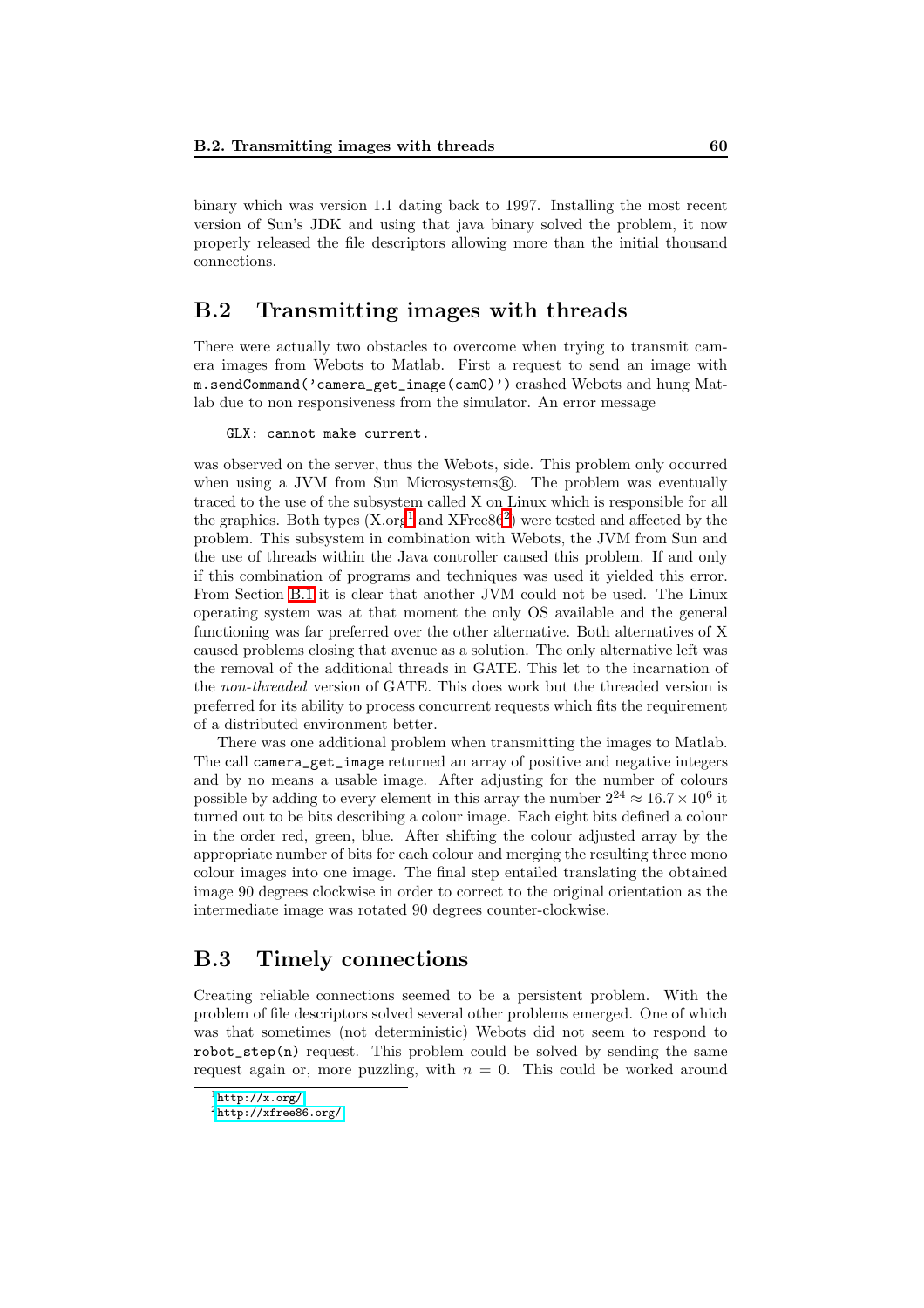from within Matlab by checking whether or not the request was processed or by just sending a couple of requests with  $n = 0$  but this was clearly undesirable. The solution lay equalising the size of the timesteps taken in both Matlab and Webots. A Webots world has a node called 'WorldInfo'. Typically the name of the world is designated here as well as the strength of gravity among other things. Also the 'basicTimeStep' is defined here. The trick is to take timesteps, with  $\text{robot\_step}(n)$ , that are multiples of the 'basicTimeStep' as defined in that particular world file. Doing so eliminates the problem of ignored requests.

Another problem occurred when there were multiple robots (either regular or supervisors) in the world. Sometimes (again non-deterministic) one of the robots failed to initialise after a simulation\_reset request from a supervisor. The failing robot just never returned from the constructor method call. This was and is very odd and made it impossible to run long experiments. It appears that Webots does not always wait for all robots to finish initialising and just starts the simulation. It does, however, not start when not a single robot is done initialising. This fact was exploited to circumvent the problem. What can be done if this problem occurs is to hold further execution of the controllers by one second (arbitrary) after they are done initialising. In code terms place a

```
try {
    Thread.currentThread().sleep(1000);
}
catch(Exception e){}
```
block after the init() call. There exists one more timing problem which will be discussed in the last paragraph.

### <span id="page-62-0"></span>B.4 Java support

The creators of Webots tout their product as being compatible with both Java and C++. Partly based on this statement the choice was made to acquire Webots as it appeared to support Java as well. Unfortunately this was not exactly the case. When implementing a Java controller for a supervisor some methods were absent which were available in the  $C++$  API. It was impossible to fix this without the help of the developers. Turning toward them, however, did help in a relatively short period of time and most of the missing methods are now added to the new releases of Webots.

## <span id="page-62-1"></span>B.5 Physics

Another reason for choosing Webots was the support for intricate and realistic physics. This worked well up till the point where a world was designed in which the robot needed to balance in an uneven terrain, see Figure [4.9.](#page-35-0) During preliminary tests the robot displayed very strange behaviour. It seemed that it was bouncing off the *IndexedFaceSets (IFS)* which made up the uneven terrain. This problem seemed only to occur when an IndexedFaceSet was used in conjunction with a cylinder or sphere. It was of these objects our robot's wheels were made. Eventually the problem was traced to the physics engine used in